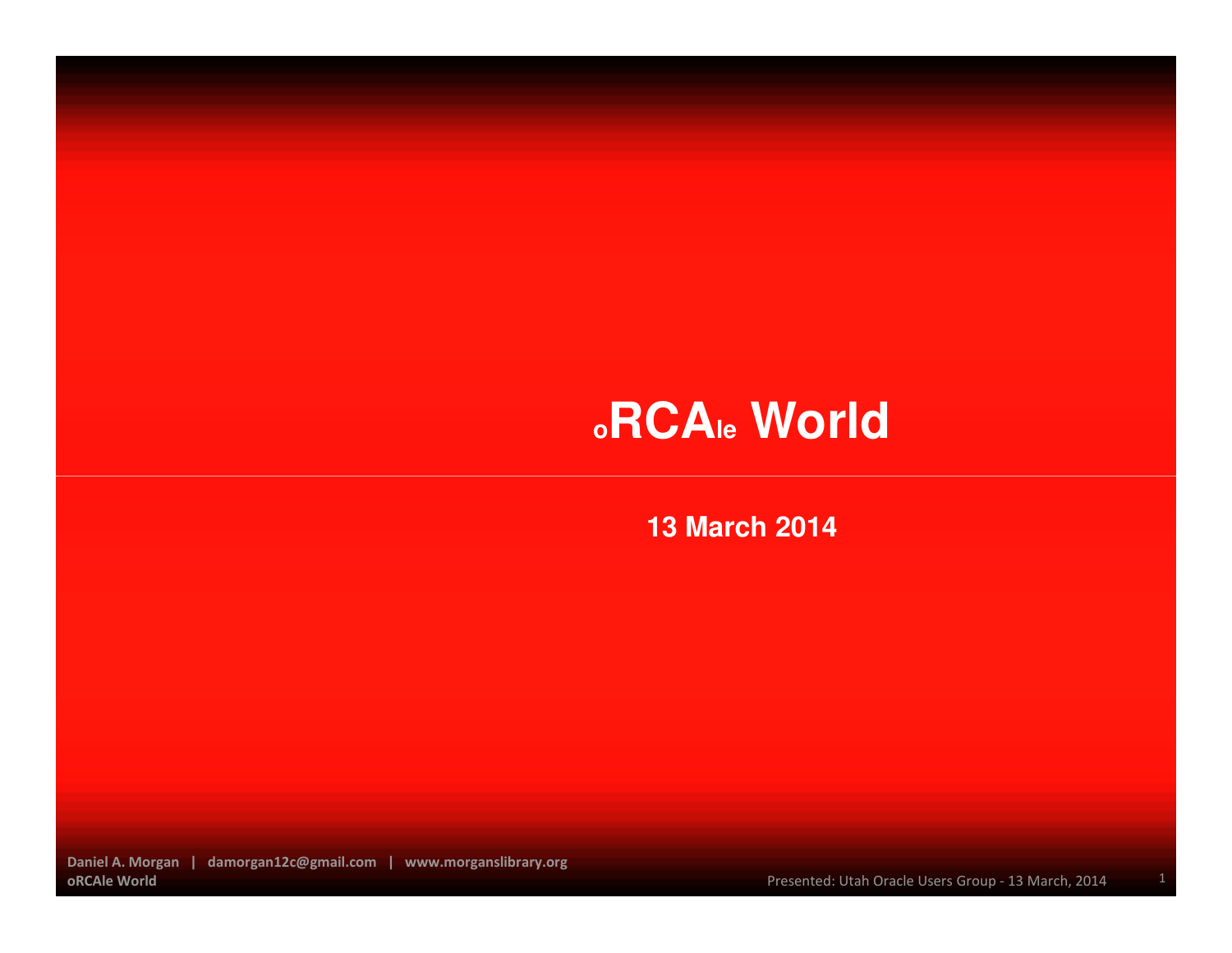**something is wrong ...** 

Daniel A. Morgan | damorgan12c@gmail.com | www.morganslibrary.orgoRCAle World

Presented: Utah Oracle Users Group - 13 March, 2014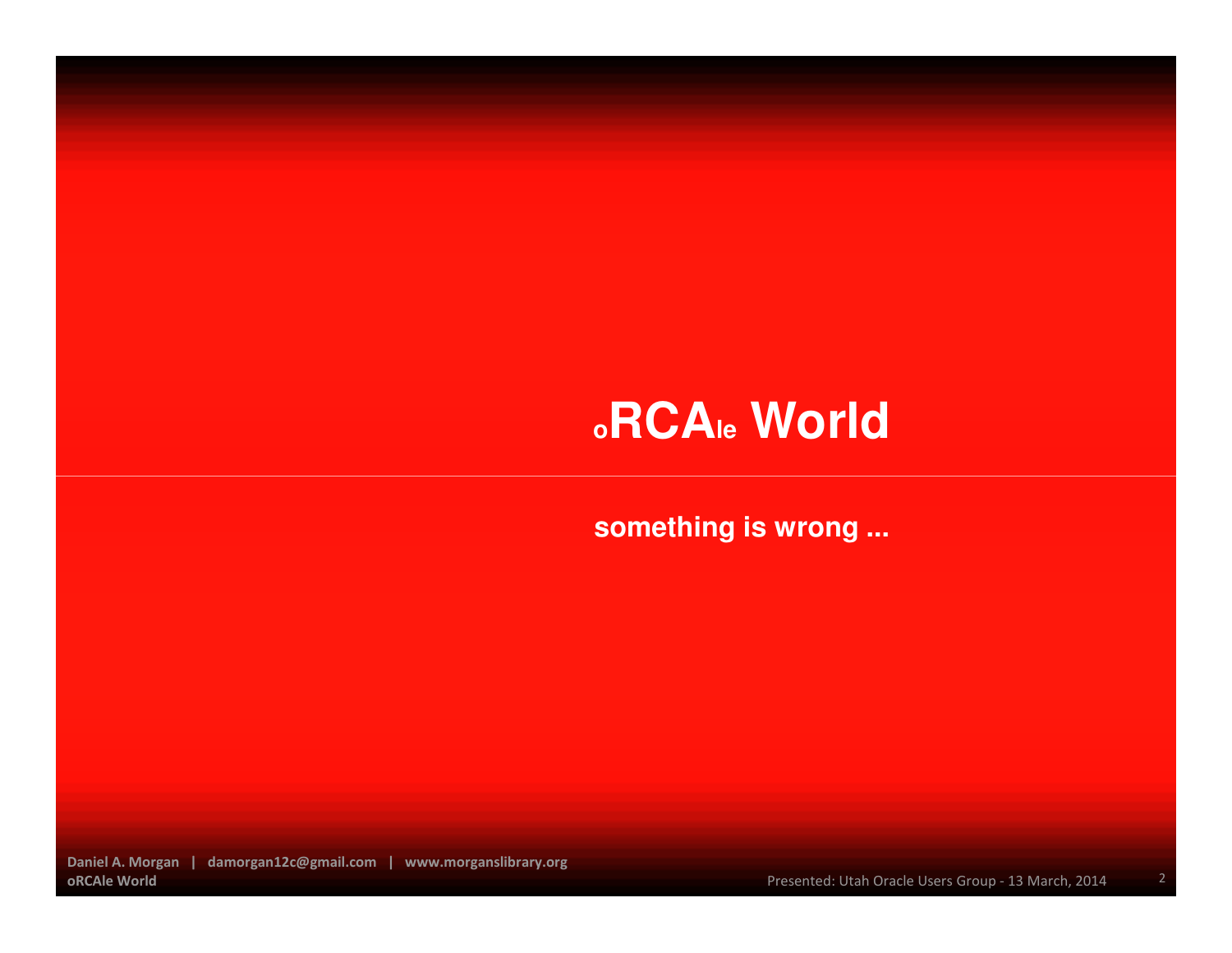**everyone thinks it is Oracle ...**

Daniel A. Morgan | damorgan12c@gmail.com | www.morganslibrary.orgoRCAle World

Presented: Utah Oracle Users Group - 13 March, 2014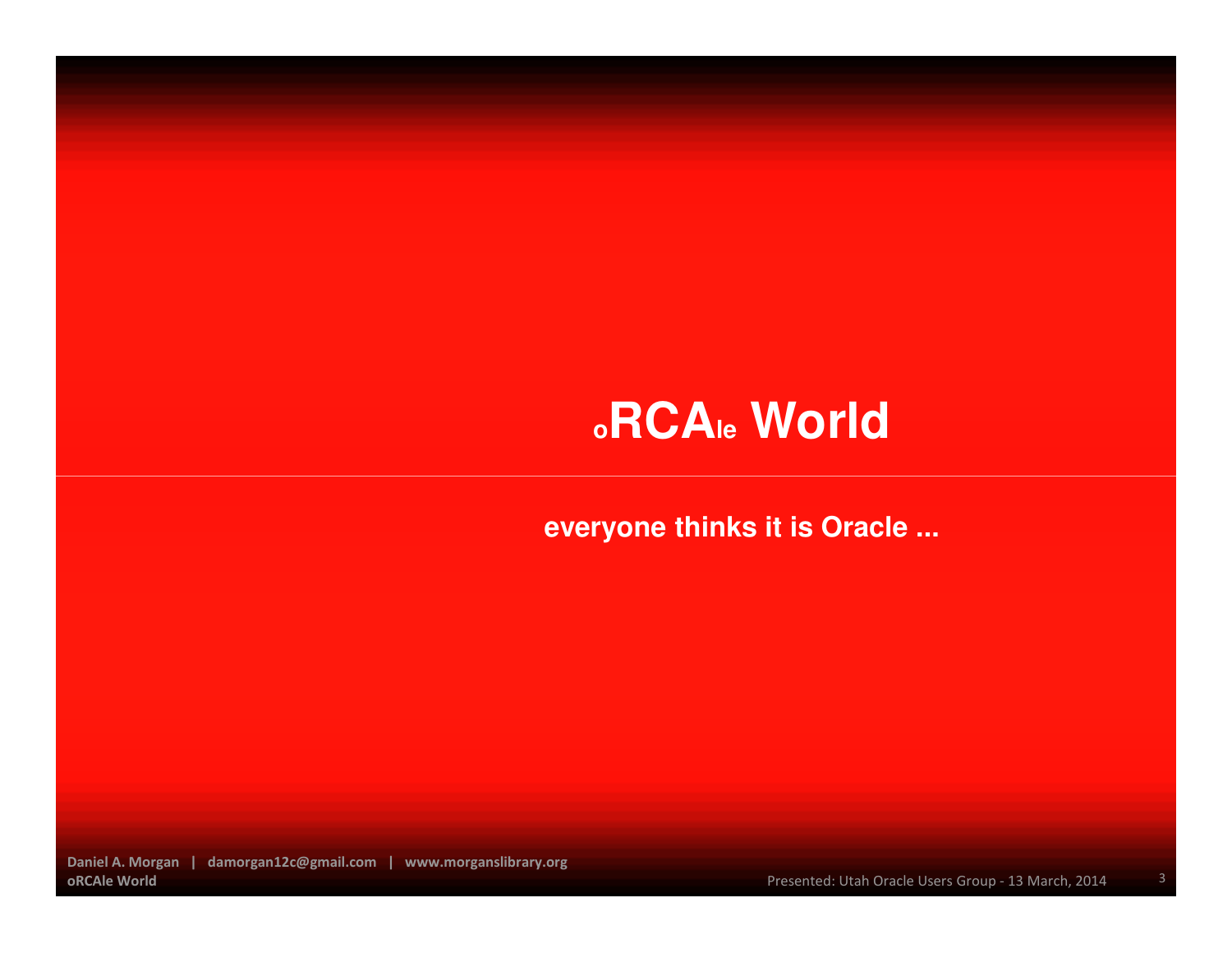**except they are wrong ...**

Daniel A. Morgan | damorgan12c@gmail.com | www.morganslibrary.orgoRCAle World

Presented: Utah Oracle Users Group - 13 March, 2014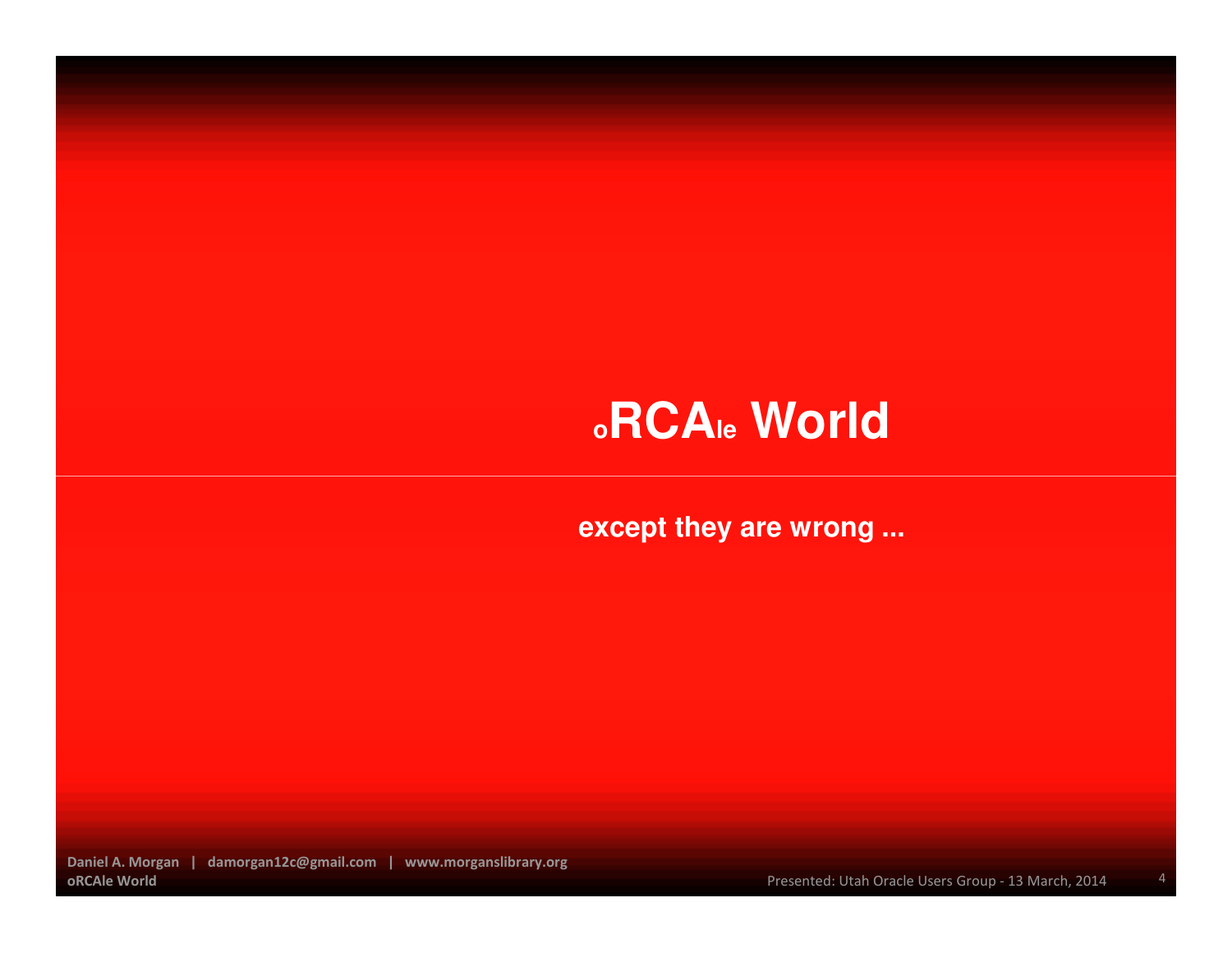## **Daniel A. Morgan**

- n, Oracle ACE Director
- r Consultant to Harvard University
- **T** University of Washington Oracle Instructor, ret. П
- b. **The Morgan of Morgan's Library on the web**
- Executive Board Member: Vancouver OUG
- $\blacksquare$  Upcoming Presentations
	- Mar 20: Calgary OUG's 25<sup>th</sup> Anniversary ■
	- Apr 25: Azerbaijan Oracle Users Group
	- May 28: Serbia Oracle Users Group
	- Jun: Oracle Users Group Finland



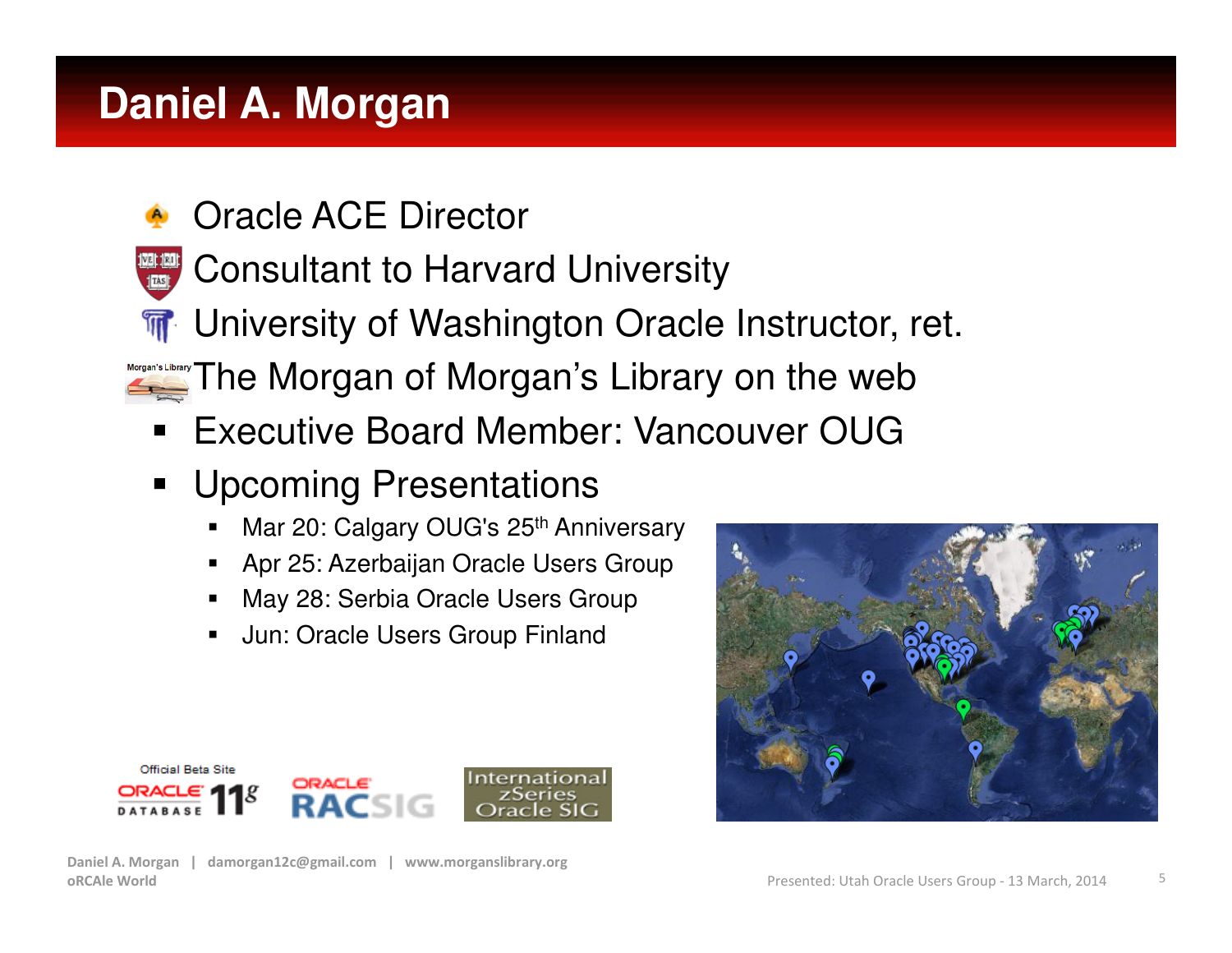If databases were run with the same degree of intelligence and attentiveness as a network router we would:

```
log in as SYS,type SELECT * FROM dual, and if we did not get an exception,declare everything was fine.
```
..., I might be inclined to recommend that we plug a couple of them into their own networks and see if they light up.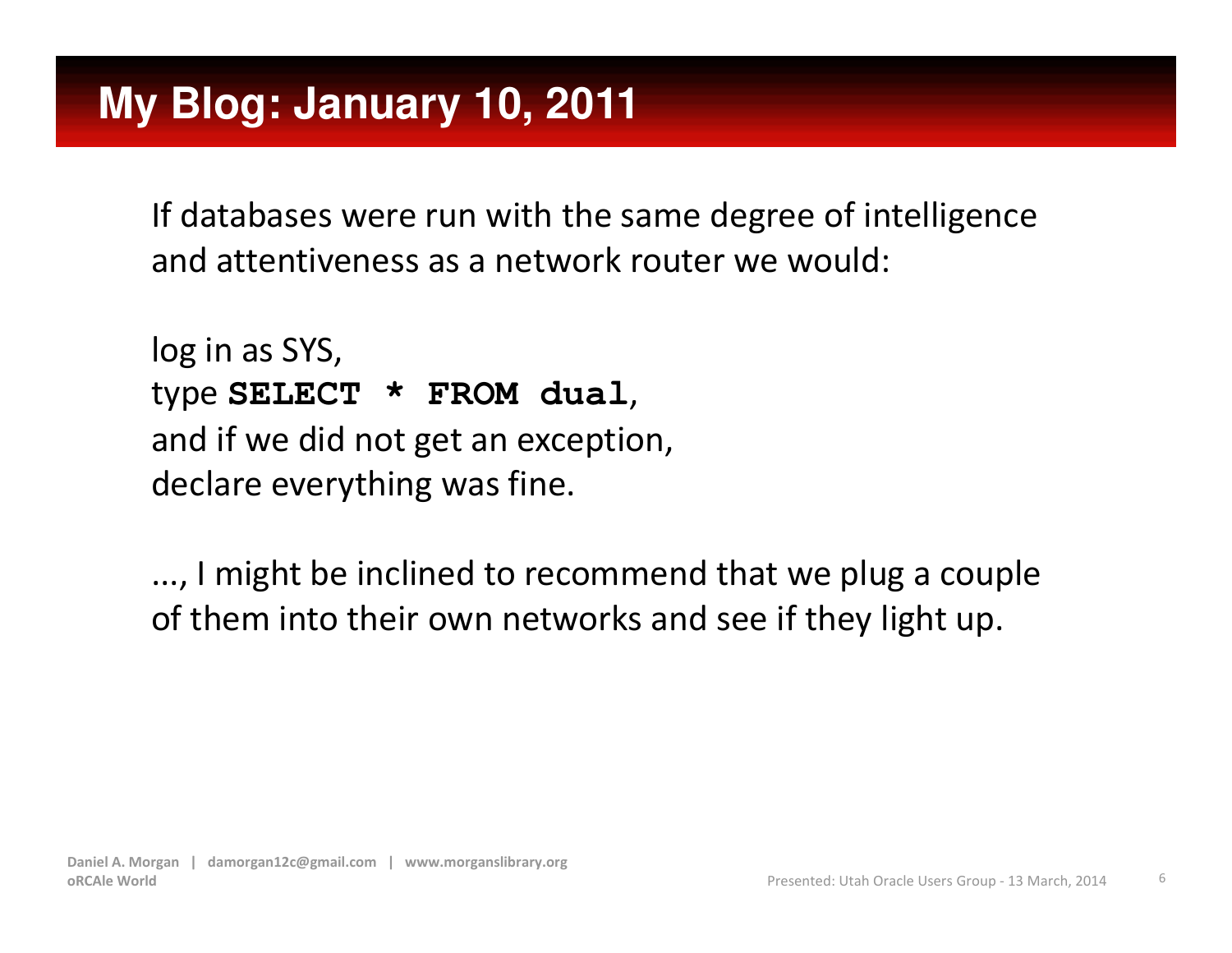## **First Principles**

- $\blacksquare$ If the database is unavailable it is a database problem
- $\blacksquare$ If the database is slow it is a database problem
- **Oracle DBAs are trained to find database problems**  $\blacksquare$
- $\blacksquare$ To identify the root cause
- To fix the problem so it never happens again
- $\blacksquare$ And to write an RCA (Root Cause Analysis) document
- $\blacksquare$ Which will point to the database
- Even when the database isn't the root cause
- $\blacksquare$ Because that is what DBAs are trained to do
- $\blacksquare$ Did I mention ... the network is just fine?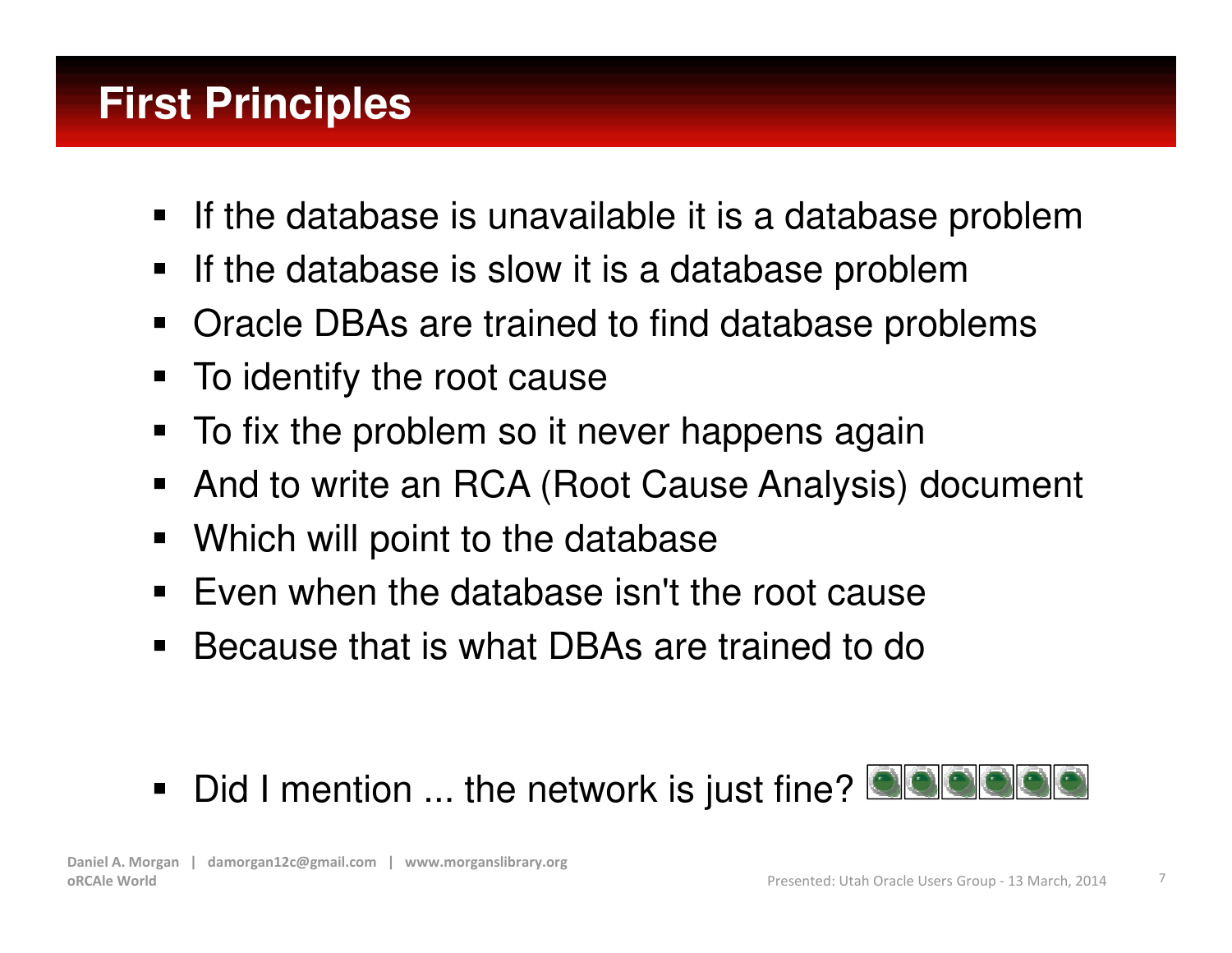## **Let's Examine Some Real-World Cases**

- $\blacksquare$ Case 1: The Puppet Master
- $\blacksquare$ Case 2: Jobs and Human Nature
- $\blacksquare$ Case 3: More Jobs and Human Nature
- $\blacksquare$ Case 4: Port Exhaustion
- $\blacksquare$ Case 5: Storage Storage Everywhere
- $\blacksquare$ ■ Case 6: UCS (Unimpressive Common Servers)
- $\blacksquare$ Case 7: 5010  $\rightarrow$  7010 Migration
- Case 8: It's RAC: Server Manager is not Optional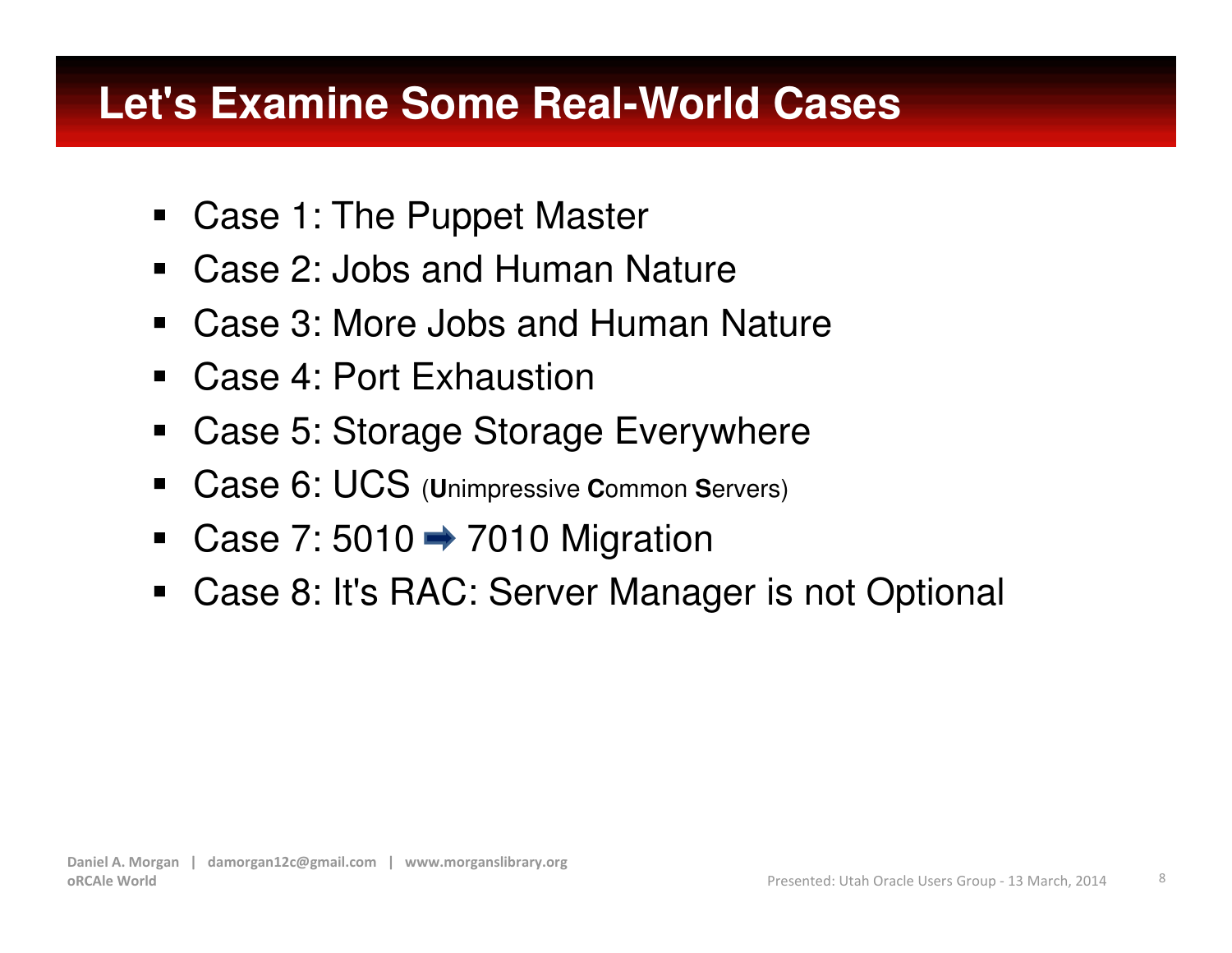## **Case 1: The Puppet Master**

Daniel A. Morgan | damorgan12c@gmail.com | www.morganslibrary.orgoRCAle World

Presented: Utah Oracle Users Group - 13 March, 2014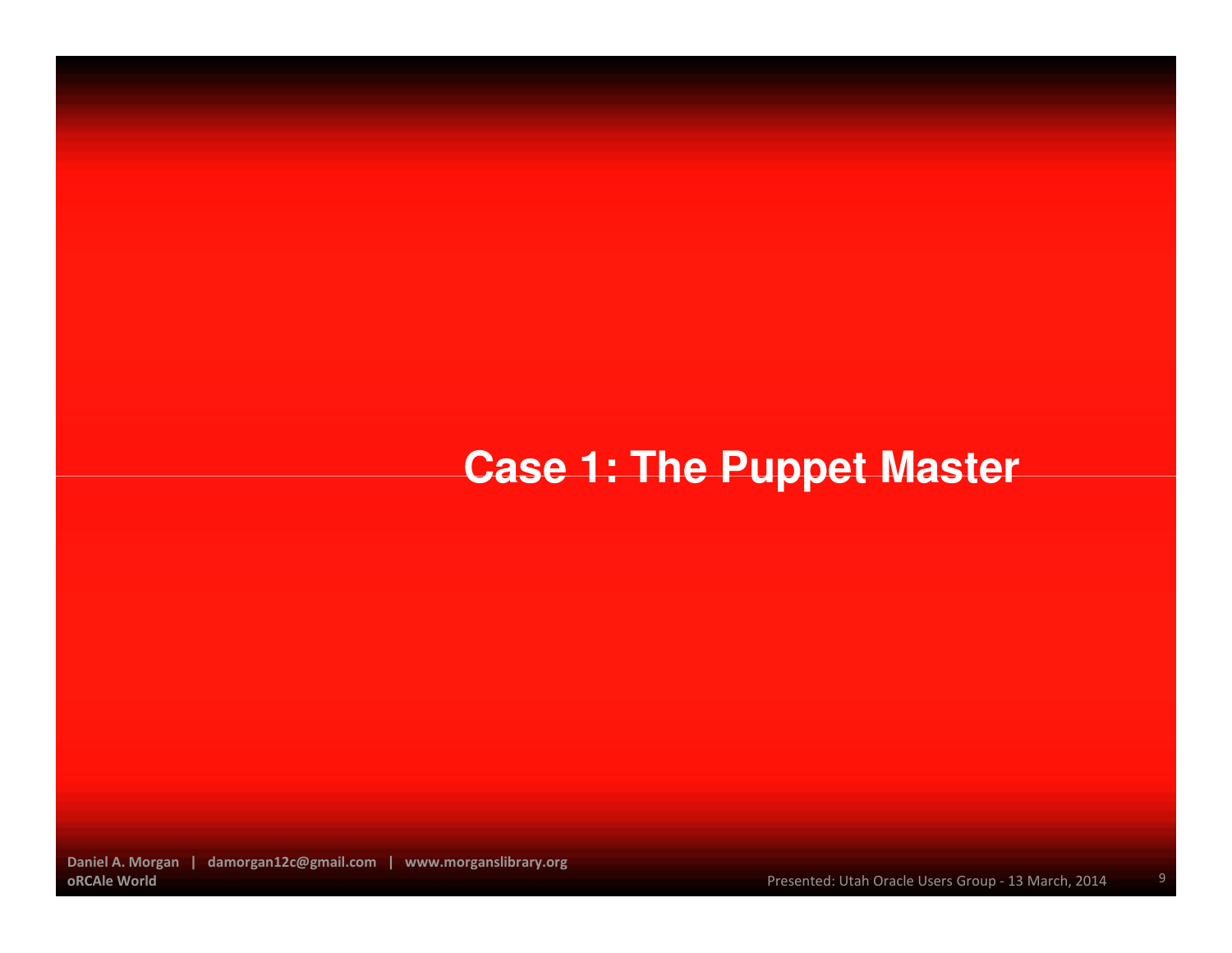## **Outage Fingerprint**

#### DC20PCE11

Thu Aug 08 16:52:30 2013 Archived Log entry 215974 added for thread 1 sequence 216019 ID 0x2d7ba8f dest 1: Thu Aug 08 16:57:27 2013 Time drift detected. Please check VKTM trace file for more details.Thu Aug 08 16:57:43 2013 ERROR: unrecoverable error ORA-29701 raised in ASM I/O path; terminating process 12257

#### DS20SCE11

Thu Aug 08 16:57:17 2013 Completed checkpoint up to RBA [0xae7f.2.10], SCN: 780145612 Thu Aug 08 17:04:34 2013 Time drift detected. Please check VKTM trace file for more details.Thu Aug 08 17:04:46 2013 ERROR: unrecoverable error ORA-29701 raised in ASM I/O path; terminating process 2445

#### Time between issue initiations: 7 minutes 7 seconds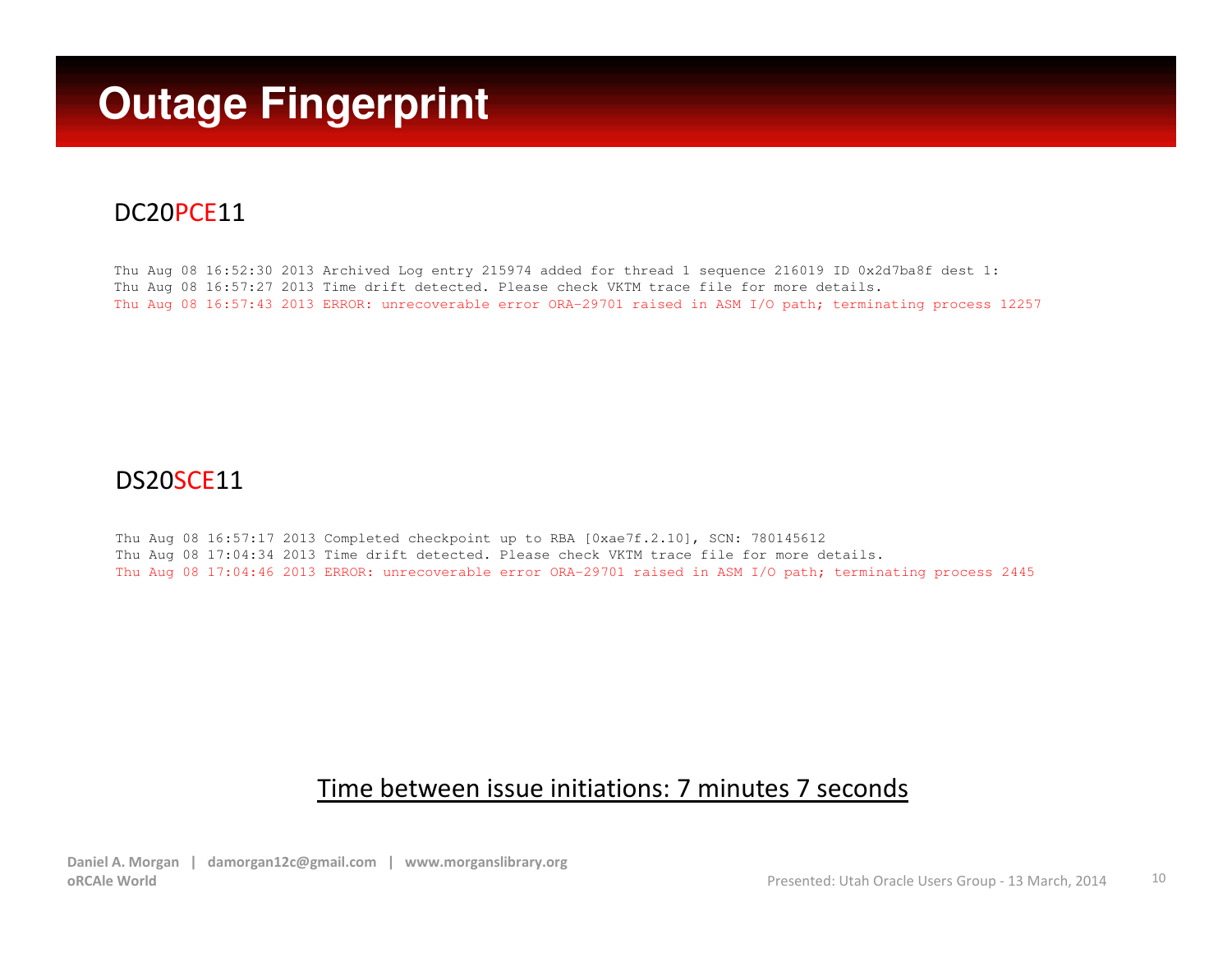#### **Production: 4 Seconds Earlier**

#### ORAP1N1

2013-08-08 16:57:31.162: [ 2013-08-08 16:57:31.162: [ AGFW][1164335424] {0:12:9} Agfw Proxy Server received the message: RESOURCE\_STATUS[Proxy] ID 20481:1477942013-08-08 16:57:31.162: [ 2013-08-08 16:57:31.162: [ AGFW][1164335424] {0:12:9} Received state change for ora.LISTENER\_SCAN2.lsnr 1 1 [old state = ONLINE, new state = OFFLINE]

#### ORAP1N2

 2013-08-08 17:09:09.393: [UiServer][1175996736] {2:7473:48658} Done for ctx=0x2aaaac2532b0 2013-08-08 17:09:39.156: [GIPCHDEM][1115060544] gipchaDaemonProcessHAInvalidate: completed ha name invalidate for node0x2aaaac25bb60 { host 'orap1n1', haName '9f34-b767-de19-a294', srcLuid 04a03a5c-f4851208, dstLuid e3aa430e-82601c00 numInf 2, contigSeq 62781, lastAck 56961, lastValidAck 62780, sendSeq [56961 : 56961], createTime 72155204, flags 0x28 }

#### P1N1 to P1N2 issue delta: 12 minutes 8 seconds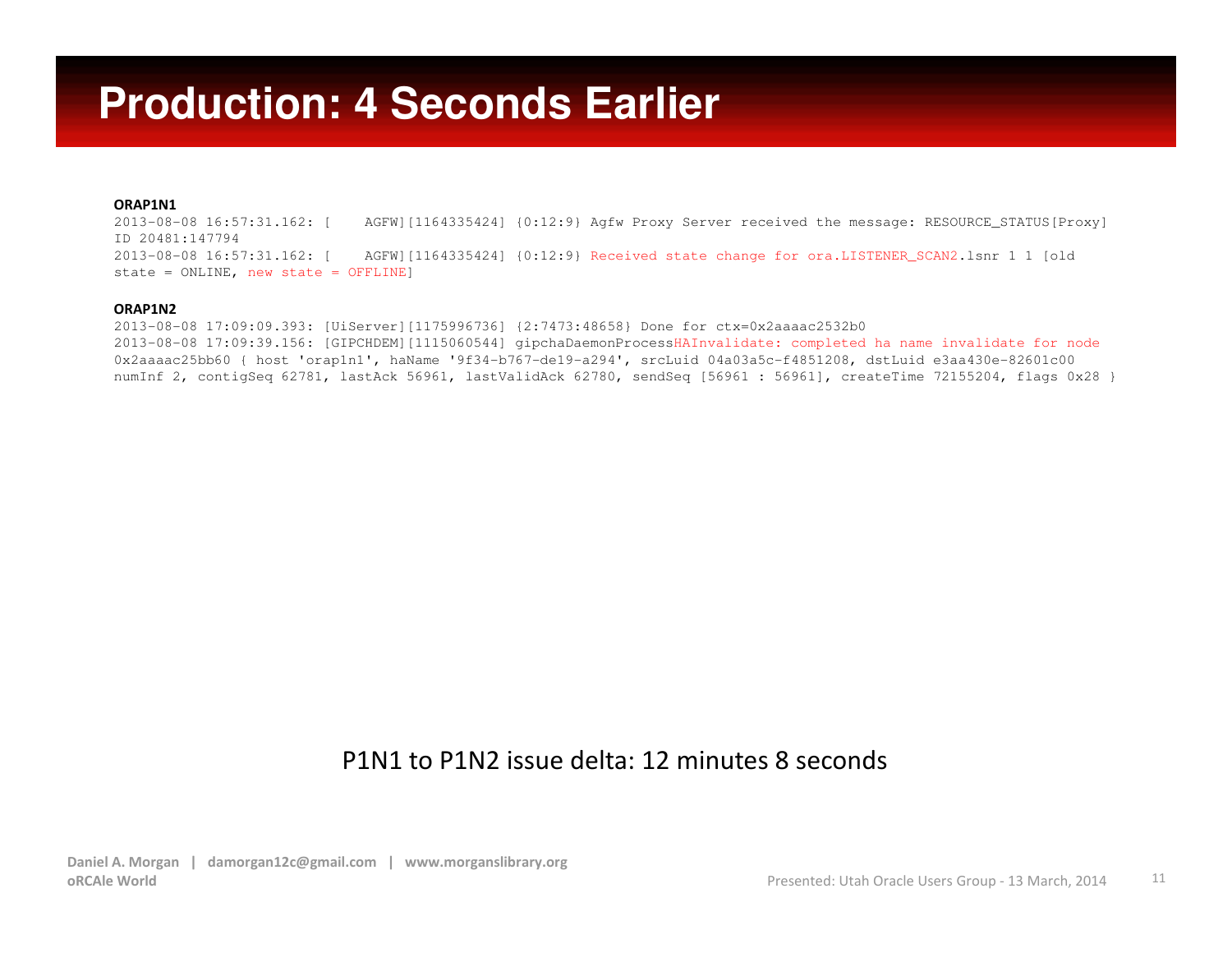#### **Staging: 4 Hours 11 Minutes Earlier**

#### ORAS1N1

2013-08-08 13:04:45.315: [ 2013-08-08 13:04:45.315: [ AGFW][1159891264] {0:4:7} Agfw Proxy Server received the message: RESOURCE\_STATUS[Proxy] ID 20481:5085082013-08-08 13:04:45.315: [ AGFW][1159891264]  ${0:4:7}$  Received state change for ora.asm oras1n1 1 [old state = ONLINE, new state = UNKNOWN]

#### ORAS1N2

 2013-08-08 13:12:07.199: [ CRSMAIN][96481872] Sync-up with OCR 2013-08-08 13:12:07.199: [ CRSMAIN][96481872] Connecting to the CSS Daemon 2013-08-08 13:12:07.202: [ CRSRTI][96481872] CSS is not ready. Received status 3 2013-08-08 13:12:07.202: [ CRSMAIN][96481872] Created alert : (:CRSD00109:) : Could not init the CSS context, error: 3 2013-08-08 13:12:07.202: [ CRSD][96481872][PANIC] CRSD exiting: Could not init the CSS context, error: 3

#### S1N1 to S1N2 issue delta: 7 minutes 22 seconds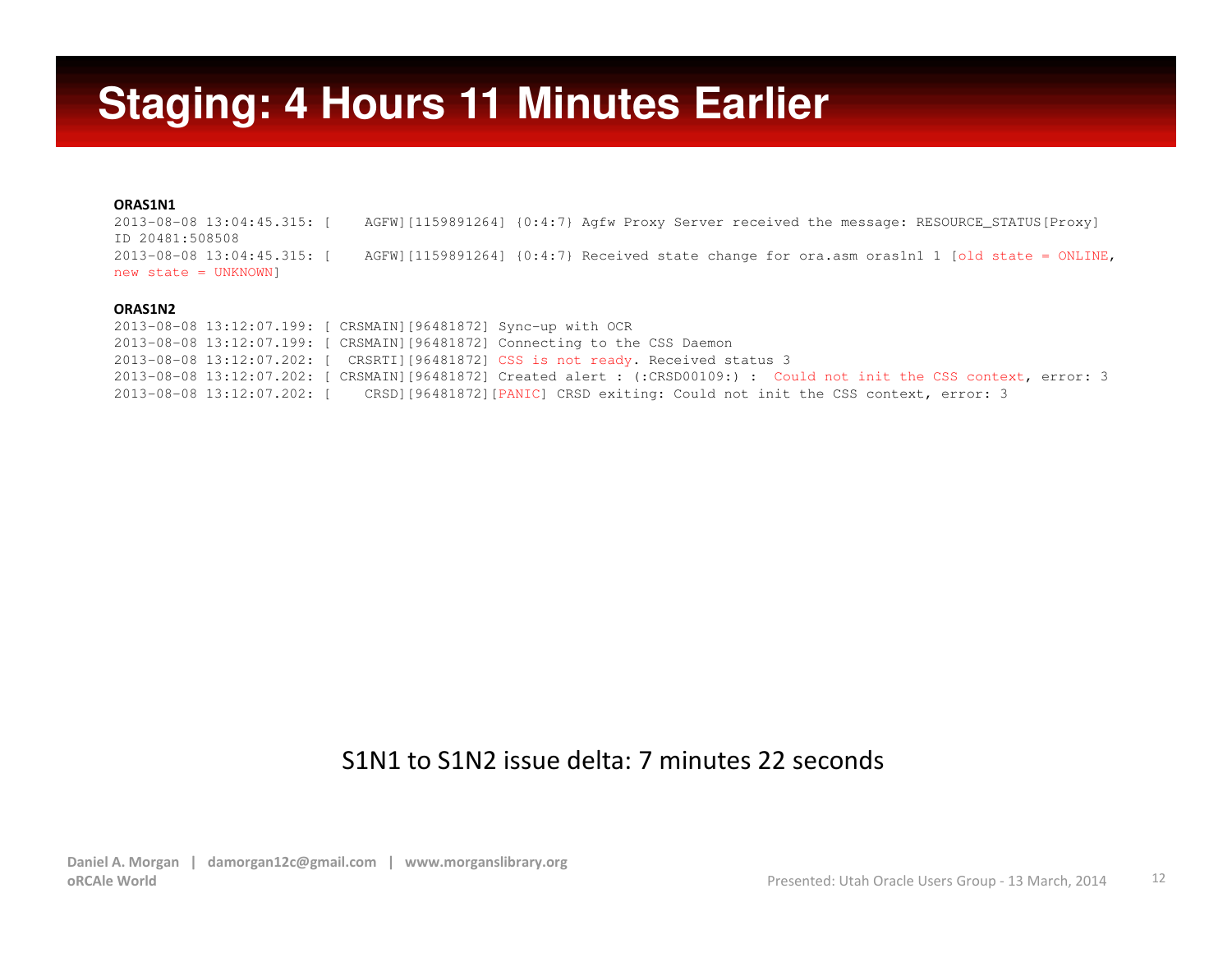#### **OS Log: Four Days Earlier**

Aug 4 04:09:16 orap1n1 Updating DNS configuration for: orap1n1.lux20.morgan.privAug 4 04:09:16 orap1n1 Initial DNS Server: 10.2.198.34 Aug 4 04:09:16 orap1n1 Connecting to DNS server 10.2.198.34Aug 4 04:09:16 orap1n1 Connected to DNS server 10.2.198.34Aug 4 04:09:16 orap1n1 Updating both HOST and PTR record for: orap1n1.lux2.morgan.priv Aug 4 04:09:16 orap1n1 Deleting old reverse lookup records for orap1n1.lux2.morgan.priv on 10.2.198.34.Aug 4 04:09:17 orap1n1 Adding GSS support to DNS server 10.2.198.34 Aug 4 04:09:17 orap1n1 Added GSS support to DNS server 10.2.198.34 Aug 4 04:09:17 orap1n1 Failed to delete reverse lookup record 11.78.2.10.in-addr.arpa. Reason Refused (5). Aug 4 04:09:17 orap1n1 Deleting reverse lookup records for our current new IP Address(s) on ad010.lux20.morgan.priv.Aug 4 04:09:18 orap1n1 No reverse lookup records found for 11.0.168.192.in-addr.arpa on ad010.ams20.morgan.priv. Aug 4 04:09:18 orap1n1 No reverse lookup records found for 21.34.254.169.in-addr.arpa on ad010.lux20.morgan.priv.Aug 4 04:09:19 orap1n1 No reverse lookup records found for 12.0.168.192.in-addr.arpa on ad010.lux20.morgan.priv. Aug 4 04:09:20 orap1n1 No reverse lookup records found for 181.139.254.169.in-addr.arpa on ad010.lux20.morgan.priv.Aug 4 04:09:20 orap1n1 Failed to delete reverse lookup record 11.78.2.10.in-addr.arpa. Reason Refused (5). Aug 4 04:09:21 orap1n1 Failed to delete reverse lookup record 10.78.2.10.in-addr.arpa. Reason Refused (5). Aug 4 04:09:22 orap1n1 Failed to delete reverse lookup record 102.78.2.10.in-addr.arpa. Reason Refused (5). Aug 4 04:09:22 orap1n1 Failed to delete reverse lookup record 100.78.2.10.in-addr.arpa. Reason Refused (5).Aug 4 04:09:23 orap1n1 Failed to delete reverse lookup record 14.2.2.10.in-addr.arpa. Reason Refused (5).Aug 4 04:09:23 orap1n1 Deleting host records for orap1n1.lux20.morgan.priv on ad010.lux20.morgan.priv.Aug 4 04:09:23 orap1n1 Failed to delete host record for orap1n1.lux20.morgan.priv. Reason Refused (5).

#### 7,824 lines of changes in /var/log/messages on one serverThis happened 152 times on ORAP1N1, in DC20, in 6 days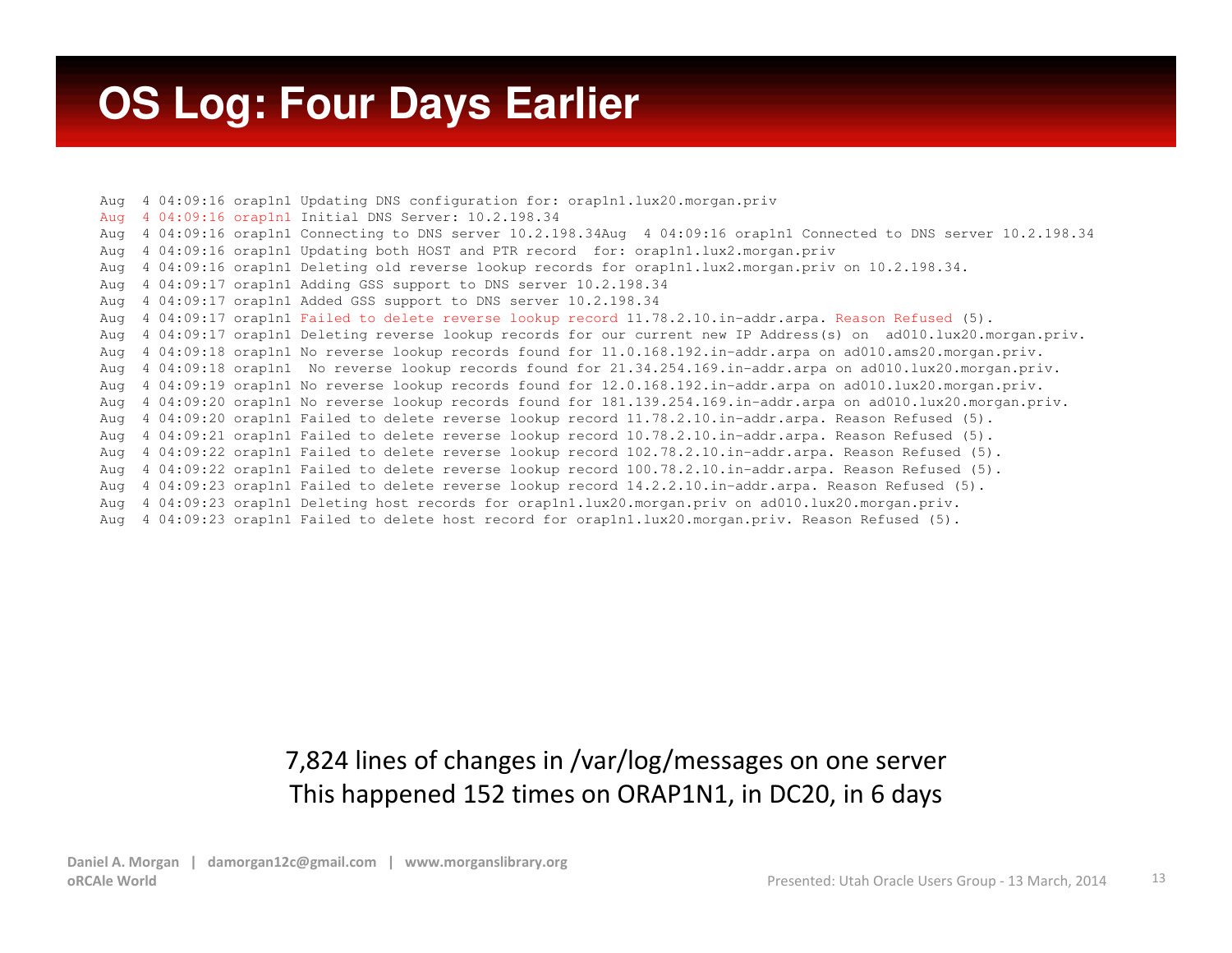#### **OS Log: Two Days Later**

Aug 10 12:03:23 orap1n1 Updating DNS configuration for: orap1n1.lux20.morgan.privAug 10 12:03:23 orap1n1 Initial DNS Server: 10.2.198.33 Aug 10 12:03:23 orap1n1 Connecting to DNS server 10.2.198.33 Aug 10 12:03:23 orap1n1 Connected to DNS server 10.2.198.33 Aug 10 12:03:24 orap1n1 Updating both HOST and PTR record for: orap1n1.lux20.morgan.priv Aug 10 12:03:24 orap1n1 Deleting old reverse lookup records for orap1n1.lux20.morgan.priv on 10.2.198.33. Aug 10 12:03:24 orap1n1 Adding GSS support to DNS server 10.2.198.33 Aug 10 12:03:24 orap1n1 Added GSS support to DNS server 10.2.198.33 Aug 10 12:03:25 orap1n1 Failed to delete reverse lookup record 11.78.2.10.in-addr.arpa. Reason Refused (5). Aug 10 12:03:25 orap1n1 Deleting reverse lookup records for our current new IP Address(s) on ad009.lux20.morgan.priv.Aug 10 12:03:25 orap1n1 No reverse lookup records found for 11.0.168.192.in-addr.arpa on ad009.lux20.morgan.priv. Aug 10 12:03:26 orap1n1 No reverse lookup records found for 21.34.254.169.in-addr.arpa on ad009.lux20.morgan.priv.Aug 10 12:03:27 orap1n1 No reverse lookup records found for 12.0.168.192.in-addr.arpa on ad009.lux20.morgan.priv. Aug 10 12:03:27 orap1n1 No reverse lookup records found for 181.139.254.169.in-addr.arpa on ad009.lux20.morgan.priv.Aug 10 12:03:28 orap1n1 Failed to delete reverse lookup record 11.78.2.10.in-addr.arpa. Reason Refused (5). Aug 10 12:03:28 orap1n1 Failed to delete reverse lookup record 10.78.2.10.in-addr.arpa. Reason Refused (5). Aug 10 12:03:29 orap1n1 Failed to delete reverse lookup record 101.78.2.10.in-addr.arpa. Reason Refused (5).Aug 10 12:03:30 orap1n1 Failed to delete reverse lookup record 14.2.2.10.in-addr.arpa. Reason Refused (5).Aug 10 12:03:30 orap1n1 Deleting host records for orap1n1.lux20.morgan.priv on ad009.lux20.morgan.priv. Aug 10 12:03:30 orap1n1 Failed to delete host record for orap1n1.lux20.morgan.priv. Reason Refused (5). Aug 10 12:03:30 orap1n1 Updating host records for orap1n1.lux20.morgan.priv on ad009.lux20.morgan.priv.Aug 10 12:03:31 orap1n1 Failed to update host records orap1n1.lux20.morgan.priv: Reason Refused (5).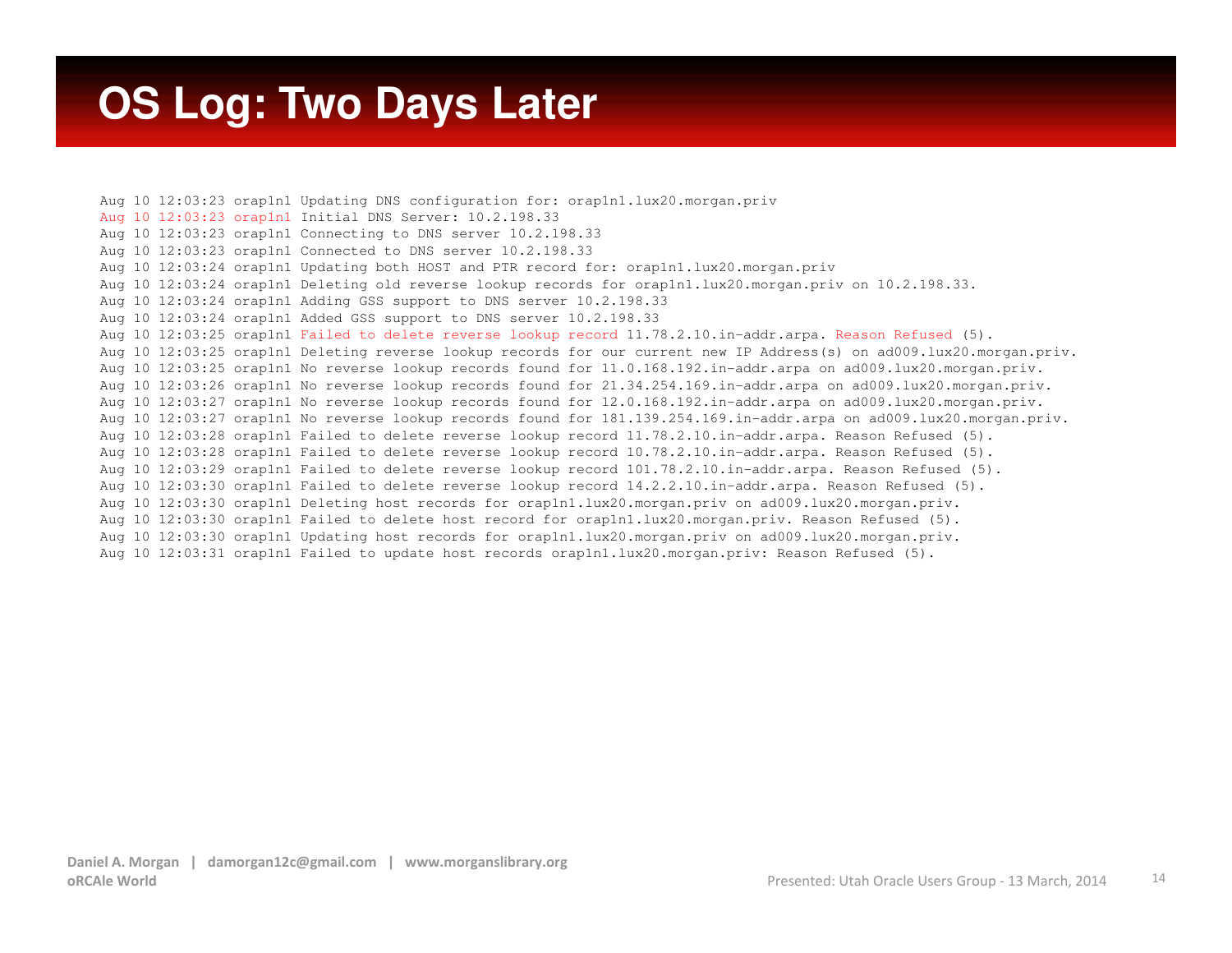### **OS Log: Ruby on RAC?**

Aug 8 13:04:22 orap1n1 ERROR: While executing gem ... (Gem::RemoteFetcher::FetchError) Aug 8 13:04:22 orap1n1 Errno::ETIMEDOUT: Connection timed out - connect(2) (http://rubygems.org/latest\_specs.4.8.gz) Aug 8 13:04:22 orap1n1 INFO: `gem install -y` is now default and will be removedAug 8 13:04:22 orap1n1 INFO: use --ignore-dependencies to install only the gems you list

```
Aug 8 15:42:41 orap1n1 ERROR: While executing gem ... (Gem::RemoteFetcher::FetchError)
Aug 8 15:42:41 orap1n1 Errno::ETIMEDOUT: Connection timed out - connect(2) (http://rubygems.org/latest_specs.4.8.gz)
Aug 8 15:42:41 orap1n1 INFO: `gem install -y` is now default and will be removed

Aug 8 15:42:41 orap1n1 INFO: use --ignore-dependencies to install only the gems you list
```
#### This happened twice just before the outagethe first one 3 hours 53 seconds before the outage

#### The second time 1 hour 15 minutes before the outage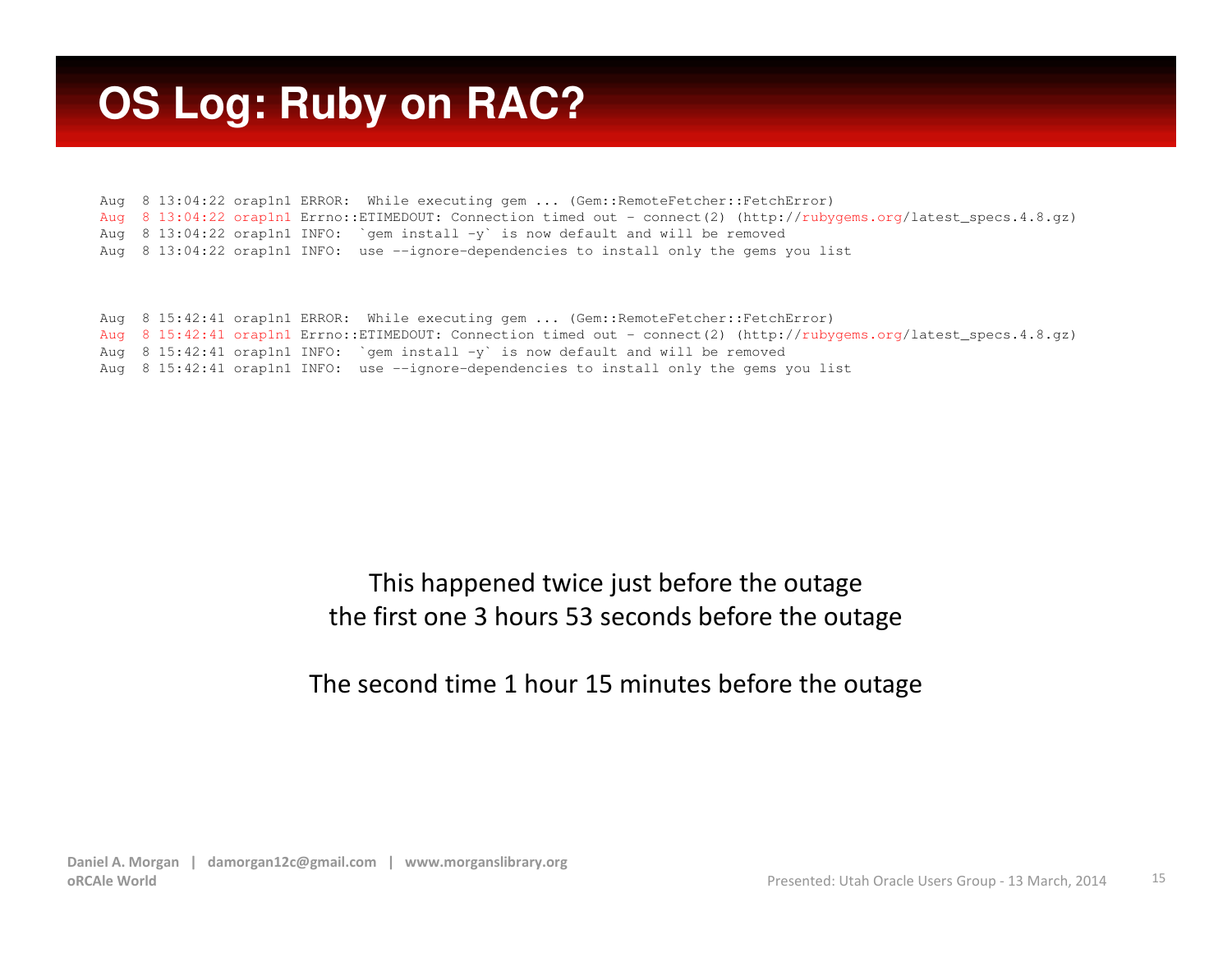#### **OS Log: NTP Time Synchronization**

Aug 8 12:56:04 orap1n1 ntpd[1339]: ntpd exiting on signal 15 Aug 8 12:57:27 orap1n1 ntpdate[12406]: step time server 10.2.255.254 **offset 82.262906 sec** Aug 8 12:57:27 orap1n1 ntpd[12408]: ntpd 4.2.2p1@1.1570-o Fri Jul 22 18:07:53 UTC 2011 (1) Aug 8 12:57:27 orap1n1 ntpd[12409]: precision = 1.000 usec Aug 8 12:57:27 orap1n1 ntpd[12409]: Listening on interface wildcard, 0.0.0.0#123 DisabledAug 8 12:57:27 orap1n1 ntpd[12409]: Listening on interface wildcard, ::#123 Disabled Aug 8 12:57:27 orap1n1 ntpd[12409]: Listening on interface bond2, fe80::217:a4ff:fe77:fc18#123 EnabledAug 8 12:57:27 orap1n1 ntpd[12409]: Listening on interface lo, ::1#123 Enabled Aug 8 12:57:27 orap1n1 ntpd[12409]: Listening on interface bond0, fe80::217:a4ff:fe77:fc10#123 Enabled Aug 8 12:57:27 orap1n1 ntpd[12409]: Listening on interface eth2, fe80::217:a4ff:fe77:fc14#123 Enabled Aug 8 12:57:27 orap1n1 ntpd[12409]: Listening on interface eth3, fe80::217:a4ff:fe77:fc16#123 EnabledAug 8 12:57:27 orap1n1 ntpd[12409]: Listening on interface lo, 127.0.0.1#123 Enabled Aug 8 12:57:27 orap1n1 ntpd[12409]: Listening on interface eth2, 192.168.0.11#123 Enabled Aug 8 12:57:27 orap1n1 ntpd[12409]: Listening on interface eth2:1, 169.254.34.21#123 EnabledAug 8 12:57:27 orap1n1 ntpd[12409]: Listening on interface eth3, 192.168.0.12#123 Enabled Aug 8 12:57:27 orap1n1 ntpd[12409]: Listening on interface eth3:1, 169.254.139.181#123 EnabledAug 8 12:57:27 orap1n1 ntpd[12409]: Listening on interface bond0, 10.2.78.11#123 Enabled Aug 8 12:57:27 orap1n1 ntpd[12409]: Listening on interface bond0:1, 10.2.78.10#123 Enabled Aug 8 12:57:27 orap1n1 ntpd[12409]: Listening on interface bond0:3, 10.2.78.102#123 Enabled Aug 8 12:57:27 orap1n1 ntpd[12409]: Listening on interface bond0:4, 10.2.78.100#123 EnabledAug 8 12:57:27 orap1n1 ntpd[12409]: Listening on interface bond2, 10.2.2.14#123 EnabledAug 8 12:57:27 orap1n1 ntpd[12409]: kernel time sync status 0040Aug 8 12:57:27 orap1n1 ntpd[12409]: frequency initialized 0.000 PPM from /var/lib/ntp/drift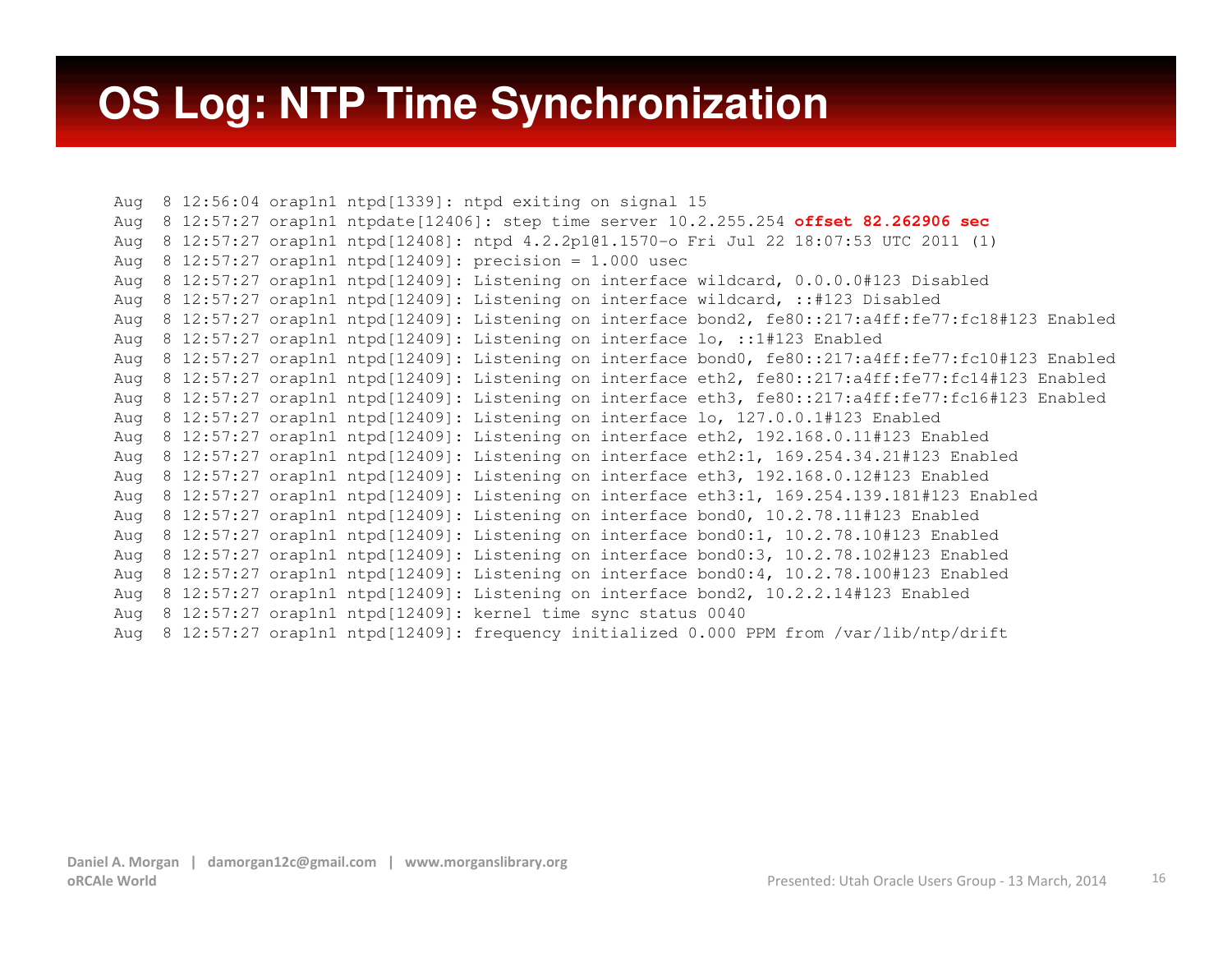#### **Case 2: Jobs and Human Nature**

Daniel A. Morgan | damorgan12c@gmail.com | www.morganslibrary.orgoRCAle World

17Presented: Utah Oracle Users Group - 13 March, 2014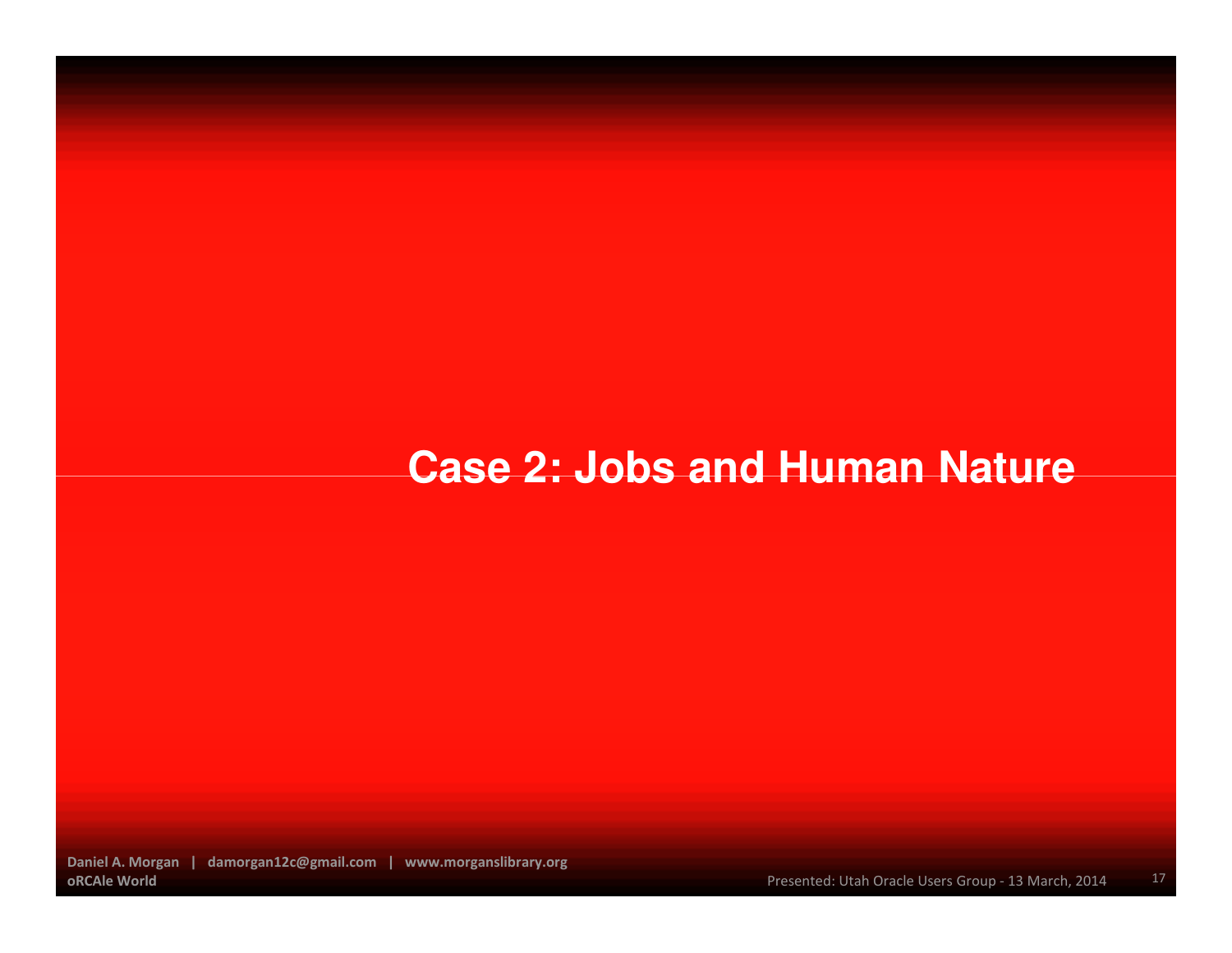#### **Repeating Issue: User Configured Loads**

#### **RAC Server Node 1**

| MMDD 00 |          | 01       | 02       | 03       | 04       | 05       | 06       | 07       | 08         | 09 | 10       | 11       | 12       | 13       | 14       | 15       | 16       | 17       | 18       | 19       | 20 | 21       | 2.2. | -23      |
|---------|----------|----------|----------|----------|----------|----------|----------|----------|------------|----|----------|----------|----------|----------|----------|----------|----------|----------|----------|----------|----|----------|------|----------|
| 0804    | $\Omega$ | $\Omega$ | $\Omega$ | $\Omega$ | $\Omega$ | $\Omega$ | $\Omega$ | $\Omega$ | $\Omega$   | 0  | $\Omega$ | 0        | 5        | 32       | 18       | 65       | 91       | -1.3     | 12       | 20       | 84 | 9.       | 14   | 9        |
| 0805    | 137      | 112      | 26       | 27       | - 44     | 17       | 21       | 9        | 85         | 13 | 21       | 17       | 96       | 23       | 23       | 24       | 91       | 13       | 11       | 21       | 86 | 11       | 14   | 9        |
| 0806    | 151      | 111      | 21       | 24       | 96       | 41       | 50       | 14       | 84         | 22 | 20       | 22       | 91       | 18       | 17       | 18       | .92      | 24       | 10       | 11       | 83 | 9        | 14   | 20       |
| 0807    | 139      | 100      | 32       | 30       | 99       | 43       | 49       | 19       | 105        | 17 | 31       | 14       | 76       | 23       | 27       | 25       | HEANIN   | 20       | 15       | 18       | 86 | 13       | 13   | 10       |
| 0808    | 145      | 99       | 29       | 30       | 109      | 52       | 48       | 11       | 102        | 25 | 47       | 24       | 101      | 23       | 20       | 23       | 117      | 31       | 30       | 16       | 91 | 12       | -11  | 9        |
| 0809    | 123      | 83       | 65       | 37       | 93       | 17       | 25       | 10       | 102        | 23 | 44       | 25       | 111      | 37       | 24       | 29       | 98       | 19       | 29       | 16       | 92 | 16       | 1.5  | 9        |
| 0810    | 169      | 120      | 52       | 32       | 125      | 58       | 38       | 9        | 109        | 17 | 26       | 14       | 104      | 13       | 17       | 15       | 93       | 13       | 16       | 11       | 61 | 10       | 10   | 9        |
| 0811    | 107      | 82       | 51       | 34       | 85       | 17       | 22       | 10       | 73         | 10 | 12       | 11       | 92       | 32       | 13       | 69       | 65       | 11       | 11       | 10       | 60 | 9        | 12.  | 9        |
| 0812    | 149      | 121      | 26       | 15       | 70       | 16       | 24       | 11       | 95         | 34 | 15       | 18       | 34       | 67       | 21       | 21       | 87       | 11       | 13       | 9        | 77 | 9        | 14   | 9        |
| 0813    | 115      | 76       | 55       | 56       | 27       | 9        | 9        | 9        | 11         | 9  | 9        | $\Omega$ | $\Omega$ | $\Omega$ | $\Omega$ | $\Omega$ | $\Omega$ | $\Omega$ | $\Omega$ | $\Omega$ | 0  | $\Omega$ | O    | $\Omega$ |
|         |          |          |          |          |          |          |          |          | $\sqrt{N}$ |    |          |          | 71       |          |          |          |          |          |          |          |    |          |      |          |

60 corresponds to one change per minute ... the ideal range is 4 to 12 Addressed by resizing redo logs from 400MB to 4GBAnd rescheduling many of the jobs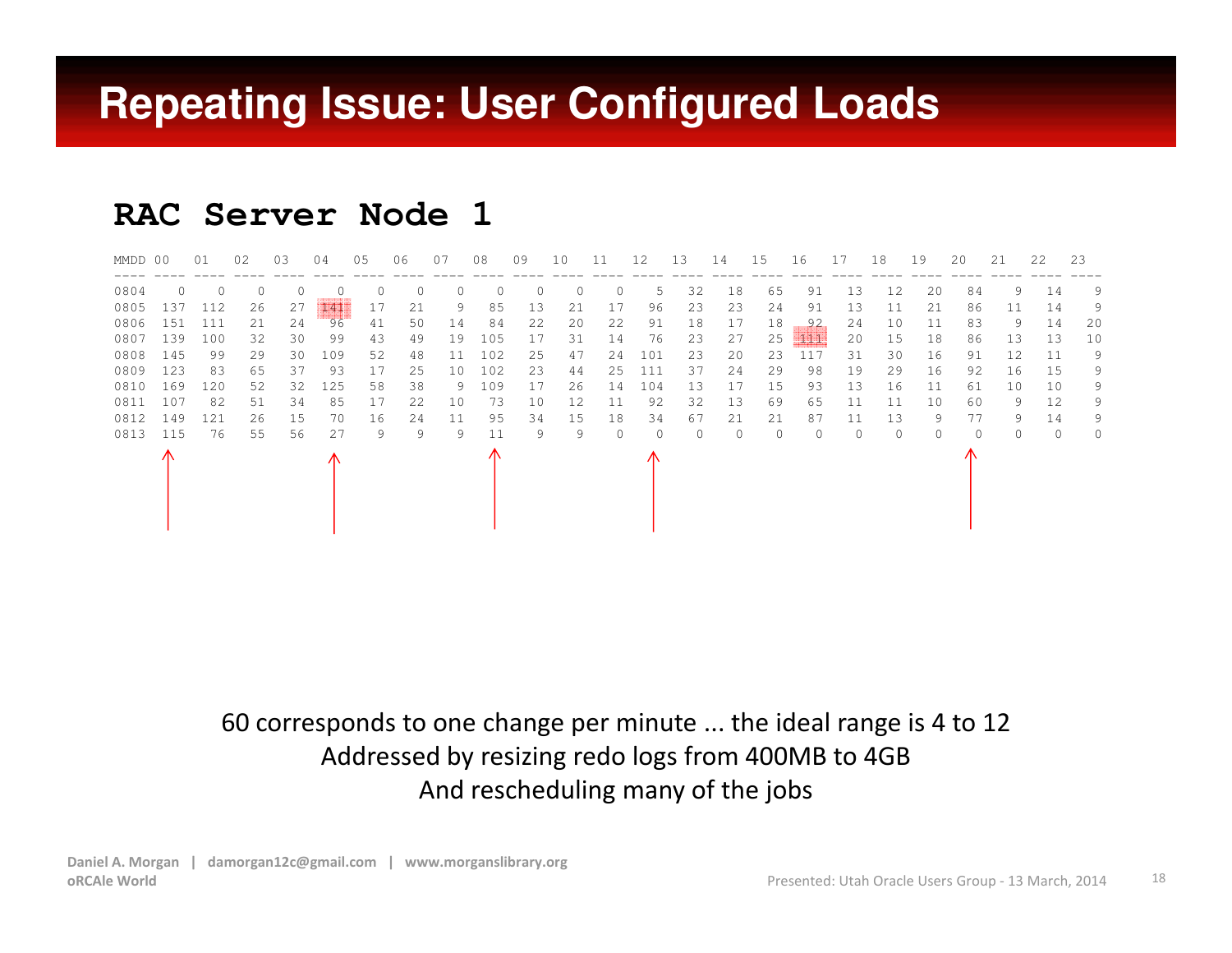#### **Case 3: More Jobs and Human Nature**

Daniel A. Morgan | damorgan12c@gmail.com | www.morganslibrary.orgoRCAle World

19Presented: Utah Oracle Users Group - 13 March, 2014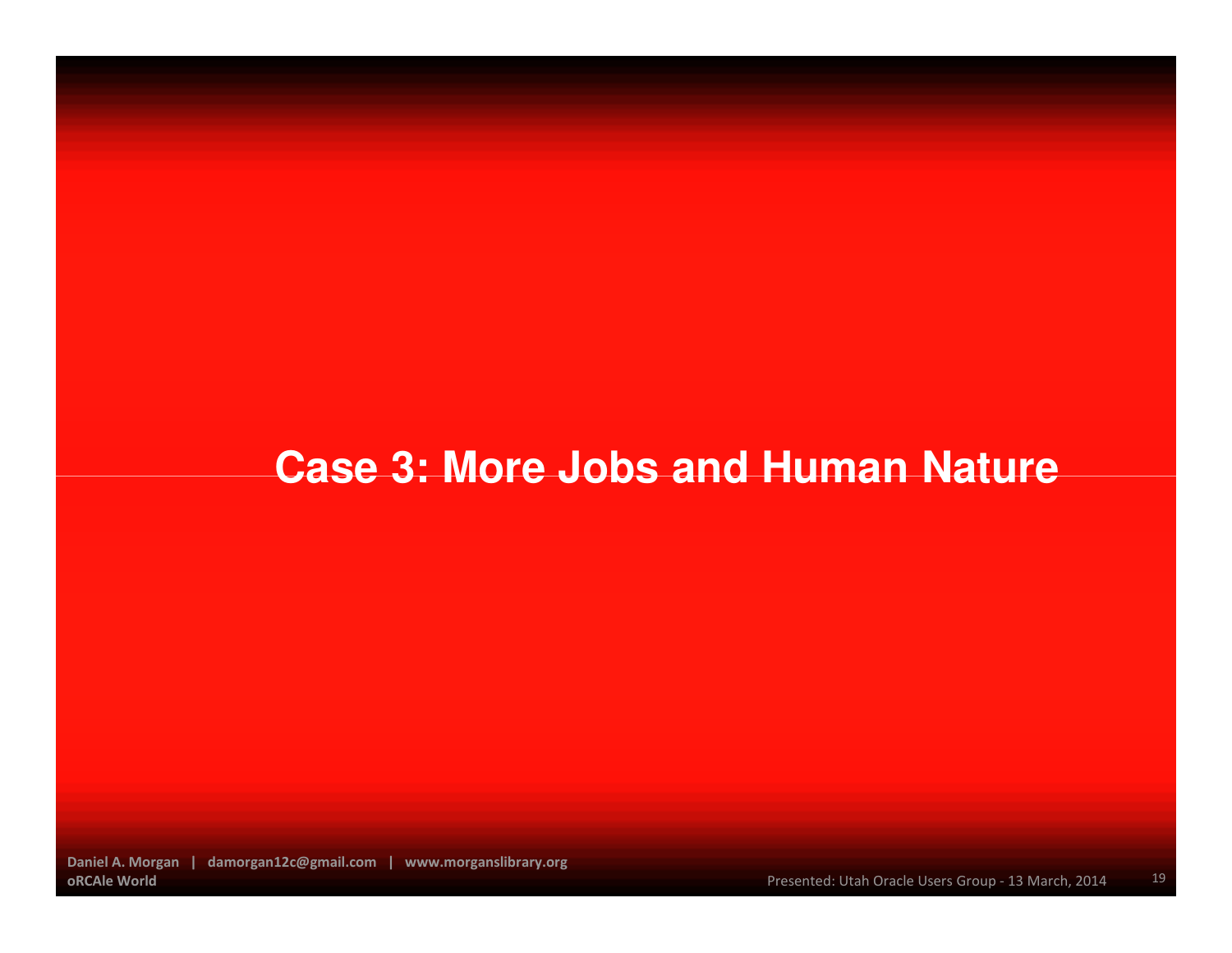#### **Unobserved Job Failure: ASHPCE1D**

- 1 select owner, job\_name, job\_type, trunc(start\_date) SDATE, trunc(next\_run\_date) nxtrun, failure\_count
	- 2 from dba\_scheduler\_jobs
	- 3\* where failure\_count <> 0;

| OWNER                 | JOB NAME                      | STATE            | SDATE                                     | NXTRUN                                    | FAILURE COUNT |
|-----------------------|-------------------------------|------------------|-------------------------------------------|-------------------------------------------|---------------|
|                       |                               |                  |                                           |                                           |               |
| SYS                   | SM\$CLEAN AUTO SPLIT MERGE    | <b>SCHEDULED</b> |                                           | 14-MAR-2011 00:00:00 14-AUG-2013 00:00:00 |               |
| SYS                   | RSE\$CLEAN RECOVERABLE SCRIPT | <b>SCHEDULED</b> |                                           | 14-MAR-2011 00:00:00 14-AUG-2013 00:00:00 | 20            |
| SYS                   | DRA REEVALUATE OPEN FAILURES  | SCHEDULED        |                                           |                                           | 10            |
| ORACLE OCM            | MGMT CONFIG JOB               | SCHEDULED        |                                           |                                           |               |
| EXFSYS                | <b>RLM\$SCHDNEGACTION</b>     | <b>SCHEDULED</b> | 13-AUG-2013 00:00:00 13-AUG-2013 00:00:00 |                                           |               |
| EXFSYS                | <b>RLM\$EVTCLEANUP</b>        | <b>SCHEDULED</b> |                                           | 27-APR-2011 00:00:00 13-AUG-2013 00:00:00 |               |
| RDBA5                 | LONG RUN SESS JOB             | SCHEDULED        |                                           | 12-AUG-2013 00:00:00 13-AUG-2013 00:00:00 |               |
| <b>EISAI PROD TMS</b> | POPULATE MORGAN CATALOG       | DISABLED         |                                           | 01-JUN=2009 00:00:00 08-AUG-2013 00:00:00 | 2559          |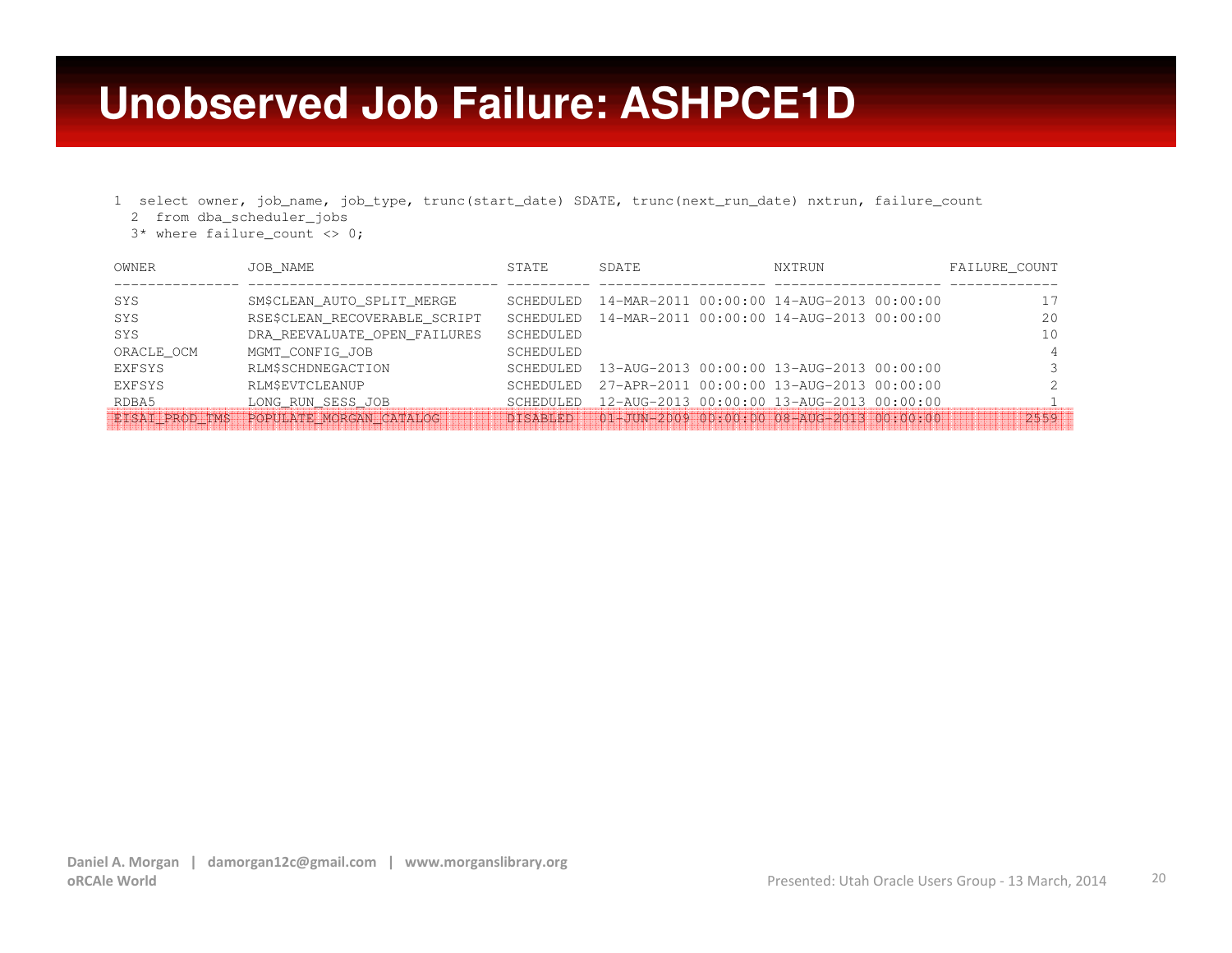#### **Unobserved Job Failure: ASHSCE541**

- 1 select owner, job\_name, job\_type, state, trunc(start\_date) SDATE, trunc(next\_run\_date) NXTRUN, failure\_count
- 2 from dba\_scheduler\_jobs
- 3 where failure\_count > 0
- 4\* order by 6;

| OWNER       | NAME        |                       |             | COUNT<br>FAILURE |
|-------------|-------------|-----------------------|-------------|------------------|
| <b>ESVS</b> | PVX STUDENT | SCHEDULED 29-MAR-2013 | 09-AUG-2013 | つり               |

Called out in Jira CO-9060 for the following exception:

r-succe-ds:aukoras1n4 Logscan matched patterns in /app/oracle/base/diag/rdbms/auksce54/AUKSCE541/trace/alert\_AUKSCE541.log RDBA WARN + Errors in file /app/oracle/base/diag/rdbms/auksce54/AUKSCE541/trace/AUKSCE541\_j000\_12172.trc: + ORA-12012: error on auto execute of job "SYS"."PVX\_STUDENT\_REFRESH" W ORA-06550: line 1, column 797: + PLS-00103: Encountered the symbol "PVX\_STUDENT" when expecting one of the following: + + ) , \* & = - + < / > at in is mod remainder not rem => + <> or != or ~= >= <= <> and or like like2 + like4 likec as between from using || multiset member -------------------------- alert.pl v5.3.120207 mon\_hub:auktusc01 (auktusc01) run\_time:2013-Aug-08 08:01:43 client:R-SUCCE-DS server:auktusc01 entity:aukoras1n4 entity\_type:OPSYS processed by ftp\_mail\_proc.pl on delphi at 8-Aug-2013 07:03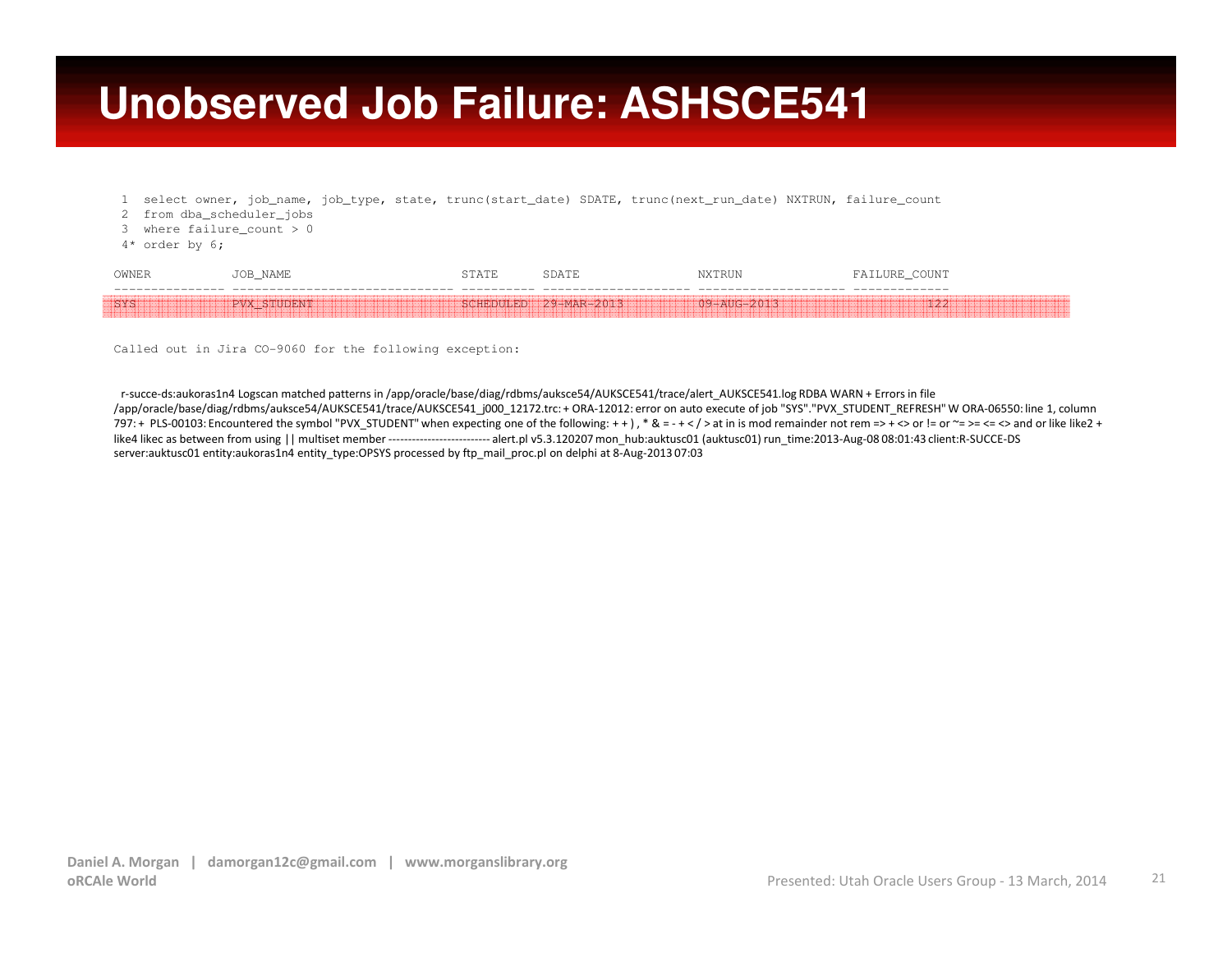#### **Case 4: Port Exhaustion**

**Hint: It is not caused by drinking too much port**

Daniel A. Morgan | damorgan12c@gmail.com | www.morganslibrary.orgoRCAle World

22Presented: Utah Oracle Users Group - 13 March, 2014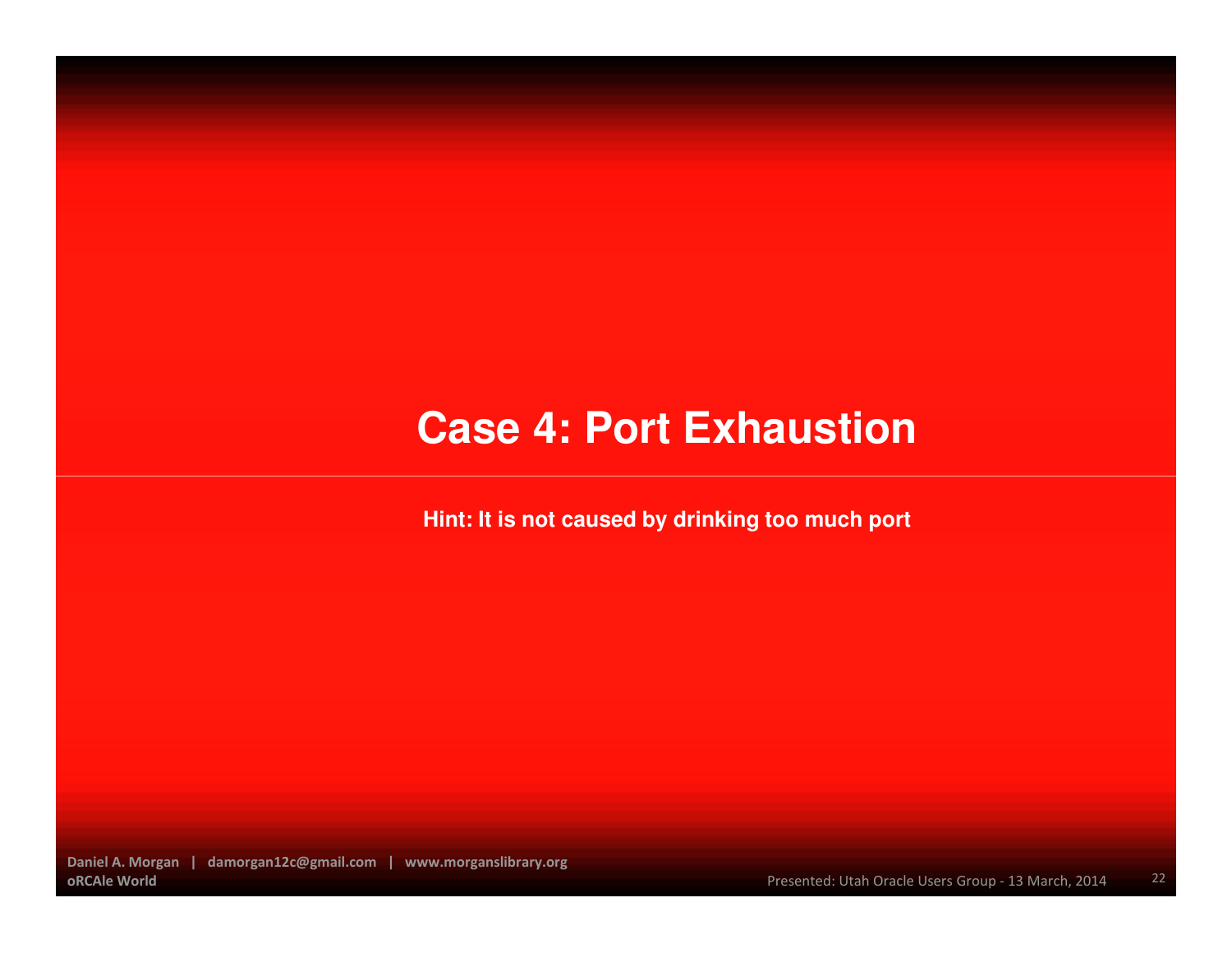Customer Reports stuck in the queue

| Hi Ops |                                                                                                              |
|--------|--------------------------------------------------------------------------------------------------------------|
|        | Report Jobs are getting stuck in Waiting in Queue. Also, having performance<br>issues with Admin side        |
|        | Thanks,                                                                                                      |
|        | Step to Recreate                                                                                             |
|        | 1. Log into Website<br>2. Navigate to Reports<br>3. Search for Account Data<br>4. Run the report for morgand |
|        | 5. Notice that the report is stuck in Waiting in Queue                                                       |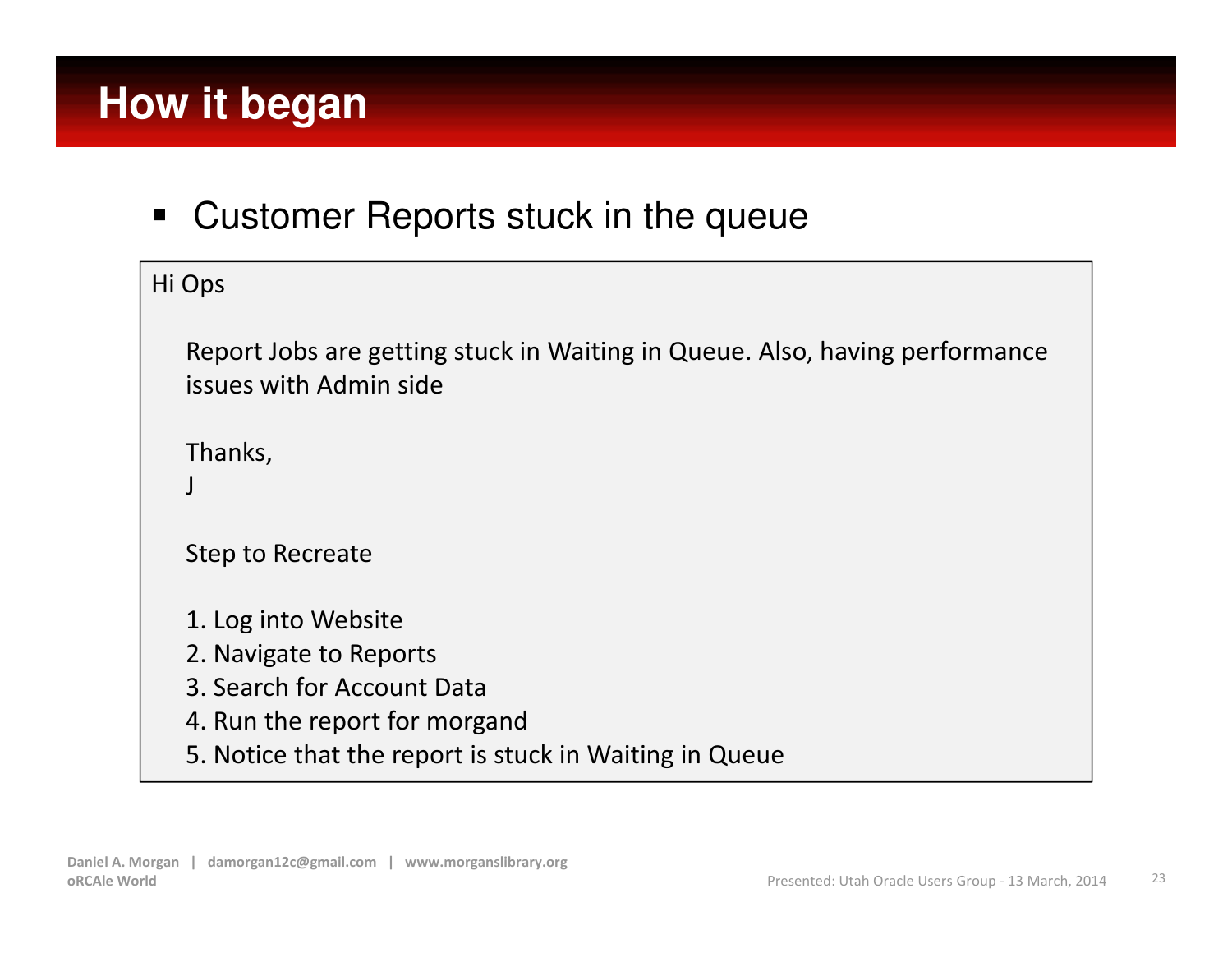#### $\blacksquare$ The website declined to show this webpage (HTTP403)

As a partner we got communication that the previously assigned sandboxes will be brought down.

Instead -as a partner- we got a them demo environment assigned (Tenant ID: PARTNER0001 which we have integrated with a customer database instance (xxxdemo ace4morgan).

Everything was working fine (including integration).

Today I tried to access the instance via the partner and via the direct url(https://partner0001.demo.xxx.com/admin/nativelogin.jsp) but in both case an error is displayed on the screen (see attachment).

We need this be fixed as soon as possible! (major customer demo session on Friday!)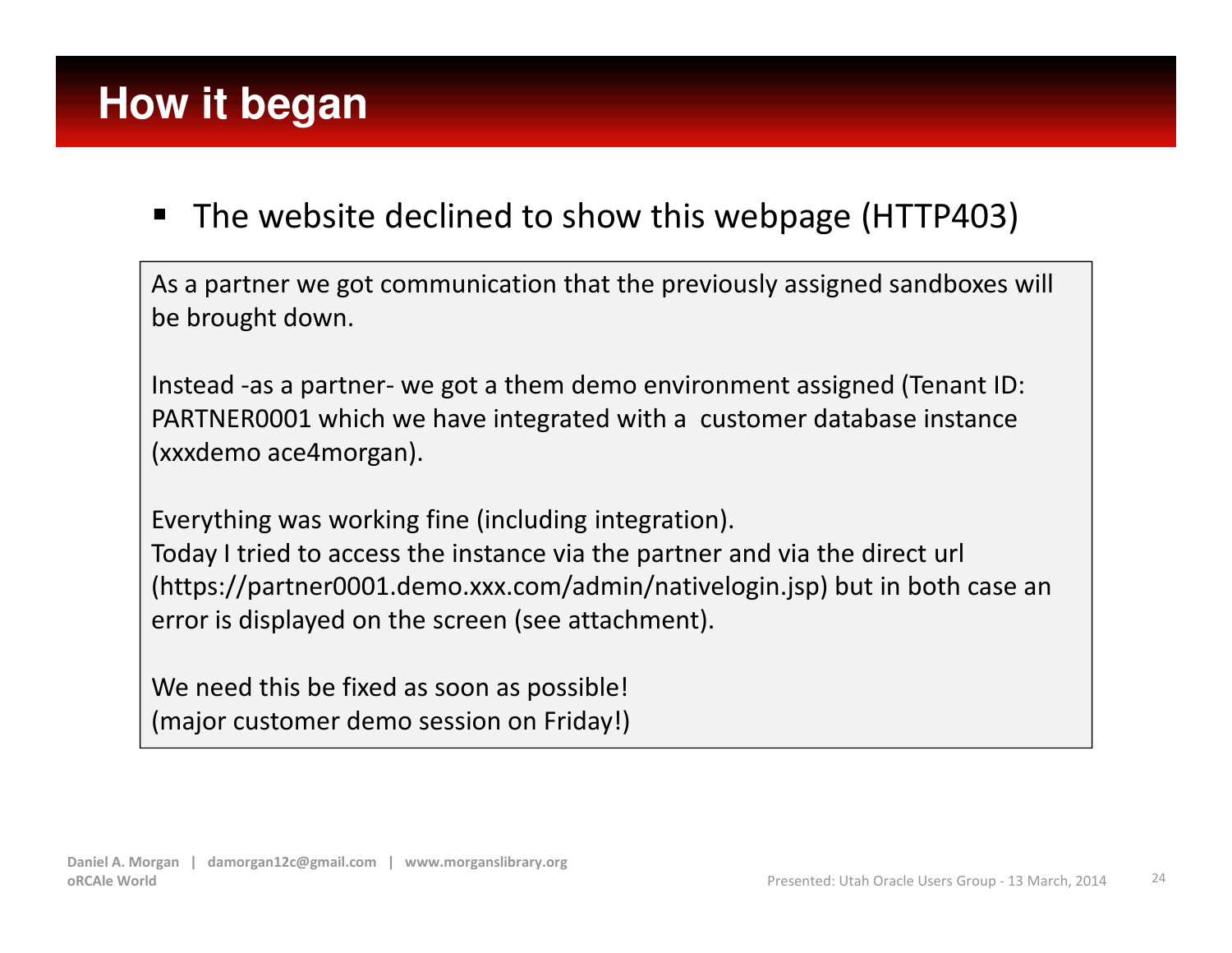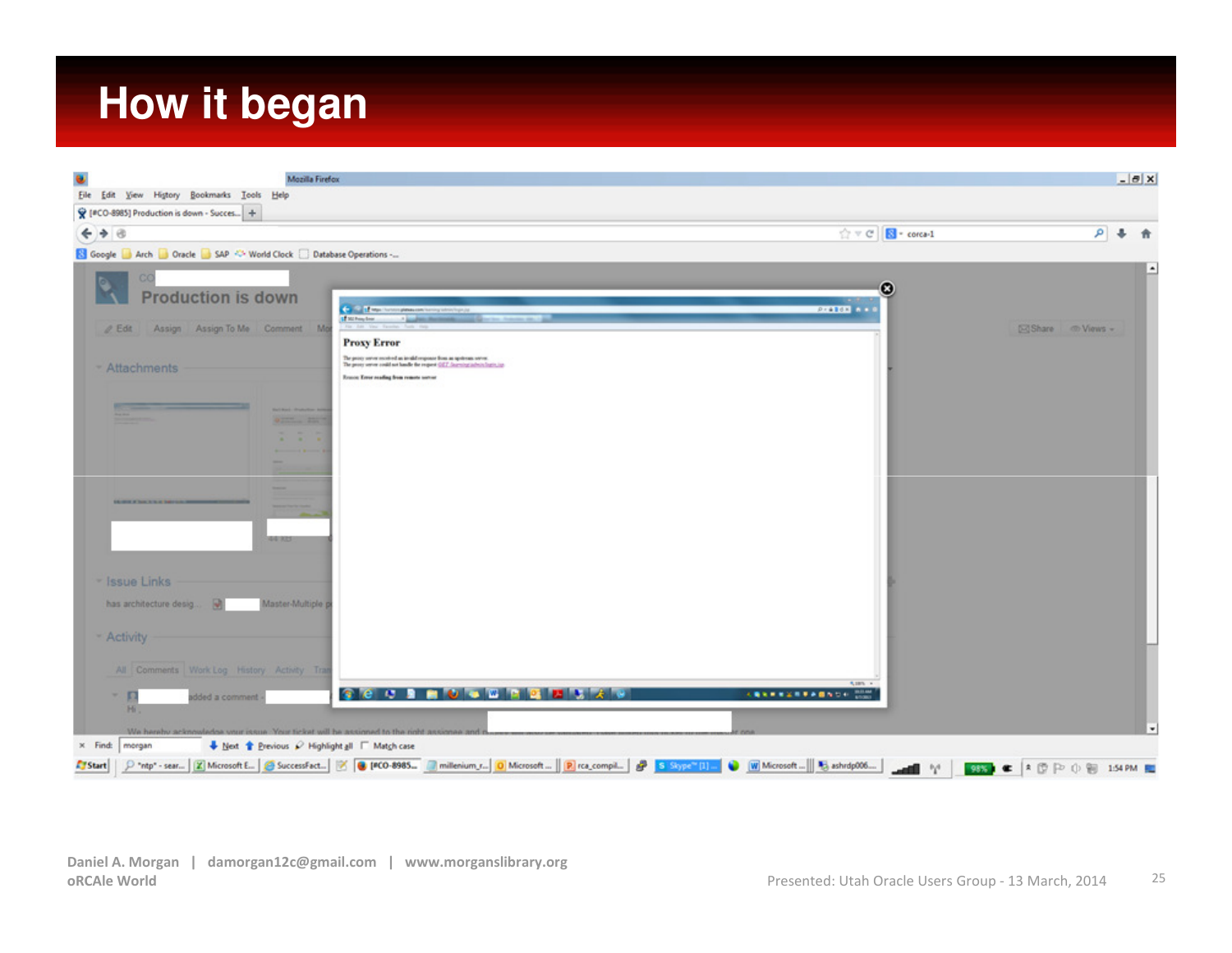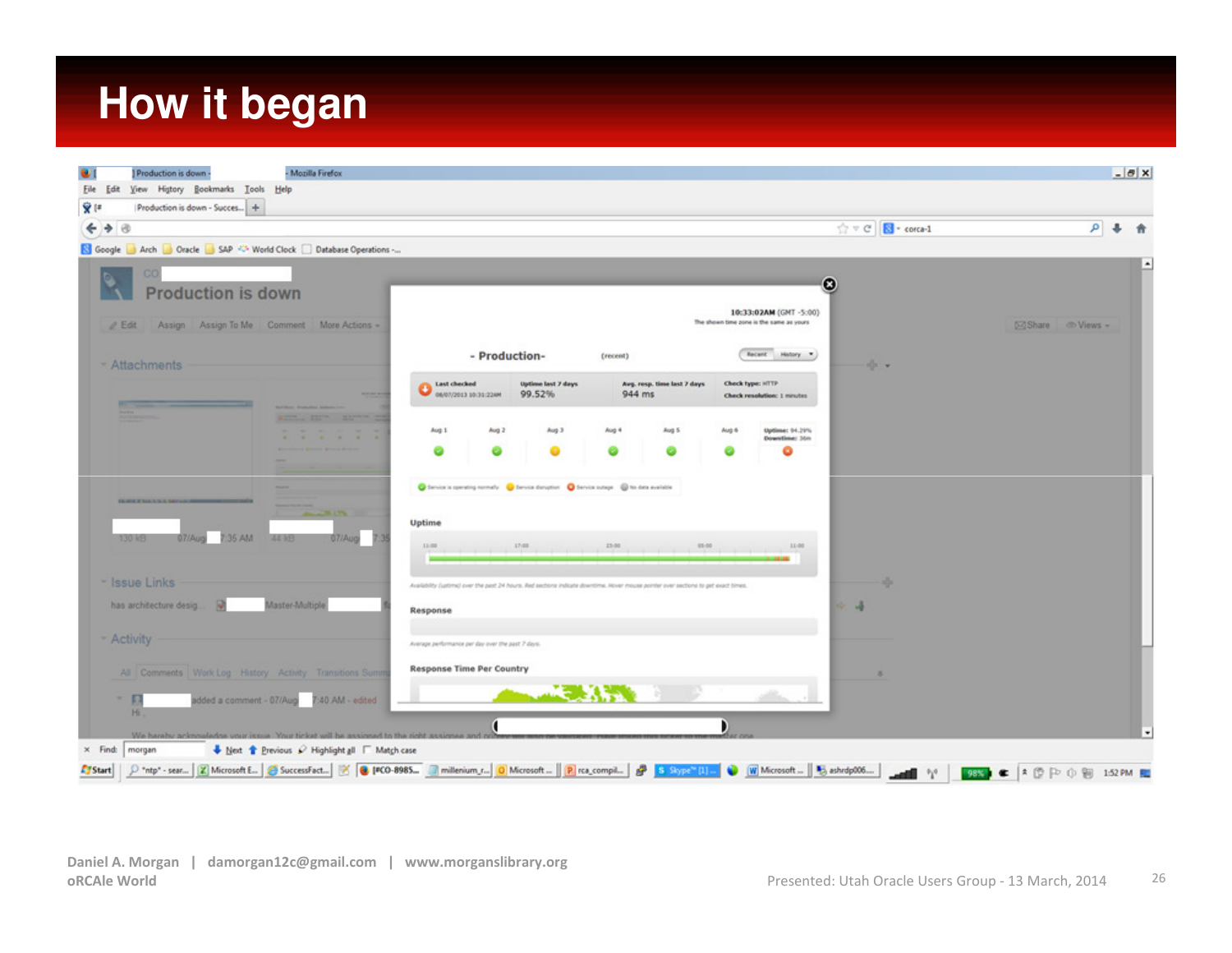### **How Does An Application Connect To RAC?**

- $\blacksquare$  . Do you connect to the SCAN IP by name or number?
- $\blacksquare$ If a name ... a DNS server resolves the name to an IP
- To avoid single points of failure you should have two  $\blacksquare$ DNS servers with a load balancer in front of them
- The SCAN IP points to a VIP
- A VIP points to a physical IP address $\blacksquare$
- Most servers cache DNS entries to improve speed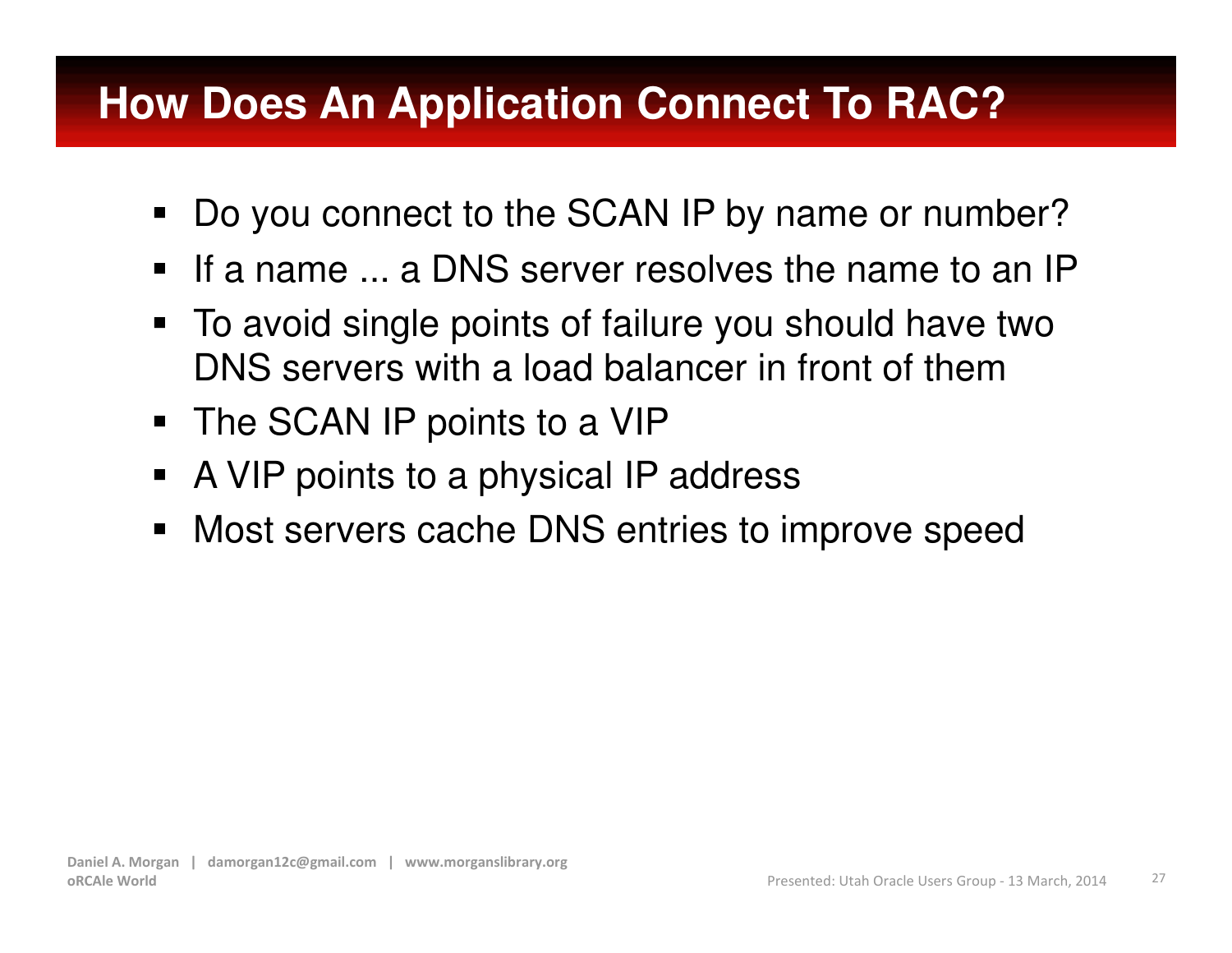## **Triaging a Connection Problem**

- Try to connect to the cluster?
	- $\blacksquare$ From where?
	- With what tool?
	- To the SCAN, VIP, or physical IP?
- $\blacksquare$ Ping the IP addresses
- $\blacksquare$ Run Trace Route on the IP addresses
- $\blacksquare$ Read the listener log
- $\blacksquare$ Read the database alert log
- Call the network admins who will tell you



everythinglooks goodto them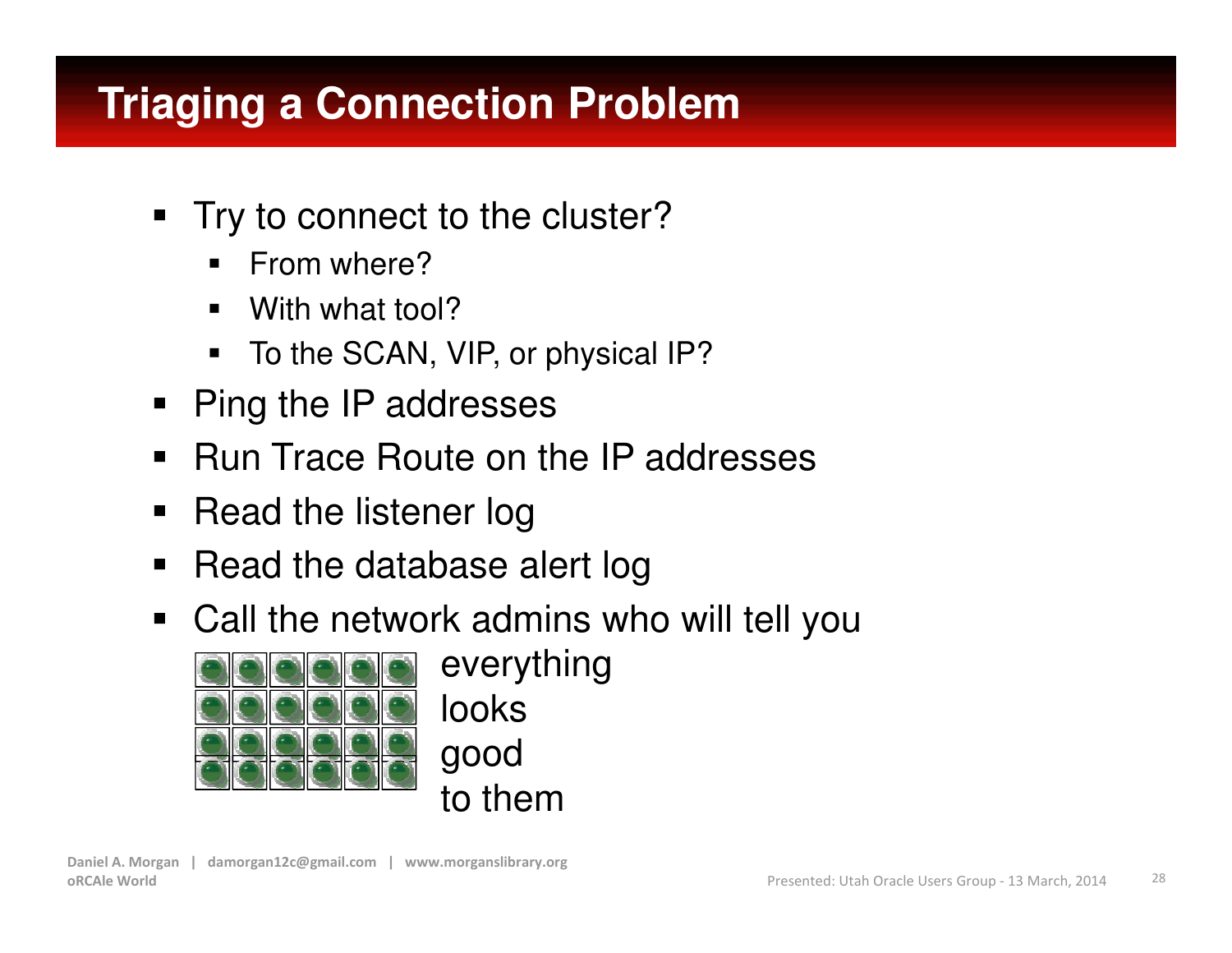### **RESOLV.CONF**

#### **NAME**

resolv.conf- resolver configuration file

#### **SYNOPSIS**

/etc/resolv.conf

#### **DESCRIPTION**

The resolver is a set of routines that provide access to the Internet Domain Name System. See resolver(3RESOLV). resolv.conf is a configuration file that contains the information that is read by the resolver routines the first time they are invoked by a process. The file is designed to be human readable and contains a list of keywords with values that provide various types of resolver information.

The resolv.conf file contains the following configuration directives:

#### nameserver

Specifies the Internet address in dot-notation format of a name server that the resolver is to query. Up to MAXNS name servers may be listed, one per keyword. See <resolv.h>. If there are multiple servers, the resolver library queries them in the order listed. If no name server entries are present, the resolver library queries the name server on the local machine. The resolver library follows the algorithm to try a name server until the query times out. It then tries the the name servers that follow, until each query times out. It repeats all the name servers until a maximum number of retries are made.

#### domain

Specifies the local domain name. Most queries for names within this domain can use short names relative to the local domain. If no domain entry is present, the domain is determined from sysinfo(2) or from gethostname(3C). (Everything after the first `.' is presumed to be the domain name.) If the host name does not contain a domain part, the root domain is assumed. You can use the LOCALDOMAIN environment variable to override the domain name.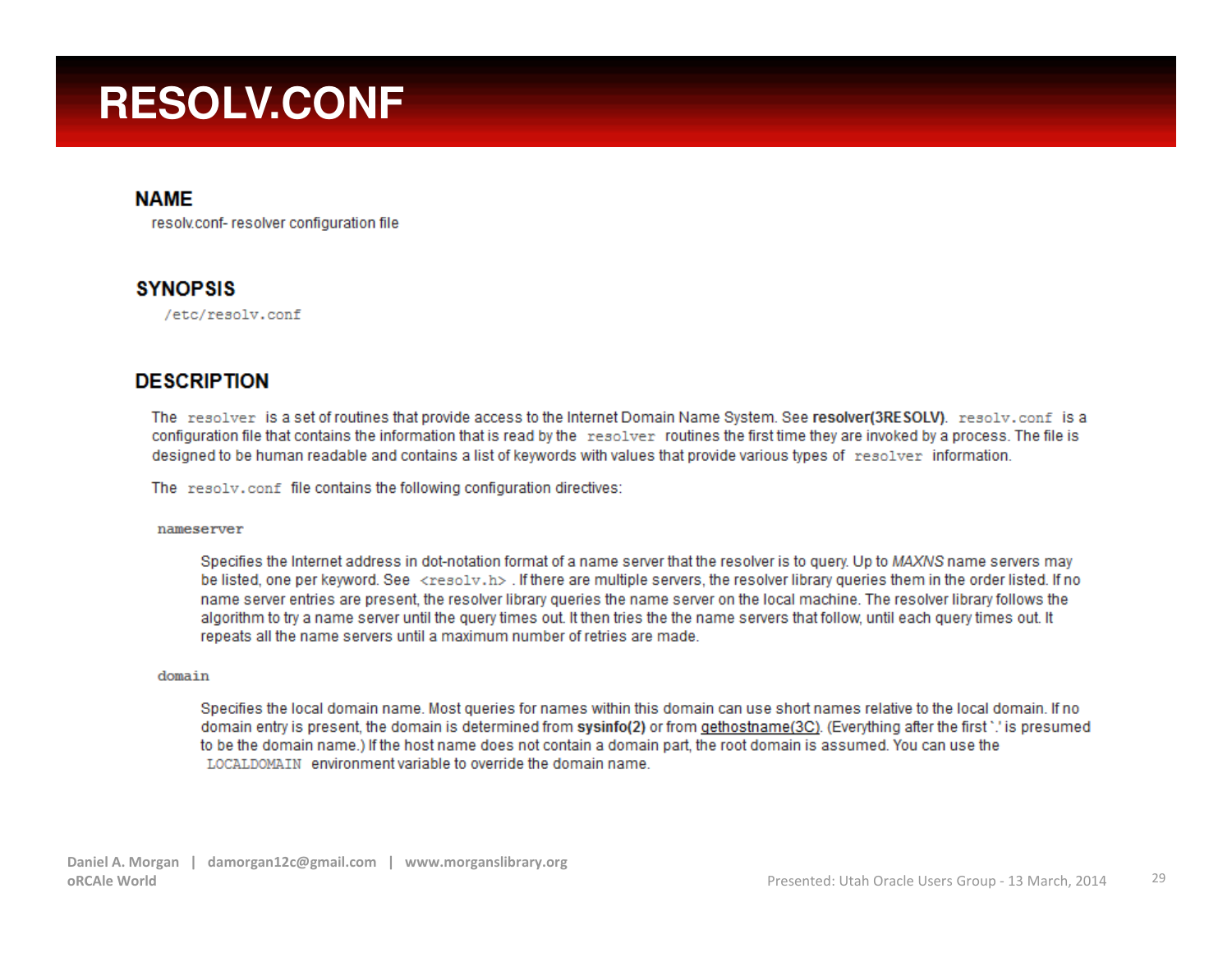## **RESOLV.CONF**

#### search

The search list for host name lookup. The search list is normally determined from the local domain name. By default, it contains only the local domain name. You can change the default behavior by listing the desired domain search path following the search keyword, with spaces or tabs separating the names. Most resolver queries will be attempted using each component of the search path in turn until a match is found. This process may be slow and will generate a lot of network traffic if the servers for the listed domains are not local. Queries will time out if no server is available for one of the domains.

The search list is currently limited to six domains and a total of 256 characters.

#### sortlist addresslist

Allows addresses returned by the libresolv-internal gethostbyname () to be sorted. A sortlist is specified by IP address netmask pairs. The netmask is optional and defaults to the natural netmask of the net. The IP address and optional network pairs are separated by slashes. Up to 10 pairs may be specified. For example:

sortlist 130.155.160.0/255.255.240.0 130.155.0.0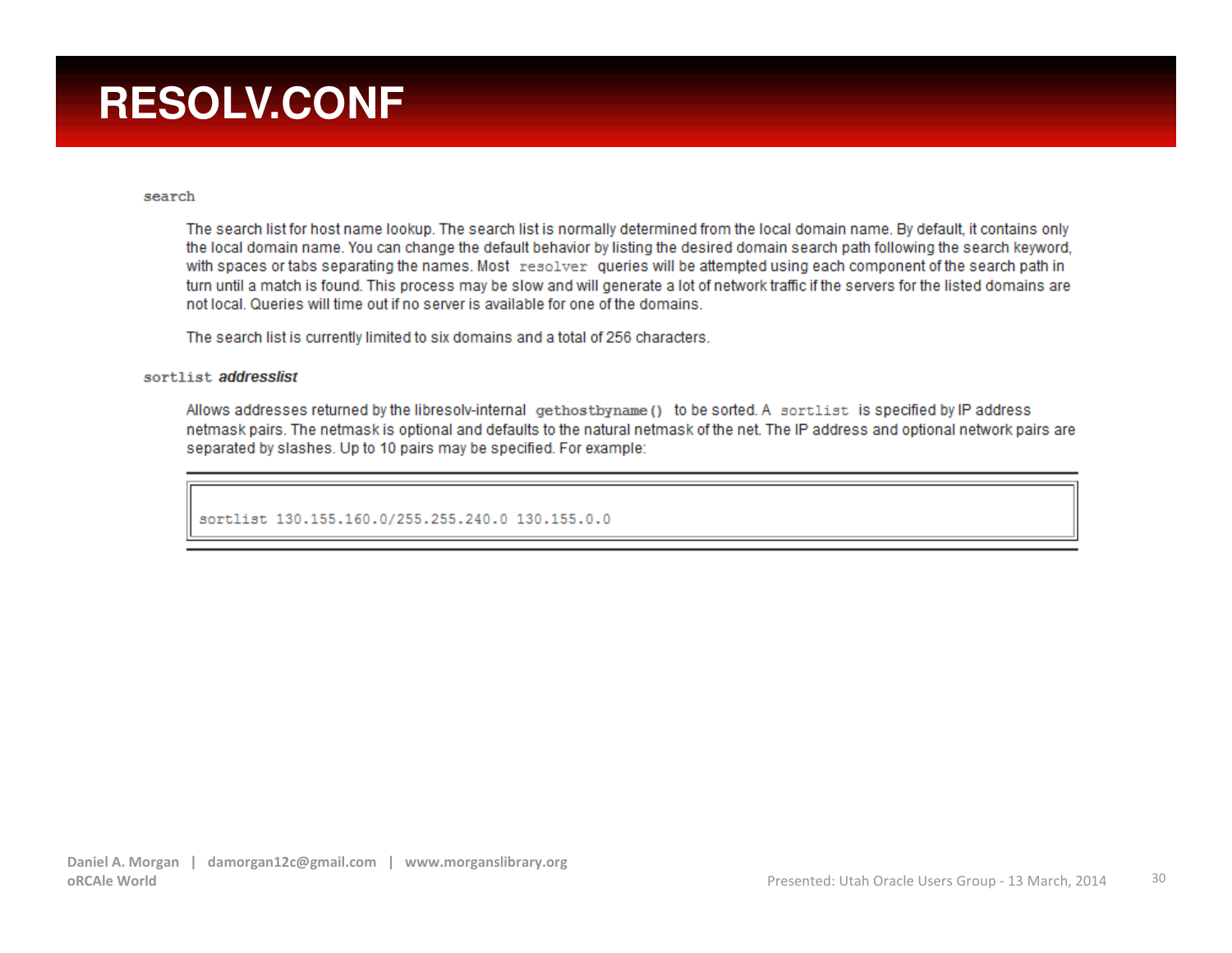### **RESOLV.CONF**

options

Allows certain internal resolver variables to be modified. The syntax is

options option ...

where option is one of the following:

debug

Sets RES\_DEBUG in the \_res.options field.

 $ndots: n$ 

Sets a threshold floor for the number of dots which must appear in a name given to res query () before an initial absolute (as-is) query is performed. See resolver(3RESOLV). The default value for n is 1, which means that if there are any dots in a name, the name is tried first as an absolute name before any search list elements are appended to it.

 $timeout: n$ 

 $returns: n$ 

Sets the amount of time the resolver will wait for a response from a remote name server before retrying the query by means of a different name server. Measured in seconds, the default is RES TIMEOUT. See <resolv.h>. The timeout and retrans values are the starting point for an exponential back off procedure where the timeout is doubled for every retransmit attempt.

 $at$ tempts:  $n$  $retry: n$ 

> Sets the number of times the resolver will send a query to its name servers before giving up and returning an error to the calling application. The default is RES DFLRETRY . See <resolv.h>.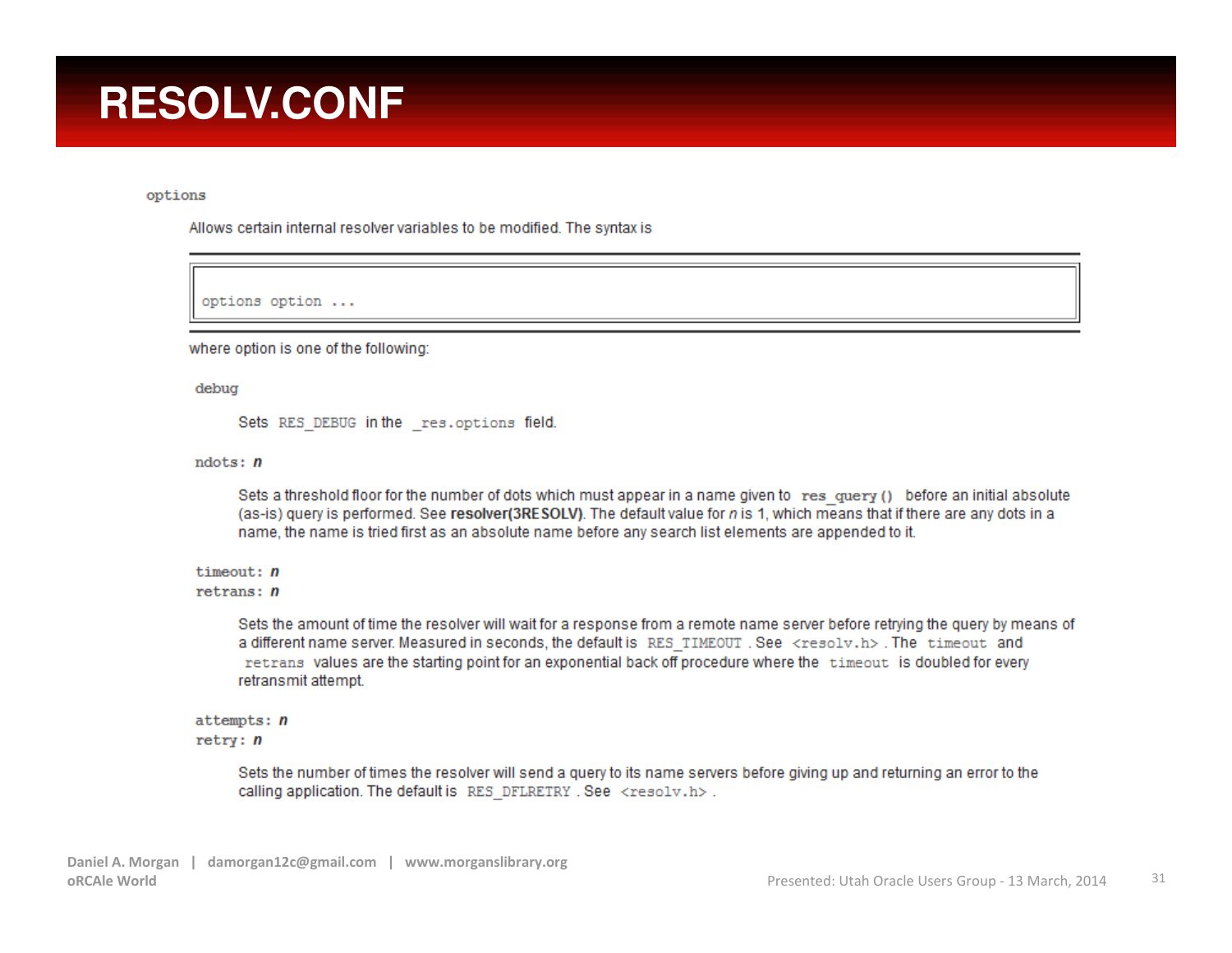On August 7th, we experienced a 2 hour outage that impacted more than 150 customers. In researching this outage it was noticed that DNS caching had been disabled on the Oracle Database Servers. Also, in going through the logs on the F5 Local Traffic Manager (LTM), is was noticed that there were 39,696 port exhaustion errors on port 53 going to the three DNS servers, starting at approximately 4am and ending slightly after 3pm. There were also an additional 625,665 port exhaustion error messages that were dropped in the logs, bringing the total to 665,361 port exhaustion error messages.

Further research discovered that there was a misconfiguration in the resolv.conf file on the servers in the data center. The resolv.conf file on these servers looked like this:

search morgan.priv nameserver 10.24.244.200 (VIP pointing to servers listed below)nameserver 10.24.244.21 (Bind server 01)nameserver 10.24.244.25 (Bind server 02)nameserver 10.24.244.29 (Bind server 03)



This results in the first DNS query going to the VIP for hostname and reverse IP resolution, and then to the three DNS servers. However, the 3 DNS servers which were supposed to be the alternative option to the VIP are also pointing to the same VIP. This basically sets up an infinite loop until the DNS queries time out.

The recommended resolution was to remove the VIP and have the servers query the DNS servers directly.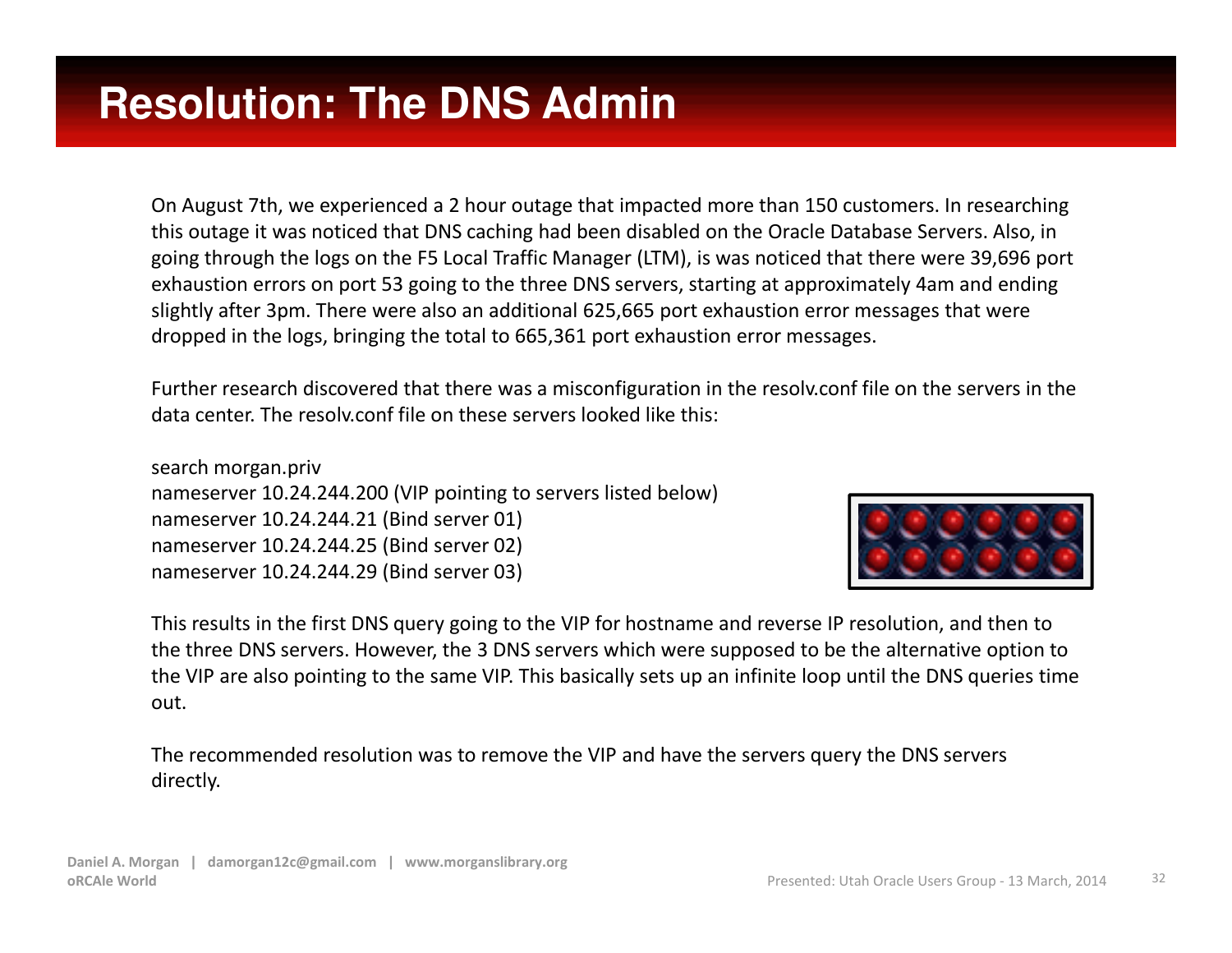These graphs give an overview of what was happening throughout August 7th on the servers. I noticed that there is a sudden drop in connections right around 10:40am; and returning at around 10:45 am.

If you look at the files I've sent out previously, there is actually less evidence of port exhaustion between 10:22 and 10:42; with increasing levels of port exhaustion as connections and activity increases afterabout 12:07pm.

Additionally, I went back over the last few days and looked for port exhaustion for the DNS servers onport 53 and found the following:

| Jul 29 - |  |                                 | 16 port exhaustion errors       |  |
|----------|--|---------------------------------|---------------------------------|--|
| Jul 30 - |  |                                 | 7 port exhaustion errors        |  |
| Jul 31 - |  |                                 | 8 port exhaustion errors        |  |
| Aug 1    |  |                                 | 6 port exhaustion errors        |  |
| Aug 2    |  |                                 | - 38,711 port exhaustion errors |  |
| Aug 3    |  |                                 | - 26,023 port exhaustion errors |  |
| Aug 4    |  |                                 | - 22,614 port exhaustion errors |  |
| Aug 5    |  | $\frac{1}{2}$ and $\frac{1}{2}$ | 20 port exhaustion errors       |  |
| Aug 6    |  |                                 | - 11,282 port exhaustion errors |  |

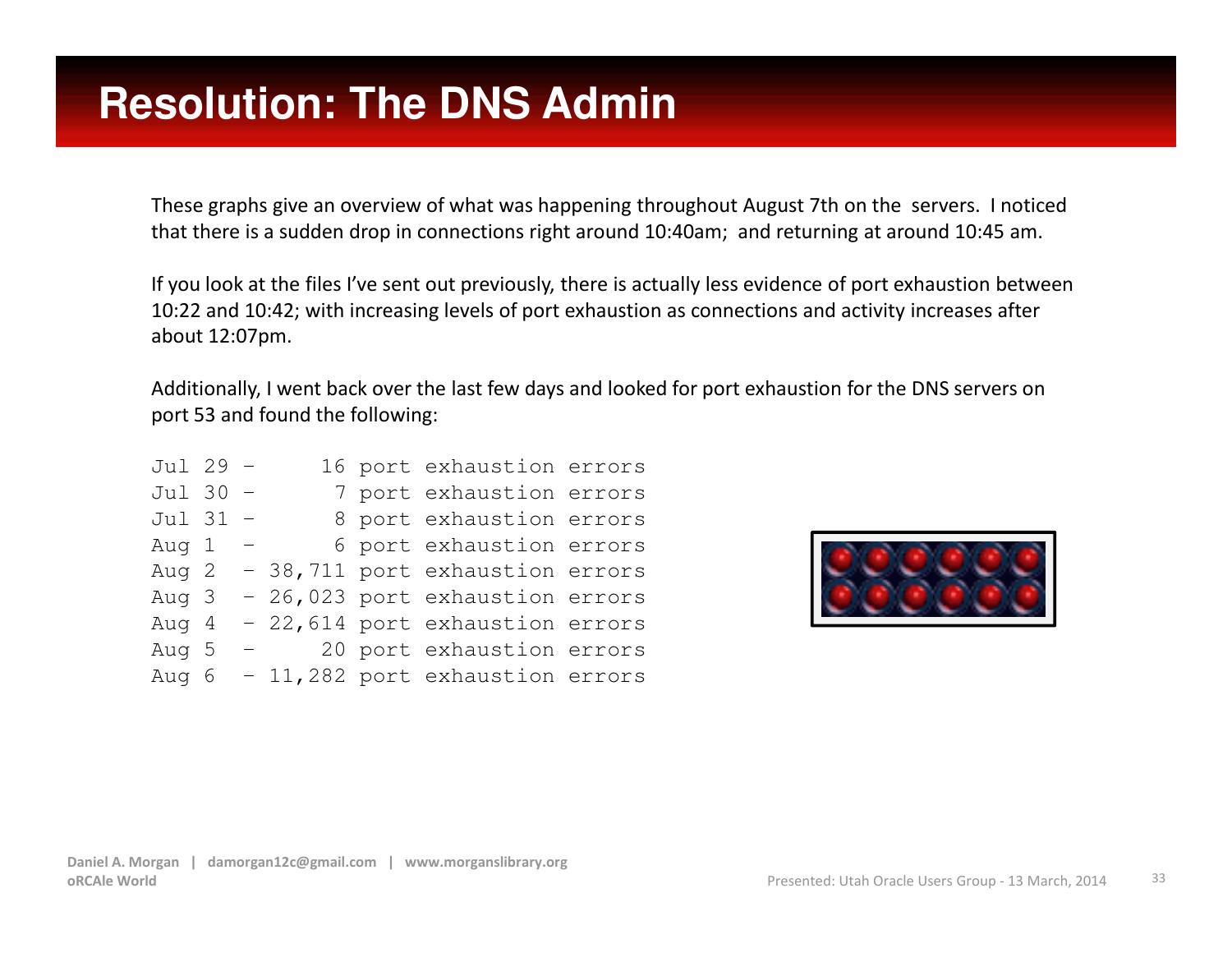Additionally, I did some calculations on the additional port exhaustion log messages that were dropped –these were the throttling error that I mentioned previously.

On the 7th of August there were an additional 625,665 port exhaustion error messages that were dropped. On August 3rd, there were an additional 99,199 port exhaustion error messages that were dropped.

And on August 2nd, there were an additional 204,315 port exhaustion error messages that were dropped .

These numbers are in addition to the numbers of port exhaustion errors previously reported.

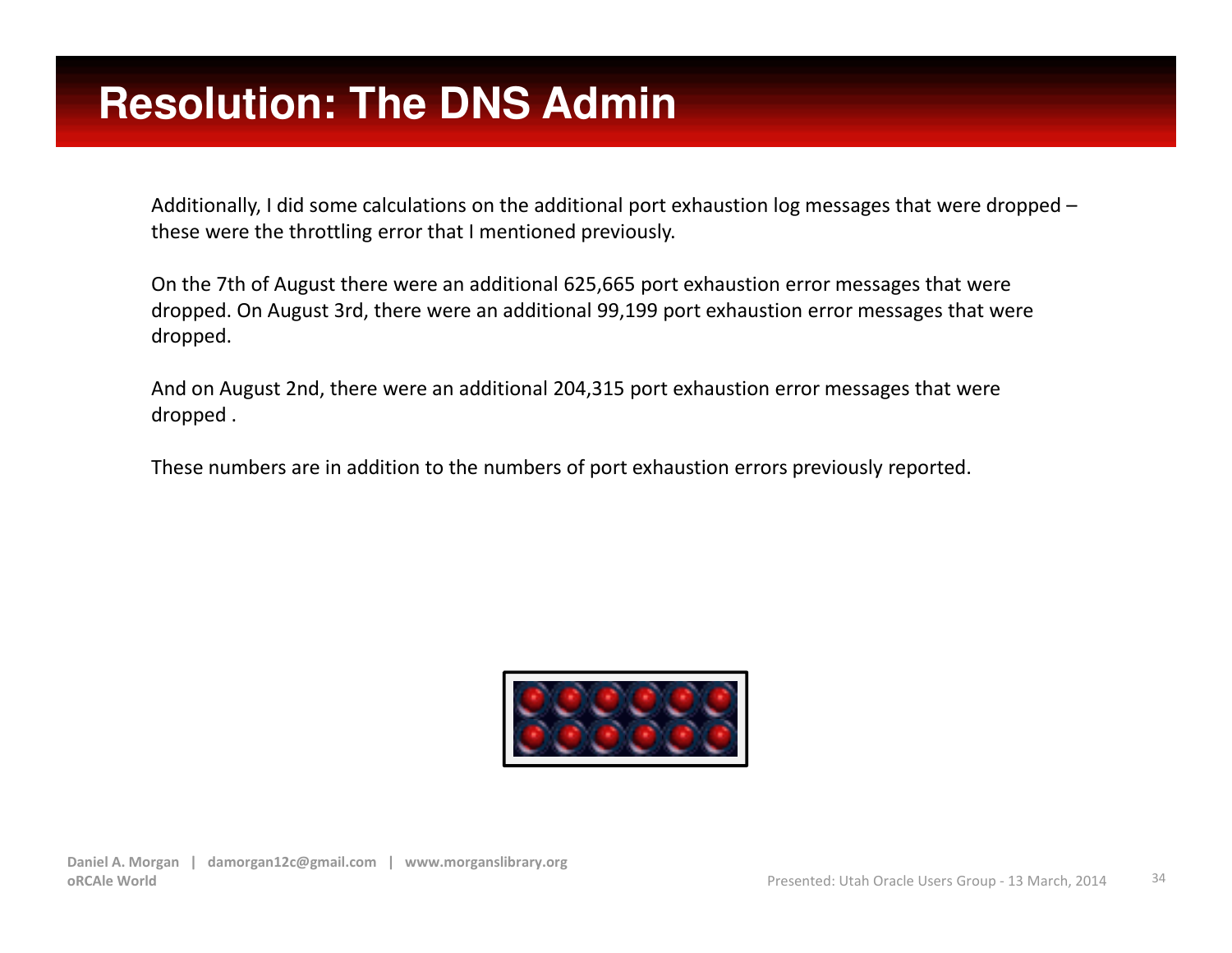## **Resolution: The System Admin**

Every unix box at the LAX data center has this resolv.conf file:

search morgan.priv nameserver 10.24.244.200 (VIP pointing to both AD01 and AD02 windows servers)nameserver 10.24.244.21 (Bind server 01)nameserver 10.24.244.25 (Bind server 02)nameserver 10.24.244.29 (Bind server 03)



The idea behind this design is to firstly query the VIP (for hostname resolution) and then, the 3 bindservers which are slave DNS servers of the AD DNS servers described above.

Now, I've found that the BIND servers (unix) which are supposed to be the alternative option to the VIP, have the same /etc/resolv.conf file and therefore are also pointing to the VIP on the first place. As you can imagine this basically ends up in an infinite loop until the load balancer get finally some relief or the DNS queries timeout.

Refer to the attachment "Morgan current arch" to see the workflow.

The fix should be easy and basically would consist of removing the VIP from the /etc/resolv.conf from the Bind servers and have them pointing to each AD server (bind01 -> AD01, bind02 -> AD02, etc).

The ultimate solution would be to remove the VIP from all the /etc/resolv.conf files and query the BIND servers (Helen has been asking for this for months) and although we have done that in the DEN environment, apparently that hasn't been done on the LAX side yet.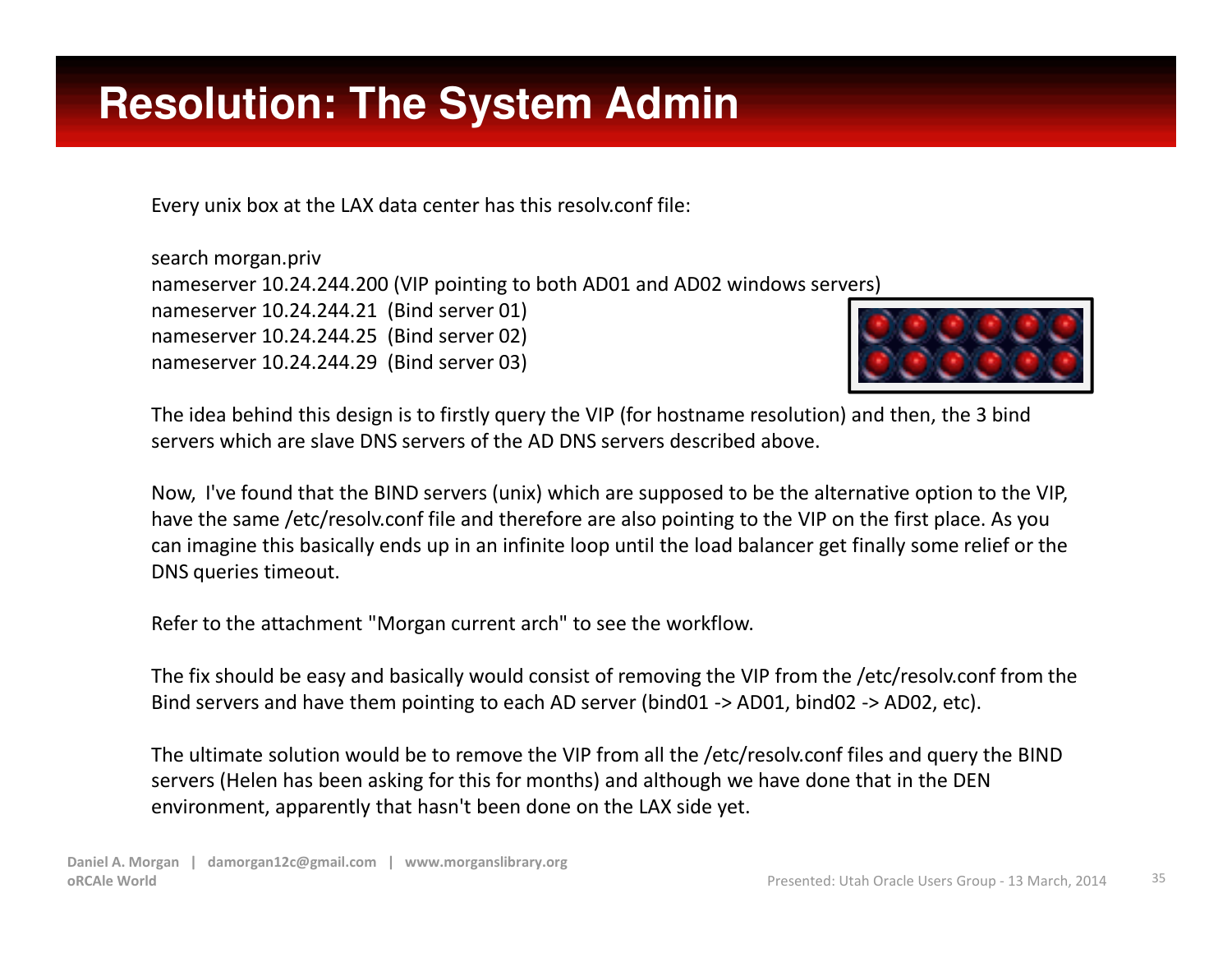# **Case 5: Storage Storage Everywhere**

Daniel A. Morgan | damorgan12c@gmail.com | www.morganslibrary.orgoRCAle World

36Presented: Utah Oracle Users Group - 13 March, 2014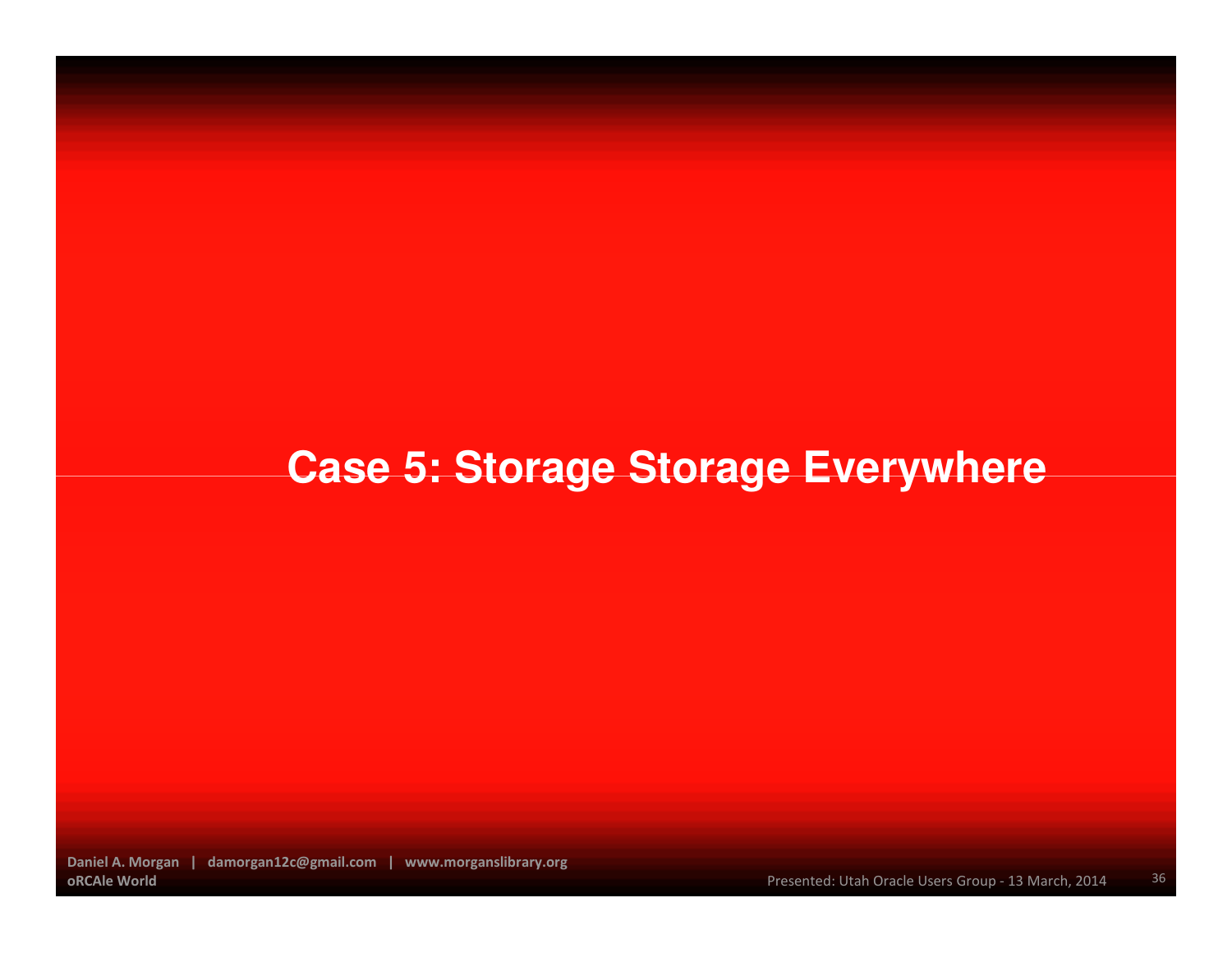#### **Processing Stops and the NOC says**

[Ticket] Commented: (1246816) mount points filled 100% on dc1laxdb01 and dc1laxdb03

| Hi,                                                                                                                                                                                                                                                                                                                                                              |  |  |
|------------------------------------------------------------------------------------------------------------------------------------------------------------------------------------------------------------------------------------------------------------------------------------------------------------------------------------------------------------------|--|--|
| Two mounts got filled 100%<br>$\mathbf{1}$ $\mathbf{2}$ $\mathbf{3}$ $\mathbf{3}$ $\mathbf{4}$ $\mathbf{5}$ $\mathbf{1}$ $\mathbf{5}$ $\mathbf{1}$ $\mathbf{5}$ $\mathbf{1}$ $\mathbf{5}$ $\mathbf{1}$ $\mathbf{5}$ $\mathbf{1}$ $\mathbf{5}$ $\mathbf{1}$ $\mathbf{5}$ $\mathbf{1}$ $\mathbf{5}$ $\mathbf{1}$ $\mathbf{5}$ $\mathbf{1}$ $\mathbf{5}$ $\mathbf{$ |  |  |

6, please add space as early as possible. /u108 on dc1laxdb01/export/home on dc1laxdb03

There are only datafiles in both mount points,

ThanksMurphy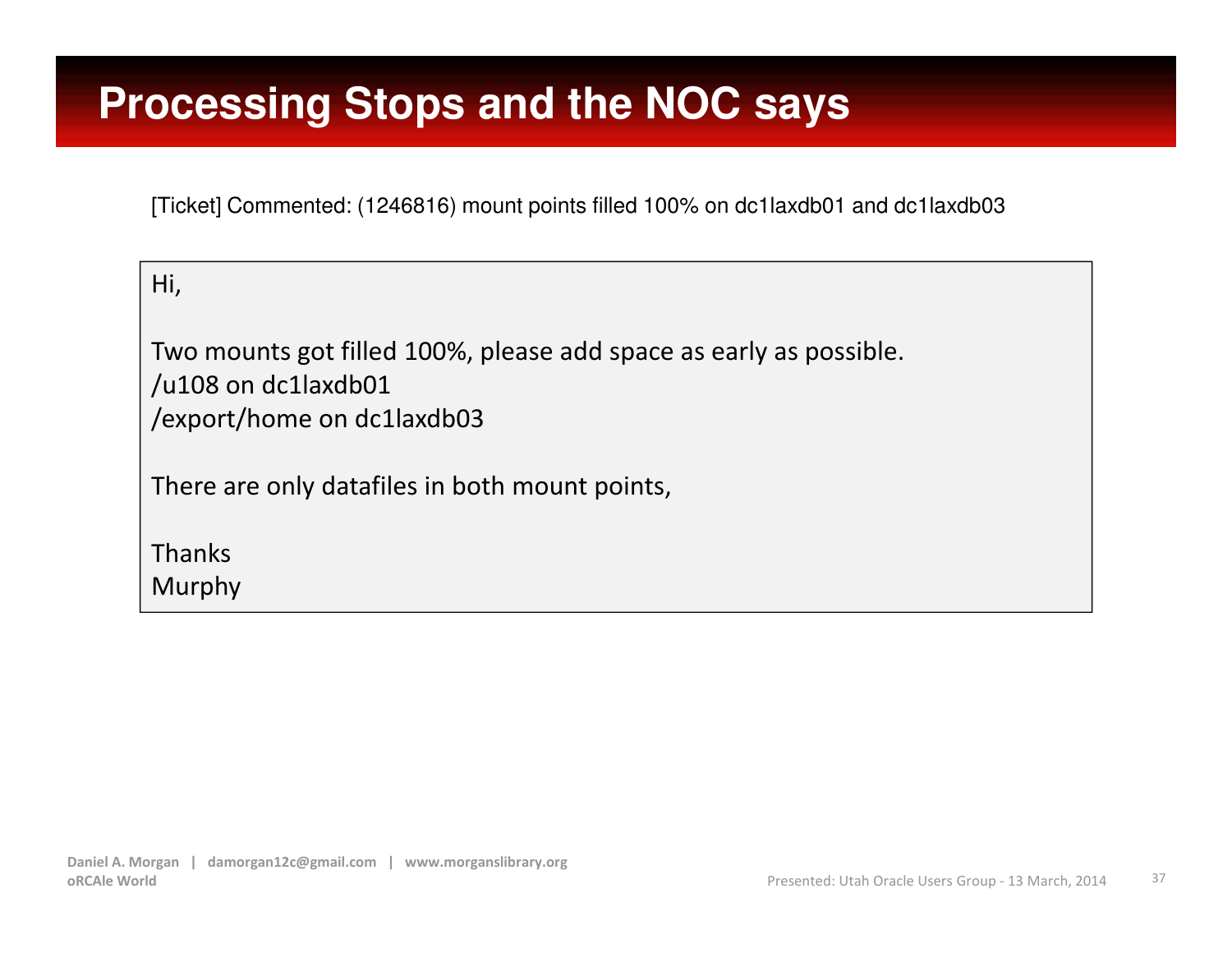#### **Ticket 1246816**

| $-bash-3.00$ \$ df $-h$                          |         |                           |      |                |                         |
|--------------------------------------------------|---------|---------------------------|------|----------------|-------------------------|
| Filesystem                                       | size    | used                      |      | avail capacity | Mounted on              |
| /dev/md/dsk/d100                                 | 37G     | 11G                       | 26G  | 29%            | /                       |
| /devices                                         | 0K      | 0K                        | 0K   | 0 <sup>°</sup> | /devices                |
| ctfs                                             | 0K      | 0K                        | 0K   | 0 <sup>°</sup> | /system/contract        |
| proc                                             | 0K      | 0K                        | 0K   | 0 <sup>°</sup> | /proc                   |
| mnttab                                           | 0K      | 0K                        | 0K   | 0 <sup>°</sup> | /etc/mnttab             |
| swap                                             | 61G     | 2.1M                      | 61G  | $1\frac{6}{6}$ | /etc/svc/volatile       |
| objfs                                            | 0K      | 0K                        | 0K   | 0 <sup>°</sup> | /system/object          |
| sharefs                                          | 0K      | 0K                        | 0K   | 0 <sup>°</sup> | /etc/dfs/sharetab       |
| fd                                               | 0K      | 0K                        | 0K   | 0 <sup>°</sup> | /dev/fd                 |
| /dev/md/dsk/d500                                 | 20G     | 4.6G                      | 15G  | 24%            | /var                    |
| swap                                             | 62G     | 1.4G                      | 61G  | 3%             | /tmp                    |
| swap                                             | 61G     | 142M                      | 61G  | $1\%$          | /var/run                |
| /dev/dsk/c6t600601606AD11900E033B69AFA43DD11d0s2 |         |                           |      |                |                         |
|                                                  | 115G    | 46G                       | 68G  | 41%            | $/$ u01                 |
| /dev/md/dsk/d132                                 | 31G     | 2.2G                      | 29G  | 8 <sup>°</sup> | /var/crash              |
| /dev/md/dsk/d60                                  | 9.8G    | 6.4G                      | 3.3G | 66%            | /export/home            |
| /dev/md/dsk/d402                                 | 422M    | 5.1M                      | 374M | $2\frac{6}{6}$ | /global/.devices/node@2 |
| /dev/md/dsk/d404                                 | 481M    | 5.0M                      | 428M | $2\frac{6}{6}$ | /global/.devices/node@4 |
| /dev/md/dsk/d401                                 | 415M    | 74M                       | 299M | 20%            | /global/.devices/node@1 |
| /dev/md/dsk/d403                                 | 481M    | 5.0M                      | 428M | 2 <sup>°</sup> | /global/.devices/node@3 |
| /dev/md/sf14/dsk/d112                            | 4.2T    | 4.1T                      | 34G  | 100%           | /u112                   |
| /dev/md/sf14/dsk/d101                            | 2.1T    | $2 \, . \, 0 \, \text{T}$ | 52G  | 98%            | /u101                   |
| /dev/md/sf14/dsk/d109                            | 2.1T    | 1.8T                      | 239G | 89%            | /u109                   |
| /dev/md/sf14/dsk/d111                            | 197G    | 3.5G                      | 191G | $2\frac{6}{6}$ | /u111                   |
| /dev/md/sf14/dsk/d100                            | 2.1T    | 2.0T                      | 31G  | 99%            | $/$ u100                |
| /dev/md/sf14/dsk/d107                            | 264G    | 73G                       | 188G | 28%            | $/$ u107                |
| /dev/md/sf14/dsk/d102                            | 1.0T    | 1005G                     | 58G  | 95%            | $/$ u102                |
| /dev/md/sf14/dsk/d106                            | 264G    | 36G                       | 225G | 14%            | $/$ u106                |
| /dev/md/sf14/dsk/d113                            | 4.0T    | 3.6T                      | 326G | 92%            | /u113                   |
| /dev/md/sf14/dsk/d110                            |         |                           | 2.0T | 32%            | $/u110$ _arch           |
|                                                  | 3.0T    | 946G                      |      |                |                         |
| /dev/md/sf14/dsk/d104                            | 2.0T    | 1.9T                      | 37G  | 99%            | $/$ u104                |
| /dev/md/sf14/dsk/d105                            | $2.0$ T | 2.0                       | 537M | 100%           | $/$ u $105$             |
| /dev/md/sf14/dsk/d108                            | 2.0T    | 2.01                      | 2.0G | 100%           | $/$ u108                |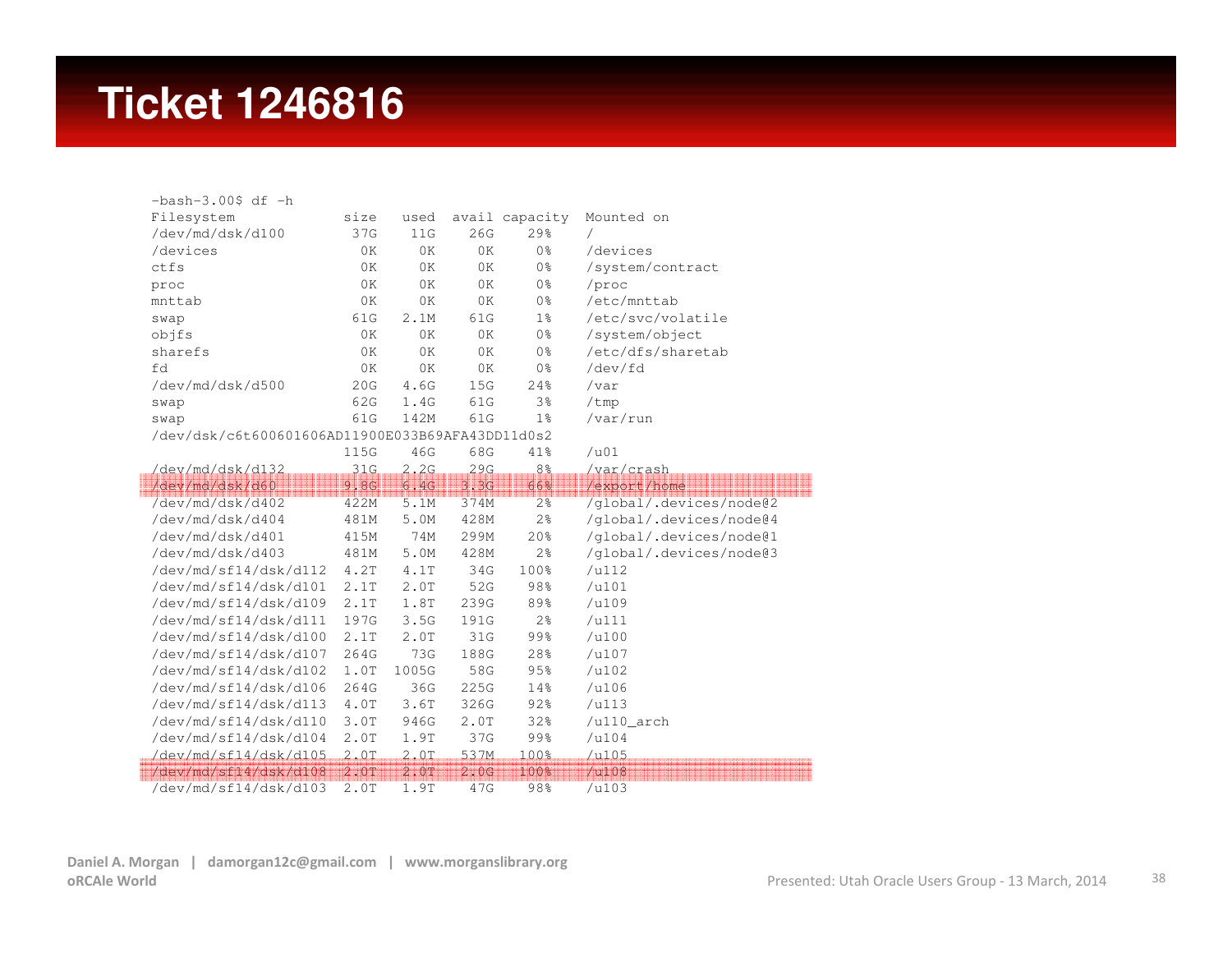#### **Storage Admin Tauntage: Let's Do Some Math**

| <b>Total</b> | <b>Available</b> |
|--------------|------------------|
| 31           | 29               |
| 10           | 3                |
| 4200         | 34               |
| 2100         | 52               |
| 2100         | 239              |
| 197          | 191              |
| 2100         | 31               |
| 264          | 188              |
| 1000         | 58               |
| 264          | 225              |
| 4000         | 326              |
| 3000         | 2000             |
| 2000         | 37               |
| 2000         | $\mathbf{1}$     |
| 2000         | 2000             |
| 2000         | 47               |
| 27,266       | 5,461            |

The database is stopped because "they are out of space."

Yet 20% of the space allocated has never been used.

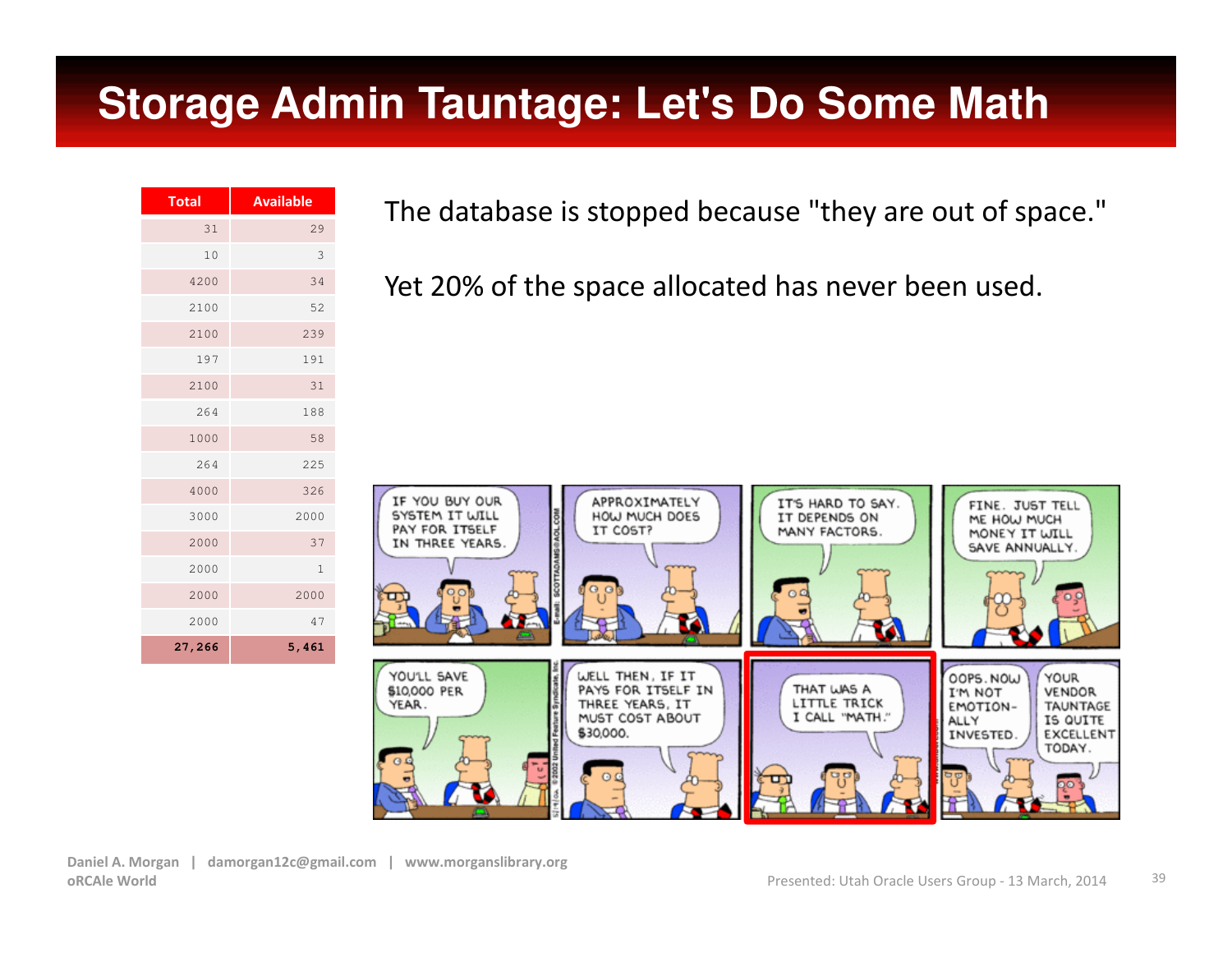#### **And That's Not Counting Free Space**

-------------------------------------------------------

SQL> select file name, tablespace name

- 2 from dba\_data\_files
- 3 where autoextensible <sup>=</sup>'YES'
- 4 order by 1;

FILE\_NAME TABLESPACE\_NAME

 ---------------- /u113/oradata/SF14/datafile/o1\_mf\_lob\_01\_8jlsmo05\_.dbf LOB\_01 /u113/oradata/SF14/datafile/o1\_mf\_lob\_01\_8jlst7ky\_.dbf LOB\_01 /u113/oradata/SF14/datafile/o1\_mf\_lob\_01\_8jlsx6fr\_.dbf LOB\_01LOB 01 /u113/oradata/SF14/datafile/o1 mf lob 01 8jlt035w.dbf LOB 01 /u113/oradata/SF14/datafile/o1 mf lob 01 8jlt34sd.dbf /u113/oradata/SF14/datafile/o1\_mf\_lob\_01\_8rs5xndc\_.dbf LOB\_01 /u113/oradata/SF14/datafile/o1\_mf\_lob\_01\_8vdx8bps\_.dbf LOB\_01LOB 01 /u113/oradata/SF14/datafile/o1\_mf\_lob\_01\_8vdx9r68\_.dbf LOB 01 /u113/oradata/SF14/datafile/o1 mf lob 01 8vdxc5ks.dbf /u113/oradata/SF14/datafile/o1\_mf\_lob\_01\_8vdxf9v1\_.dbf LOB\_01

10 rows selected.

SQL> select sum(bytes)/1024/1024/1024 FREE\_SPACE

- 2 from dba\_free\_space
- 3 where tablespace\_name <sup>=</sup>'LOB\_01';

FREE\_SPACE

----------

6166.08484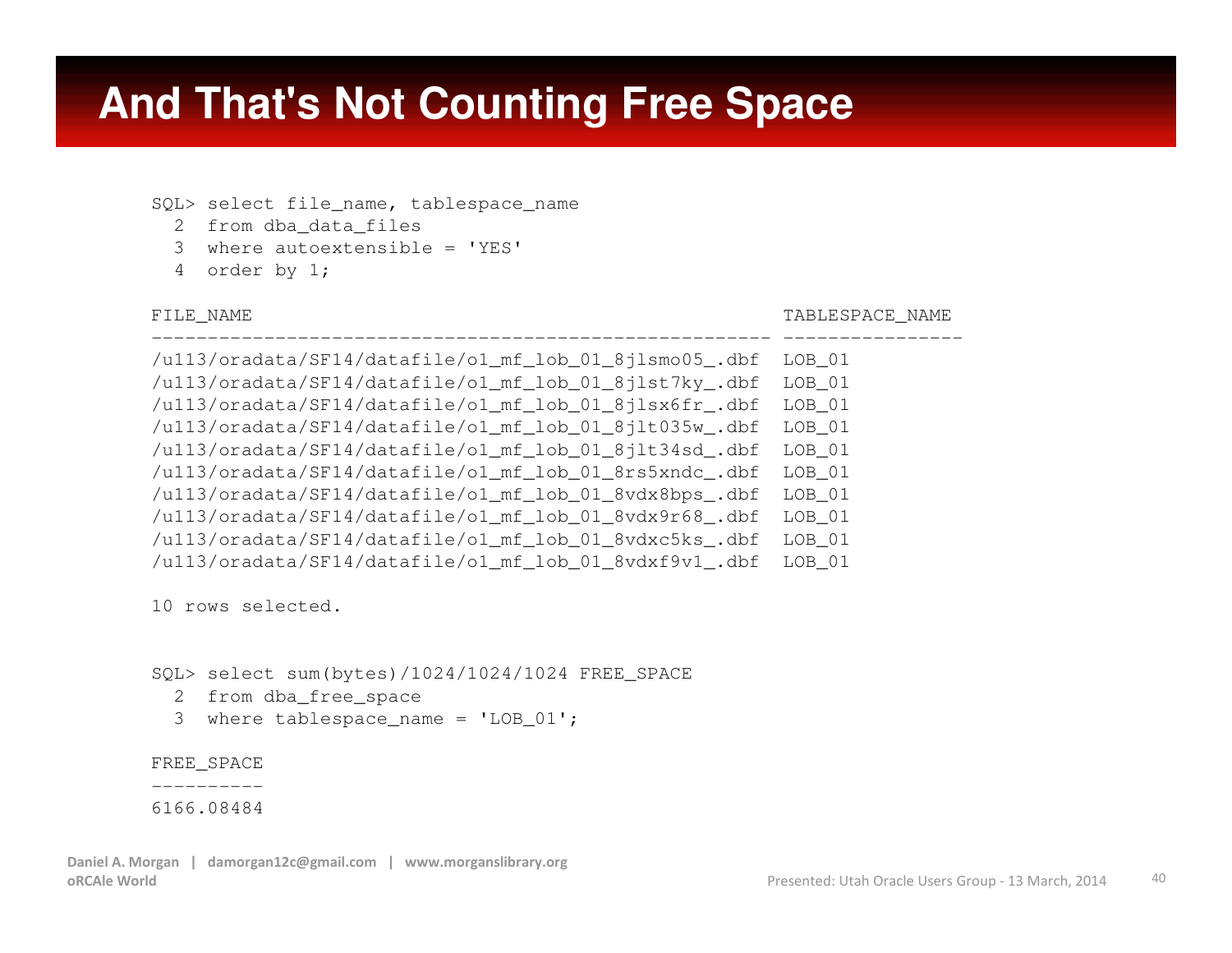## **Case 6: UCS**

Daniel A. Morgan | damorgan12c@gmail.com | www.morganslibrary.orgoRCAle World

Presented: Utah Oracle Users Group - 13 March, 2014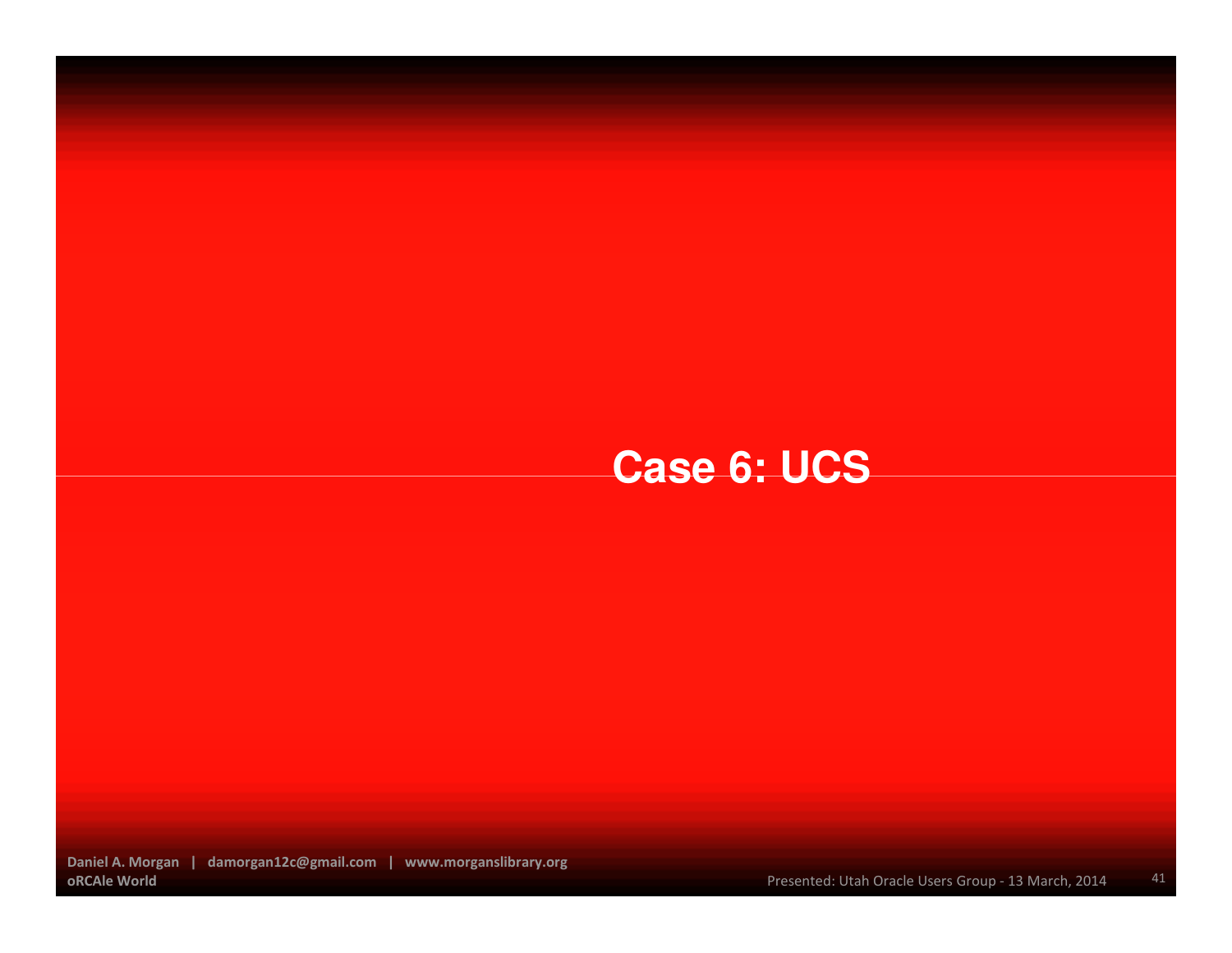## But first ...

- $\blacksquare$ Network stability is critical to Oracle DBAs
- $\blacksquare$  If you have network issues you can waste staggering amounts of time proving the issue isn't the database
- $\blacksquare$  I have worked for the last 10 months with Cisco UCS
	- $\textcolor{blue}\blacksquare$  ~10 databases stand-alone 11gR2
	- ٠ ~75 RAC Active-Active or Clusterware Active-Passive Failover
- The questions that need to be addressed are
	- What is the value of failover to a cluster?
	- What is the value of functioning network diagnostics?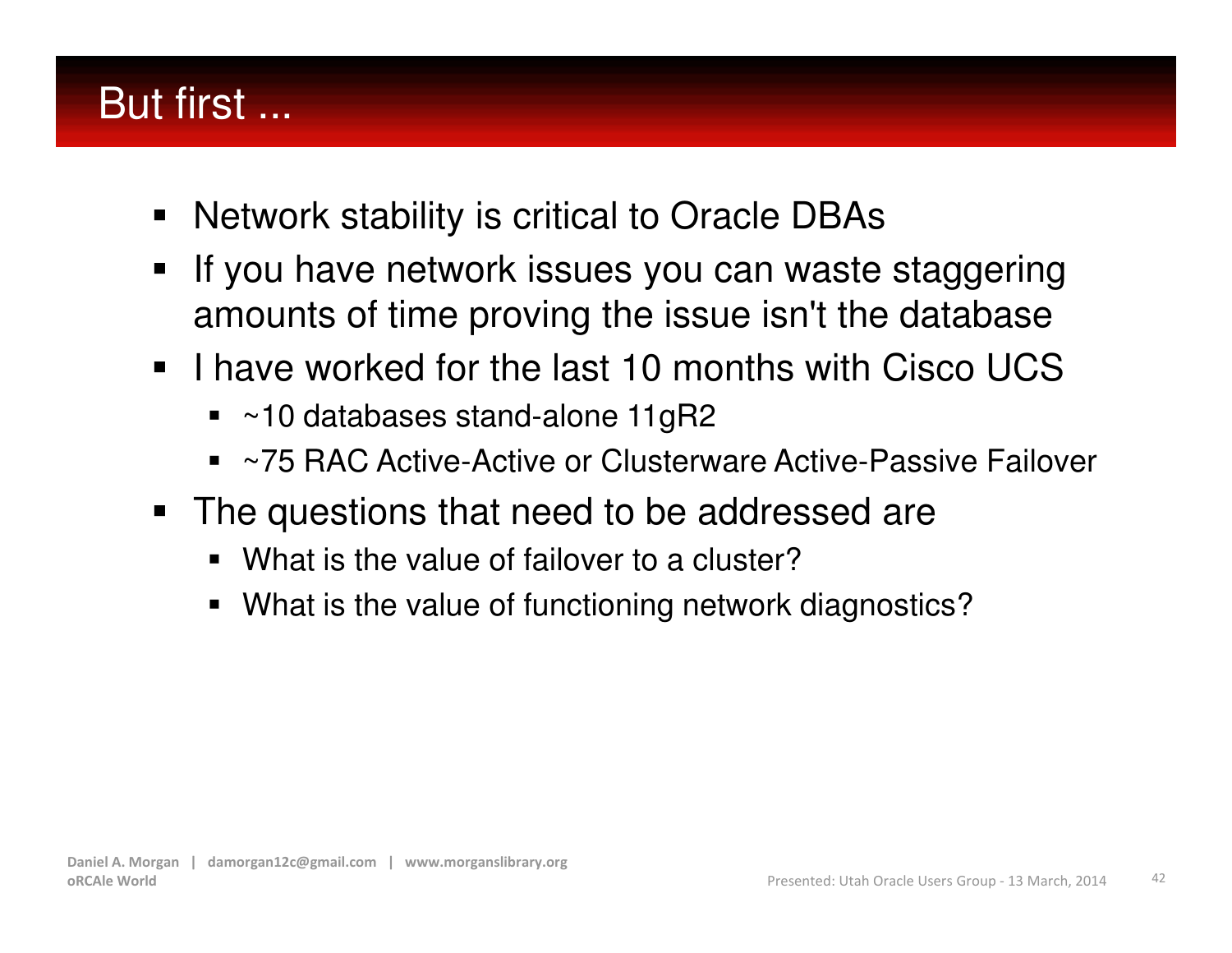#### VLANs and the Cluster Interconnect

 $\blacksquare$  It is essentially impossible do what is recommended in Oracle Support's "best practices" guidelines for RAC with blades: any blades

RAC: Frequently Asked Questions (Doc ID 220970.1)

Cluster interconnect network separation can be satisfied either by using standalone, dedicated switches, which provide the highest degree of network isolation, or Virtual Local Area Networks defined on the Ethernet switch, which provide broadcast domain isolation between IP networks. VLANs are fully supported for Oracle Clusterware interconnect deployments. Partitioningthe Ethernet switch with VLANs allows for:

- Sharing the same switch for private and public communication.

- Sharing the same switch for the private communication of more than one cluster.

- Sharing the same switch for private communication and shared storage access.

The following best practices should be followed:

The Cluster Interconnect VLAN must be on a non-routed IP subnet.

All Cluster Interconnect networks must be configured with non-routed IPs. The server-server communication should be single hop through the switch via the interconnect VLAN. There is no VLAN-VLAN communication.

Oracle recommends maintaining a 1:1 mapping of subnet to VLAN.

The most common VLAN deployments maintain a 1:1 mapping of subnet to VLAN. It is strongly recommended to avoid multisubnet mapping to a single VLAN. Best practice recommends a single access VLAN port configured on the switch for the cluster interconnect VLAN. The server side network interface should have access to a single VLAN.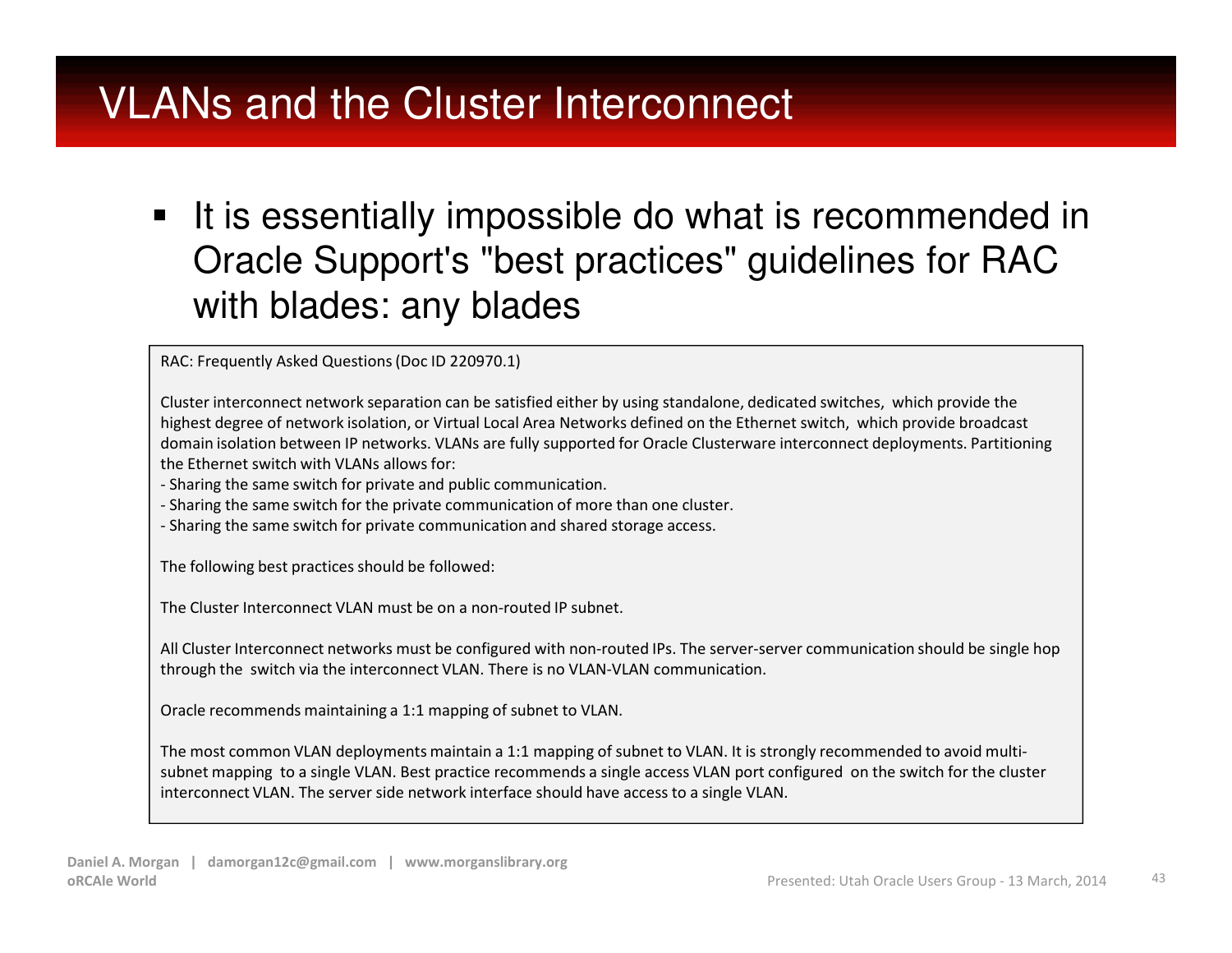#### VLANs and the Cluster Interconnect

 $\blacksquare$  It is extremely difficult to troubleshoot interconnect issues with UCS as the tools for separating public, storage, and fusion interconnect packets do not exist

Troubleshooting gc block lost and Poor Network Performance in a RAC Environment (Doc ID 563566.1)

6. Interconnect LAN non-dedicated

 Description: Shared public IP traffic and/or shared NAS IP traffic, configured on the interconnect LAN will result in degraded application performance, network congestion and, in extreme cases, global cache block loss.

Action: The interconnect/clusterware traffic should be on a dedicated LAN defined by a non-routed subnet. Interconnect traffic should be isolated to the adjacent switch(es), e.g. interconnect traffic should not extend beyond the access layer switch(es) to which the links are attached. The interconnect traffic should not be shared with public or NAS traffic. If Virtual LANs (VLANS) are used, the interconnect should be on a single, dedicated VLAN mapped to a dedicated, non-routed subnet, which is isolated from public or NAS traffic.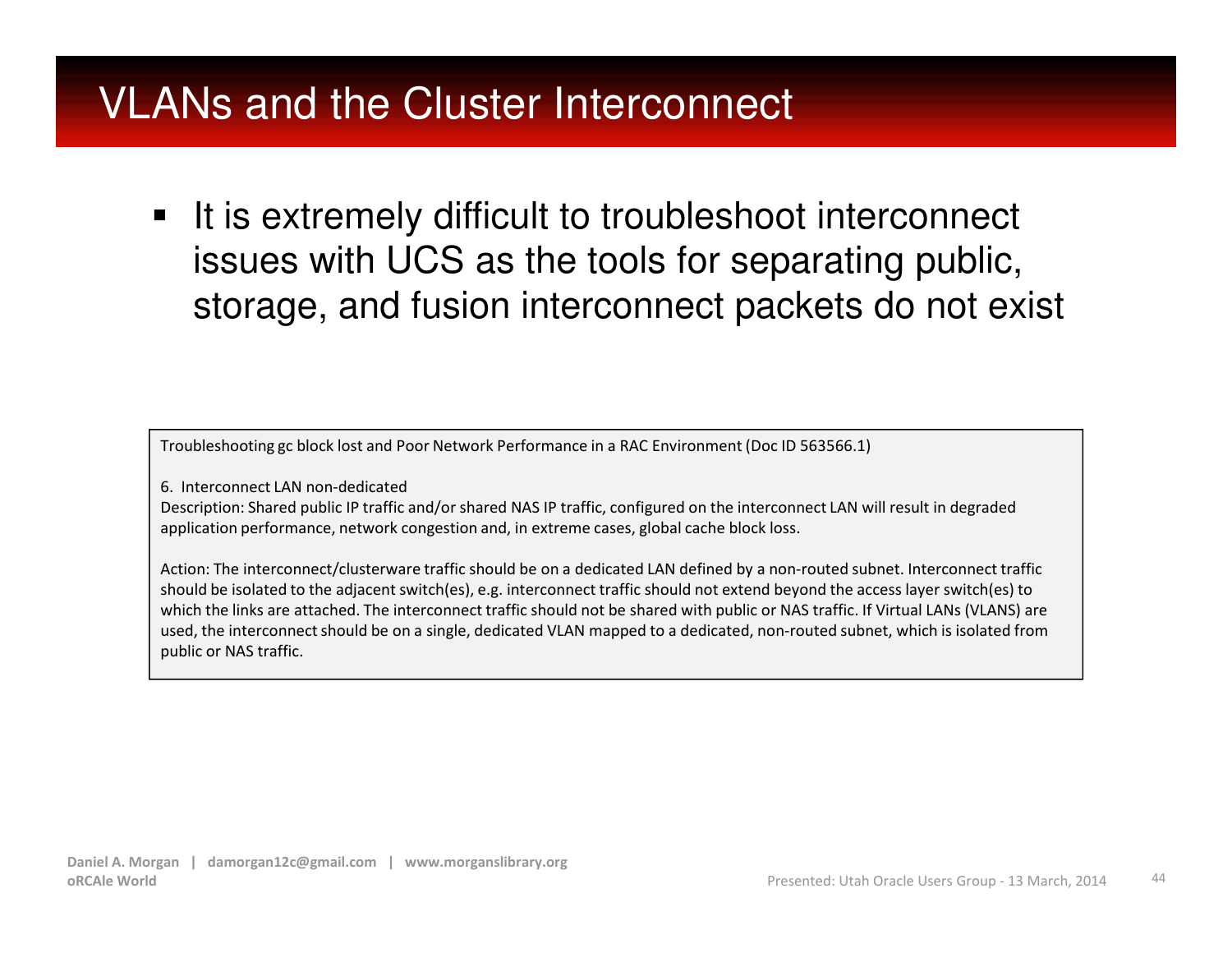## My Experience

- $\blacksquare$  Blade servers, of which Cisco UCS is one example, do not have sufficient independent network cards to avoid the networking becoming a single point of failure
- $\blacksquare$  It is good when the public interface has a "keep alive" enabled but this is a fatal flaw for the cluster interconnect
- When different types of packets, public, storage, and interconnect are mixed low-level diagnostics are difficult if not impossible
- When different types of packets, public, storage, and interconnect are mixed the latency of one is the latency of all
- $\textcolor{red}{\bullet}$  Traffic from any one blade can impact all blades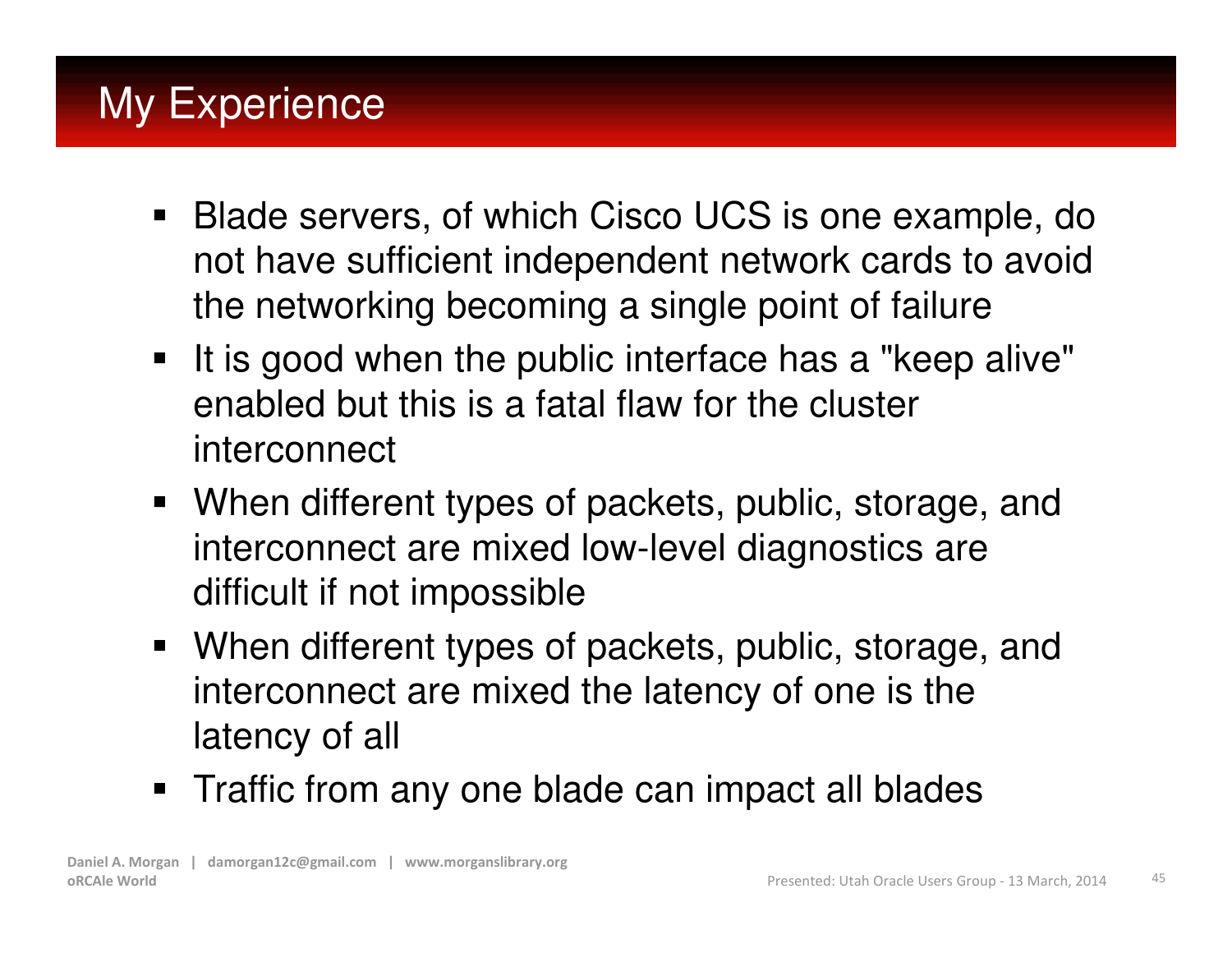## **Conclusion**

- $\blacksquare$  Blade servers may be a good solution for application and web servers
- $\blacksquare$ Possibly acceptable for stand-alone databases
- $\blacksquare$  Blade servers are unsuitable for where
	- $\blacksquare$ High availability is the goal
	- RAC the way of achieving it
	- Performance is critically important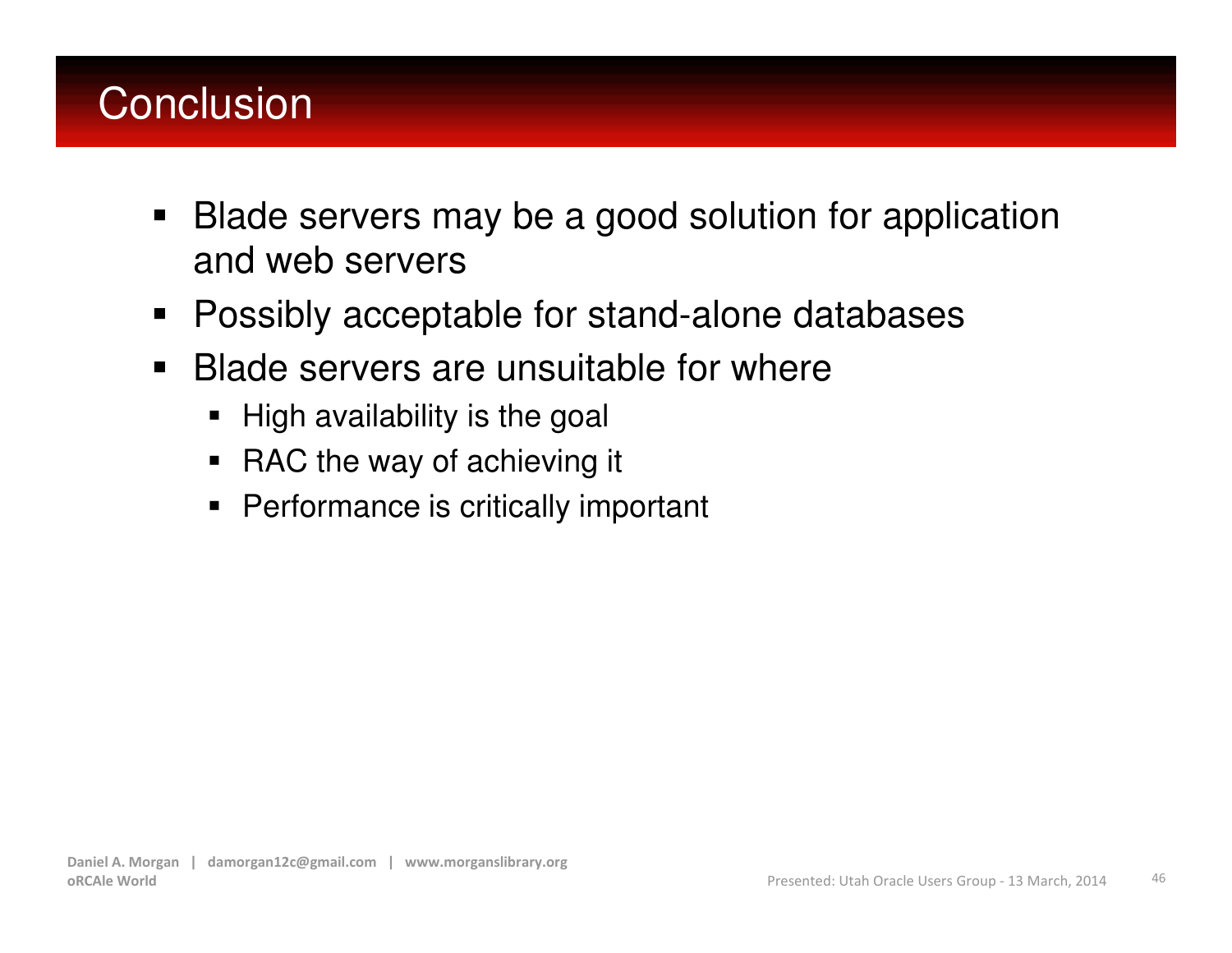#### **Case 7: 5010 <> 7010**

Daniel A. Morgan | damorgan12c@gmail.com | www.morganslibrary.orgoRCAle World

47Presented: Utah Oracle Users Group - 13 March, 2014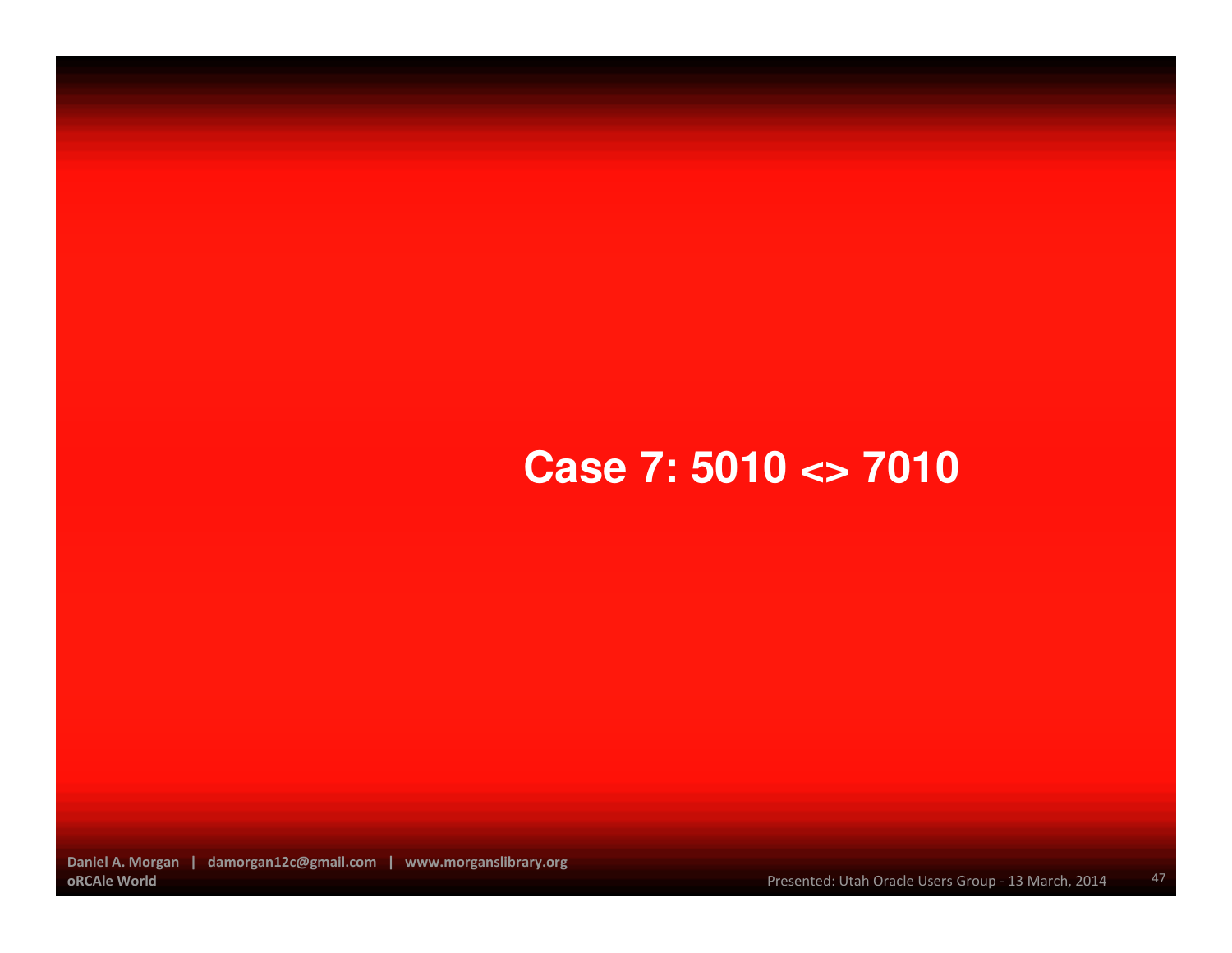### **Case 8: It's RAC**

Daniel A. Morgan | damorgan12c@gmail.com | www.morganslibrary.orgoRCAle World

48Presented: Utah Oracle Users Group - 13 March, 2014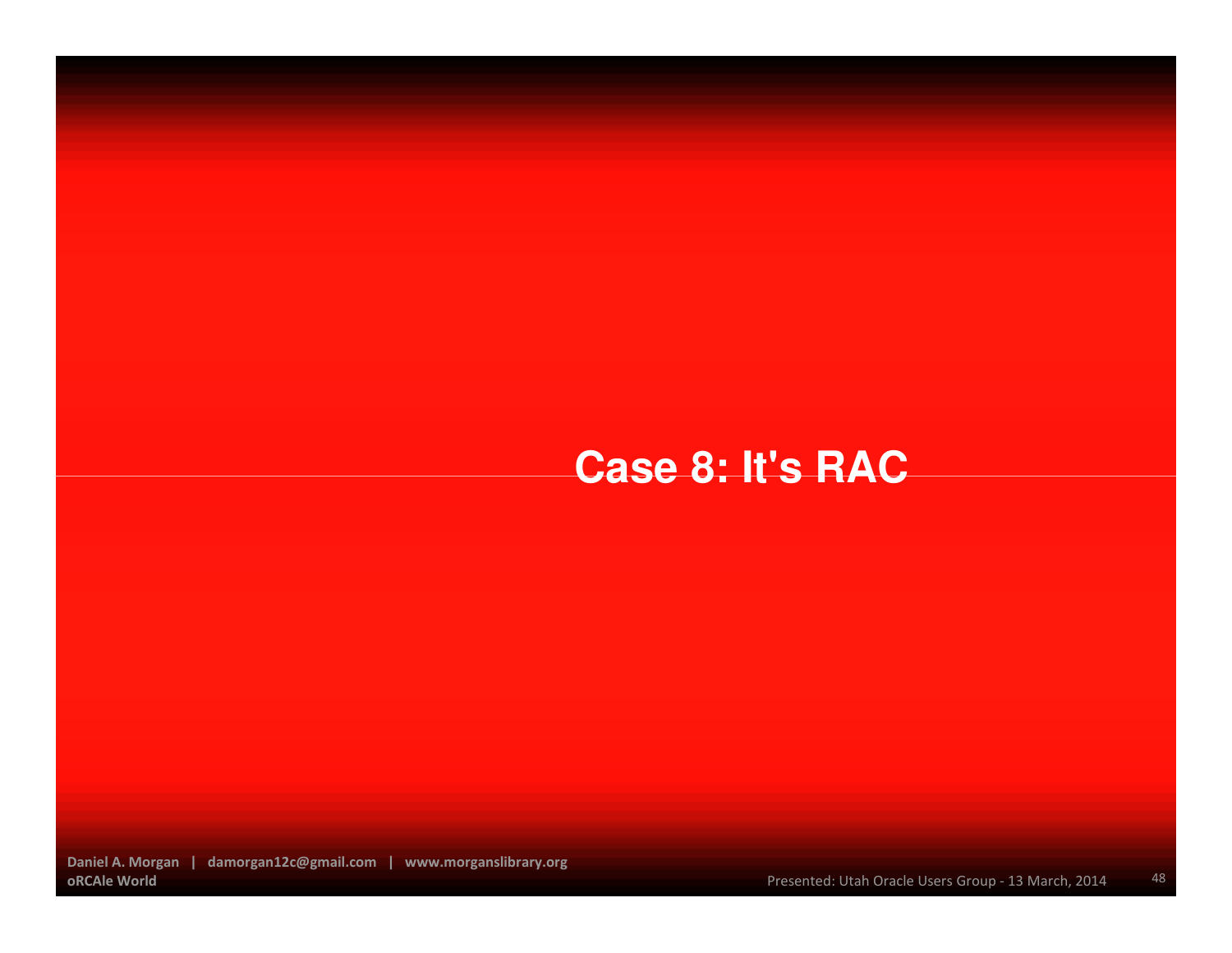### **Ticket 108 (1 of 2)**

#### $\blacksquare$  RCA Request for DC20 | Database | All databases are down due to memory issue and its 100% full. Here's the alert log.

system name: Linux Node name: oras1n1.lux20.morgan.privRelease: 2.6.18-274.el5 Version: #1 SMP Mon Jul 25 13:17:49 EDT 2011Machine: x86\_64 Redo thread mounted by this instance: 1Oracle process number: 0Unix process pid: 32402, image: oracle@oras1n1.lux20.morgan.priv (J000)

```
*** 2013-07-04 03:51:11.919

Unexpected error 27140 in job slave process
ORA-27140: attach to post/wait facility failed
ORA-27300: OS system dependent operation:invalid_egid failed with status: 1
ORA-27301: OS failure message: Operation not permittedORA-27302: failure occurred at: skgpwinit6
ORA-27303: additional information: startup egid = 1001 (oinstall), current egid = 1003 (asmadmin)
Errors in file /app/oracle/base/diag/rdbms/dc20sce11/DC20SCE11/trace/DC20SCE11_j000_32402.trc:ORA-27140: attach to post/wait facility failed
ORA-27300: OS system dependent operation:invalid_egid failed with status: 1
ORA-27301: OS failure message: Operation not permittedORA-27302: failure occurred at: skgpwinit6
ORA-27303: additional information: startup egid = 1001 (oinstall), current egid = 1003 (asmadmin)
And current status of memory usage:
oracle@oras1n1.lux20.morgan.priv[DC20SCE11]$ free -gtotal used free shared buffers cached
```
Mem: 141 140 1 0 0 66 -/+ buffers/cache: 73 67Swap: 31 0 31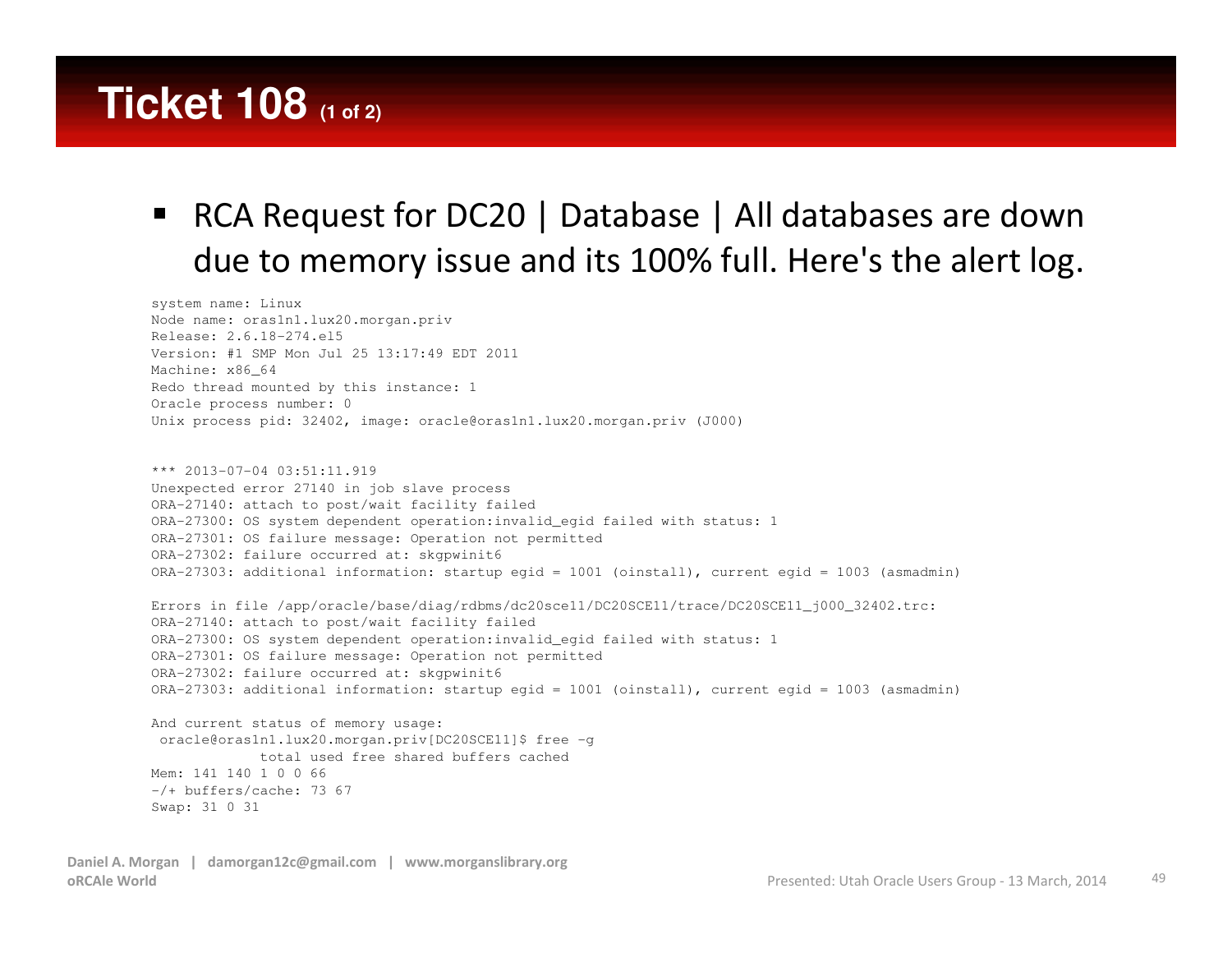### **Ticket 108 (2 of 2)**

#### **Root Cause:**

A review of Oracle Binary in oras1n1 revealed that Oracle Databases were started by user "oracle" and at that point of time the ORACLE\_HOME/bin/oracle executable group was "oinstall". The ORACLE HOME/bin/oracle executable group was accidentally changed to "asmadmin", due to a known Oracle bug. Due to this bug, cluster nodes originally started with Server Control must always be started with Server Control and, if started with SQL\*Plus, can produce the result observed.

#### **Corrective Action:**

Need to change the group of executable "oracle" to "oinstall" for all the database homes, if they have been modified. The bug hit has been acknowledged by Oracle and, at least in theory, should be fixed in version 12cR1 and above. Further improvements will be tracked by CSI via a Corrective Measure (CM).